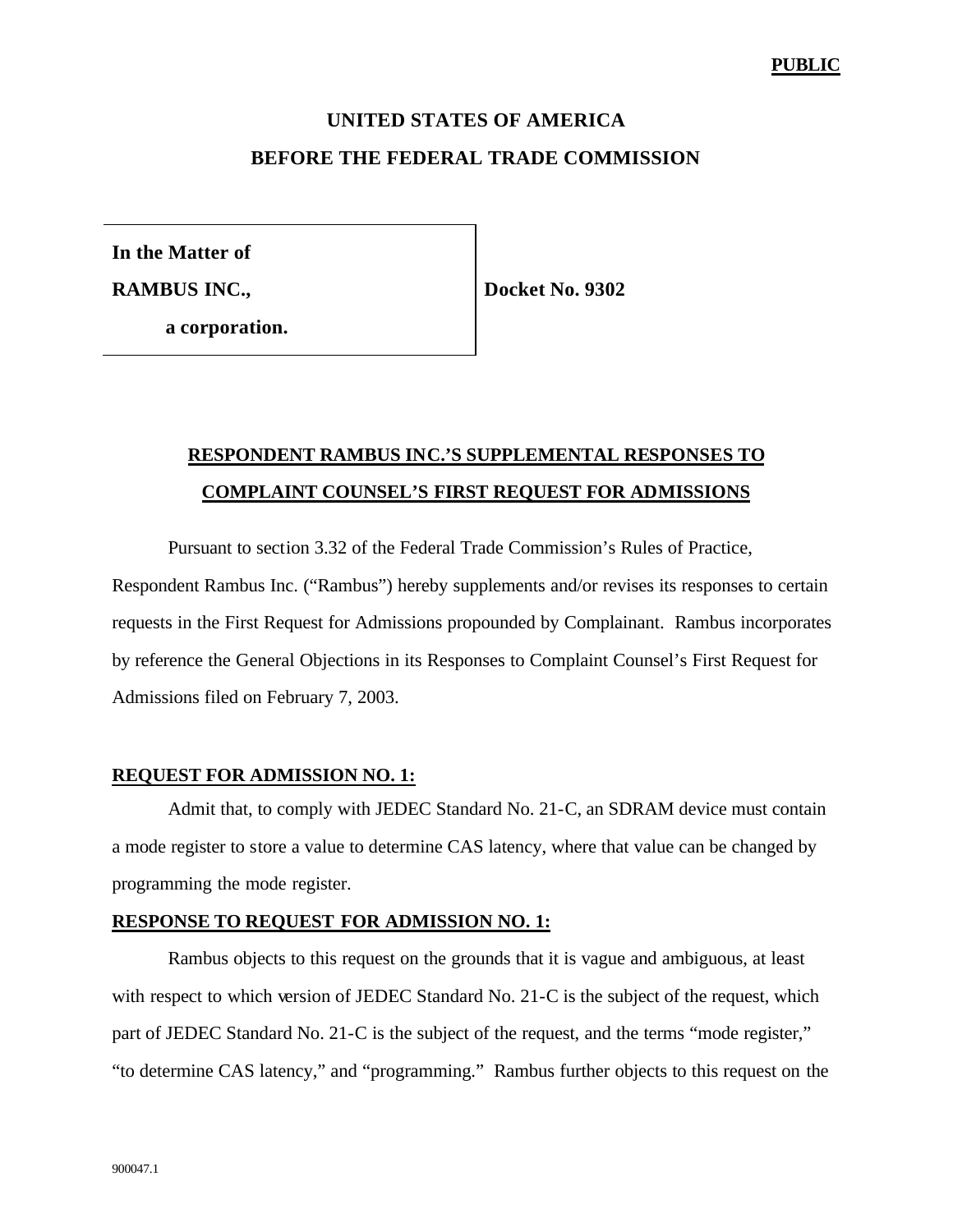grounds that it is compound.

Subject to and without waiving any objections, Rambus responds as follows:

Rambus admits that Section 3.11.5.1.3 of certain versions of JEDEC Standard No. 21-C did or does purport to relate, *inter alia,* to certain SDRAM devices and shows a representation of a "Mode Register" that is "located on the Synchronous DRAM (SDRAM or SGRAM) chip." Rambus further admits that Section 3.11.5.1.3 states that the purpose of the "Mode Register" is "to store the mode-of-operation data," that this data contains, *inter alia*, "the /CAS Latency," and that "[d]uring operation, this register (and therefore operation of the chip) may be changed." Rambus further admits that these versions of JEDEC Standard No. 21-C do not state that these features are optional.

Rambus otherwise denies the request.

## **REQUEST FOR ADMISSION NO. 2:**

Admit that, to comply with JEDEC Standard No. 21-C, a DDR SDRAM device must contain a mode register to store a value to determine CAS latency, where that value can be changed by programming the mode register.

#### **RESPONSE TO REQUEST FOR ADMISSION NO. 2:**

Rambus objects to this request on the grounds that it is vague and ambiguous, at least with respect to which version of JEDEC Standard No. 21-C is the subject of the request, which part of JEDEC Standard No. 21-C is the subject of the request, and the terms "mode register," "to determine CAS latency," and "programming." Rambus further objects to this request on the grounds that it is compound.

Subject to and without waiving any objections, Rambus responds as follows:

Rambus admits that Section 3.11.5.1.3 of certain versions of JEDEC Standard No. 21-C did or does purport to relate, *inter alia*, to certain DDR SDRAM devices and shows a representation of a "Mode Register" that is "located on the Synchronous DRAM (SDRAM or SGRAM) chip." Rambus further admits that Section 3.11.5.1.3 states that the purpose of the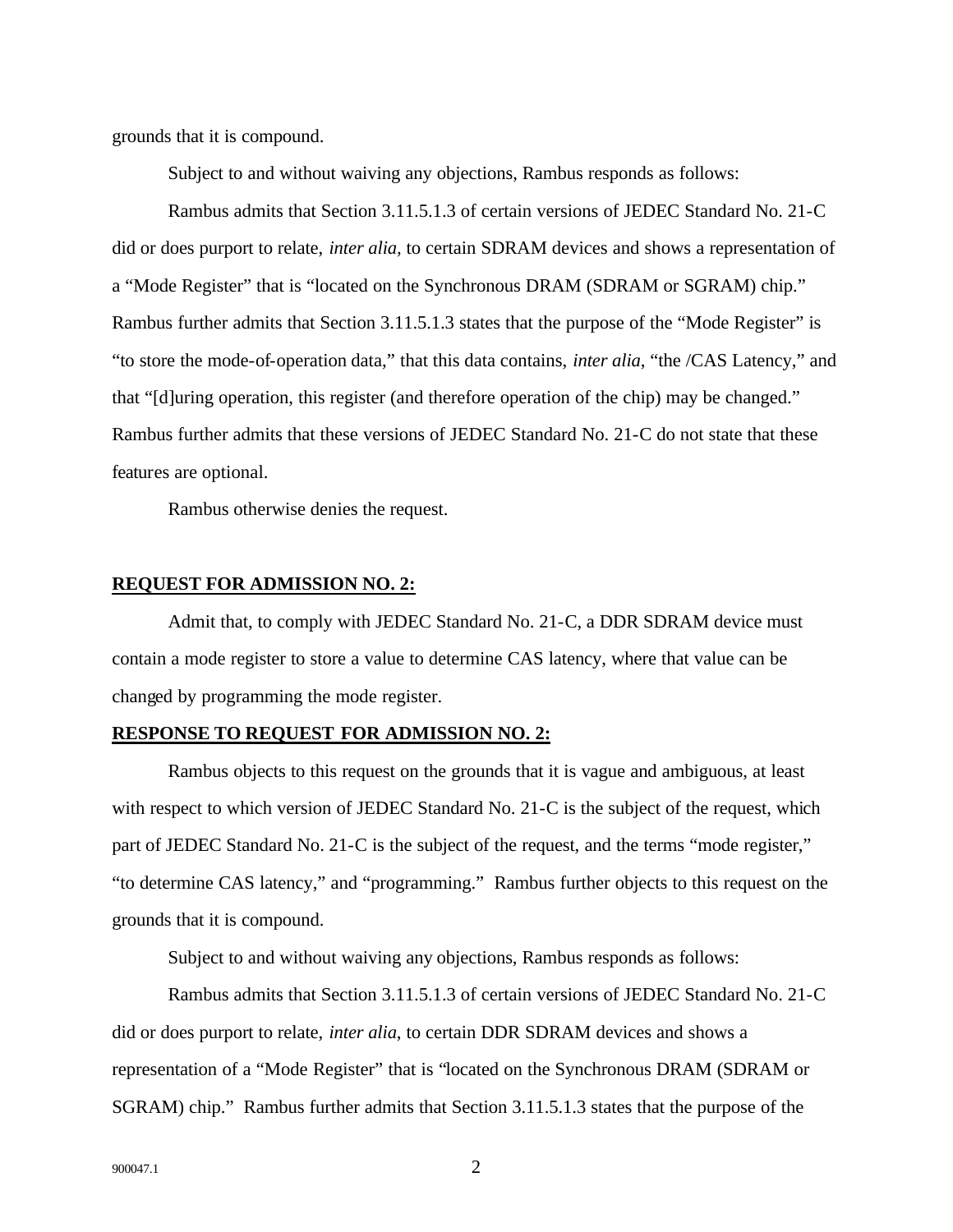"Mode Register" is "to store the mode-of-operation data," that this data contains, *inter alia*, "the /CAS Latency," and that "[d]uring operation, this register (and therefore operation of the chip) may be changed." Rambus further admits that these versions of JEDEC Standard No. 21-C do not state that these features are optional.

Rambus otherwise denies the request.

## **REQUEST FOR ADMISSION NO. 3:**

Admit that, to comply with JEDEC Standard No. 21-C, an SDRAM device must contain a mode register to store a value to determine burst length, where that value can be changed by programming the mode register.

## **RESPONSE TO REQUEST FOR ADMISSION NO. 3:**

Rambus objects to this request on the grounds that it is vague and ambiguous, at least with respect to which version of JEDEC Standard No. 21-C is the subject of the request, which part of JEDEC Standard No. 21-C is the subject of the request, and the terms "mode register," "to determine burst length," and "programming." Rambus further objects to this request on the grounds that it is compound.

Subject to and without waiving any objections, Rambus responds as follows:

Rambus admits that Section 3.11.5.1.3 of certain versions of JEDEC Standard No. 21-C did or does purport to relate, *inter alia*, to certain SDRAM devices and shows a representation of a "Mode Register" that is "located on the Synchronous DRAM (SDRAM or SGRAM) chip." Rambus further admits that Section 3.11.5.1.3 states that the purpose of the "Mode Register" is "to store the mode-of-operation data," that this data contains, *inter alia*, "the Burst Length," and that "[d]uring operation, this register (and therefore operation of the chip) may be changed." Rambus further admits that these versions of JEDEC Standard No. 21-C do not state that these features are optional.

Rambus otherwise denies the request.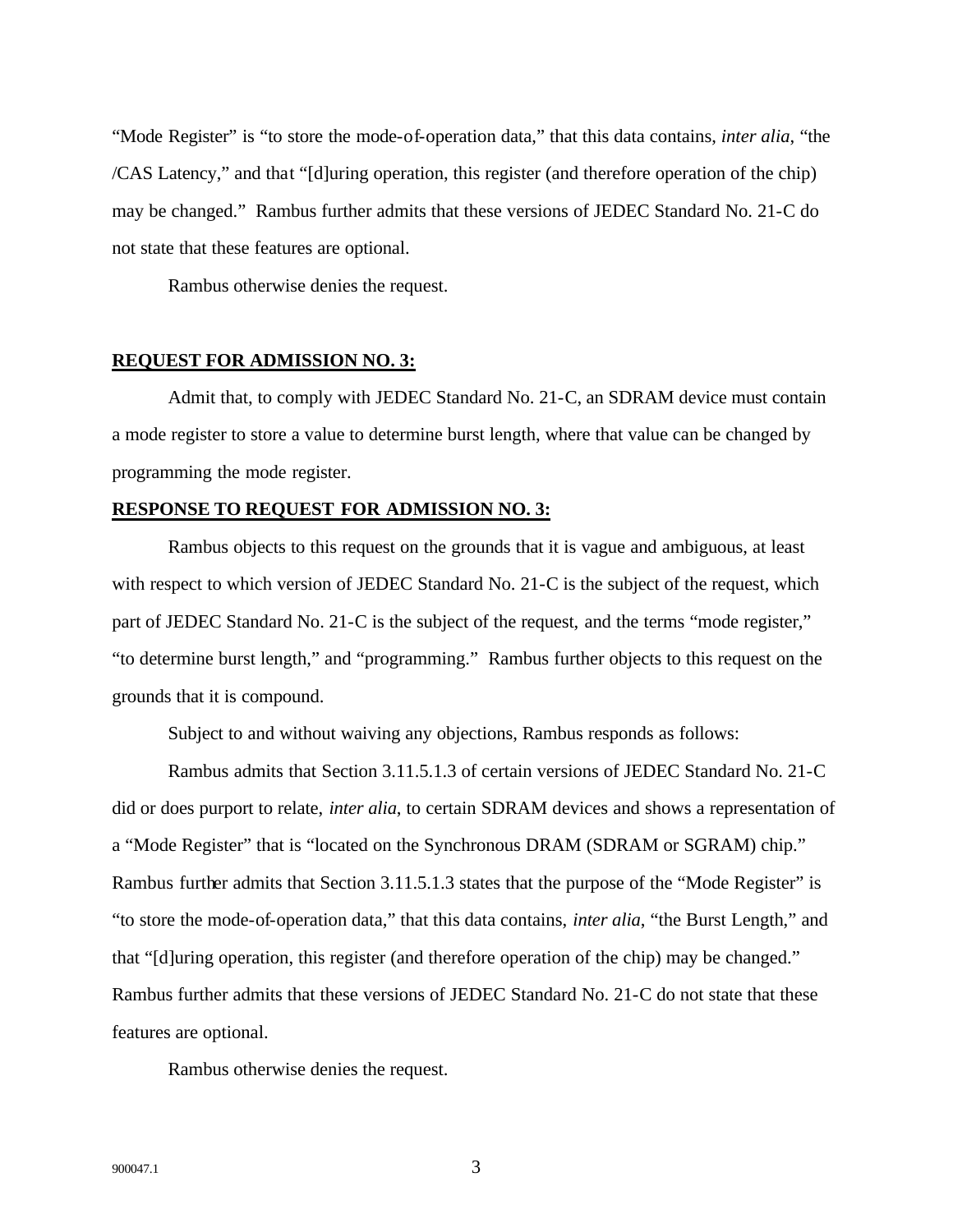## **REQUEST FOR ADMISSION NO. 4:**

Admit that, to comply with JEDEC Standard No. 21-C, a DDR SDRAM device must contain a mode register to store a value to determine burst length, where that value can be changed by programming the mode register.

## **RESPONSE TO REQUEST FOR ADMISSION NO. 4:**

Rambus objects to this request on the grounds that it is vague and ambiguous, at least with respect to which version of JEDEC Standard No. 21-C is the subject of the request, which part of JEDEC Standard No. 21-C is the subject of the request, and the terms "mode register," "to determine burst length," and "programming." Rambus further objects to this request on the grounds that it is compound.

Subject to and without waiving any objections, Rambus responds as follows:

Rambus admits that Section 3.11.5.1.3 of certain versions of JEDEC Standard No. 21-C did or does purport to relate, *inter alia*, to certain DDR SDRAM devices and shows a representation of a "Mode Register" that is "located on the Synchronous DRAM (SDRAM or SGRAM) chip." Rambus further admits that Section 3.11.5.1.3 states that the purpose of the "Mode Register" is "to store the mode-of-operation data," that this data contains, *inter alia*, "the Burst Length," and that "[d]uring operation, this register (and therefore operation of the chip) may be changed." Rambus further admits that these versions of JEDEC Standard No. 21-C do not state that these features are optional.

Rambus otherwise denies the request.

#### **REQUEST FOR ADMISSION NO. 5:**

Admit that, to comply with JEDEC Standard No. 21-C, an SDRAM device must contain a mode register to store a value to determine block size, where that value can be changed by programming the mode register.

## **RESPONSE TO REQUEST FOR ADMISSION NO. 5:**

Rambus objects to this request on the grounds that it is vague and ambiguous, at least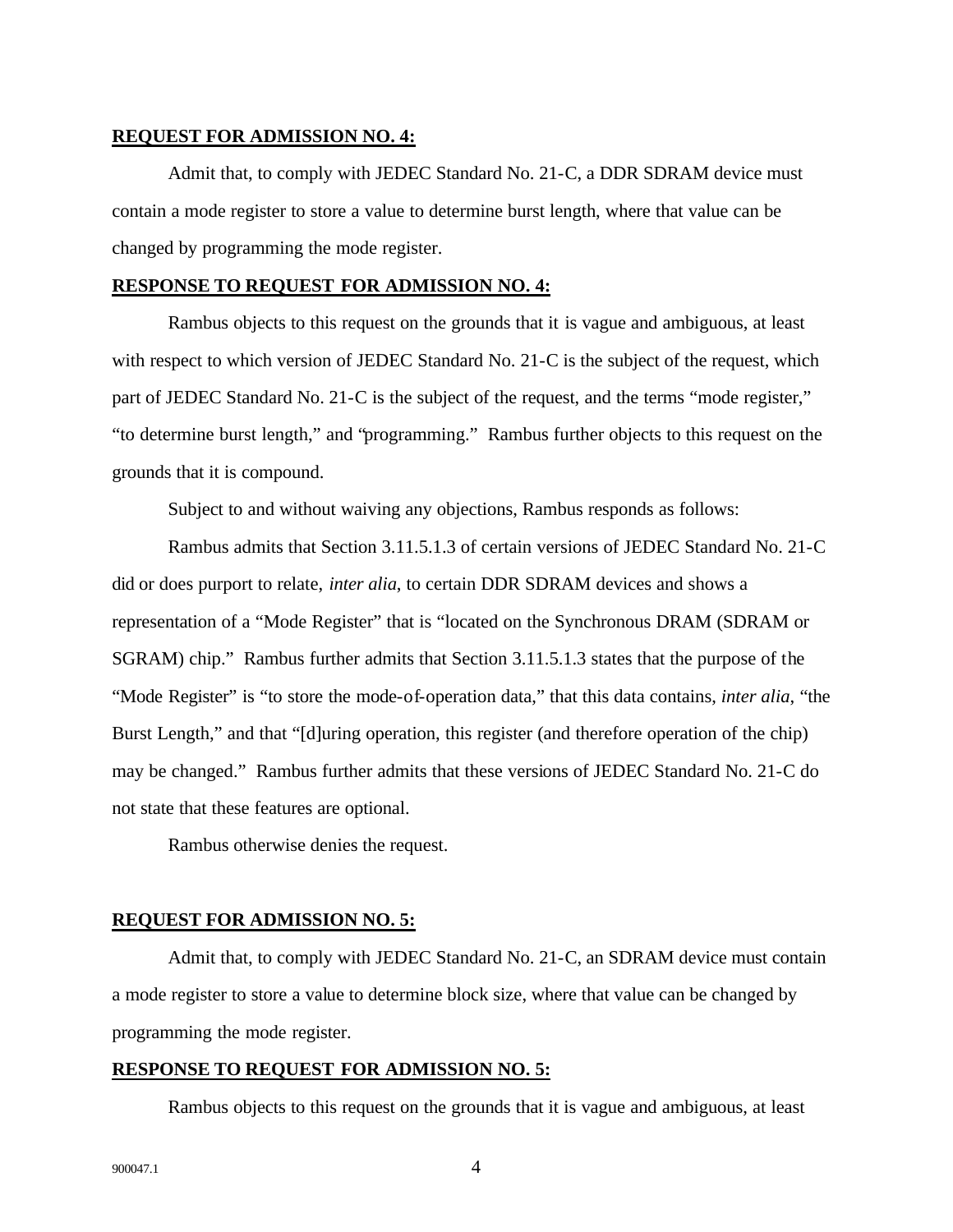with respect to which version of JEDEC Standard No. 21-C is the subject of the request, which part of JEDEC Standard No. 21-C is the subject of the request, and the terms "mode register," "to determine block size," and "programming." Rambus further objects to this request on the grounds that it is compound.

Subject to and without waiving any objections, Rambus responds as follows:

Rambus admits that Section 3.11.5.1.3 of certain versions of JEDEC Standard No. 21-C did or does purport to relate, *inter alia*, to certain SDRAM devices and shows a representation of a "Mode Register" that is "located on the Synchronous DRAM (SDRAM or SGRAM) chip." Rambus further admits that Section 3.11.5.1.3 states that the purpose of the "Mode Register" is "to store the mode-of-operation data," that this data contains, *inter alia*, "the Burst Length," and that "[d]uring operation, this register (and therefore operation of the chip) may be changed." Rambus further admits that these versions of JEDEC Standard No. 21-C do not state that these features are optional.

Rambus otherwise denies the request.

## **REQUEST FOR ADMISSION NO. 6:**

Admit that, to comply with JEDEC Standard No. 21-C, a DDR SDRAM device must contain a mode register to store a value to determine block size, where that value can be changed by programming the mode register.

## **RESPONSE TO REQUEST FOR ADMISSION NO. 6:**

Rambus objects to this request on the grounds that it is vague and ambiguous, at least with respect to which version of JEDEC Standard No. 21-C is the subject of the request, which part of JEDEC Standard No. 21-C is the subject of the request, and the terms "mode register," "to determine block size," and "programming." Rambus further objects to this request on the grounds that it is compound.

Subject to and without waiving any objections, Rambus responds as follows: Rambus admits that Section 3.11.5.1.3 of certain versions of JEDEC Standard No. 21-C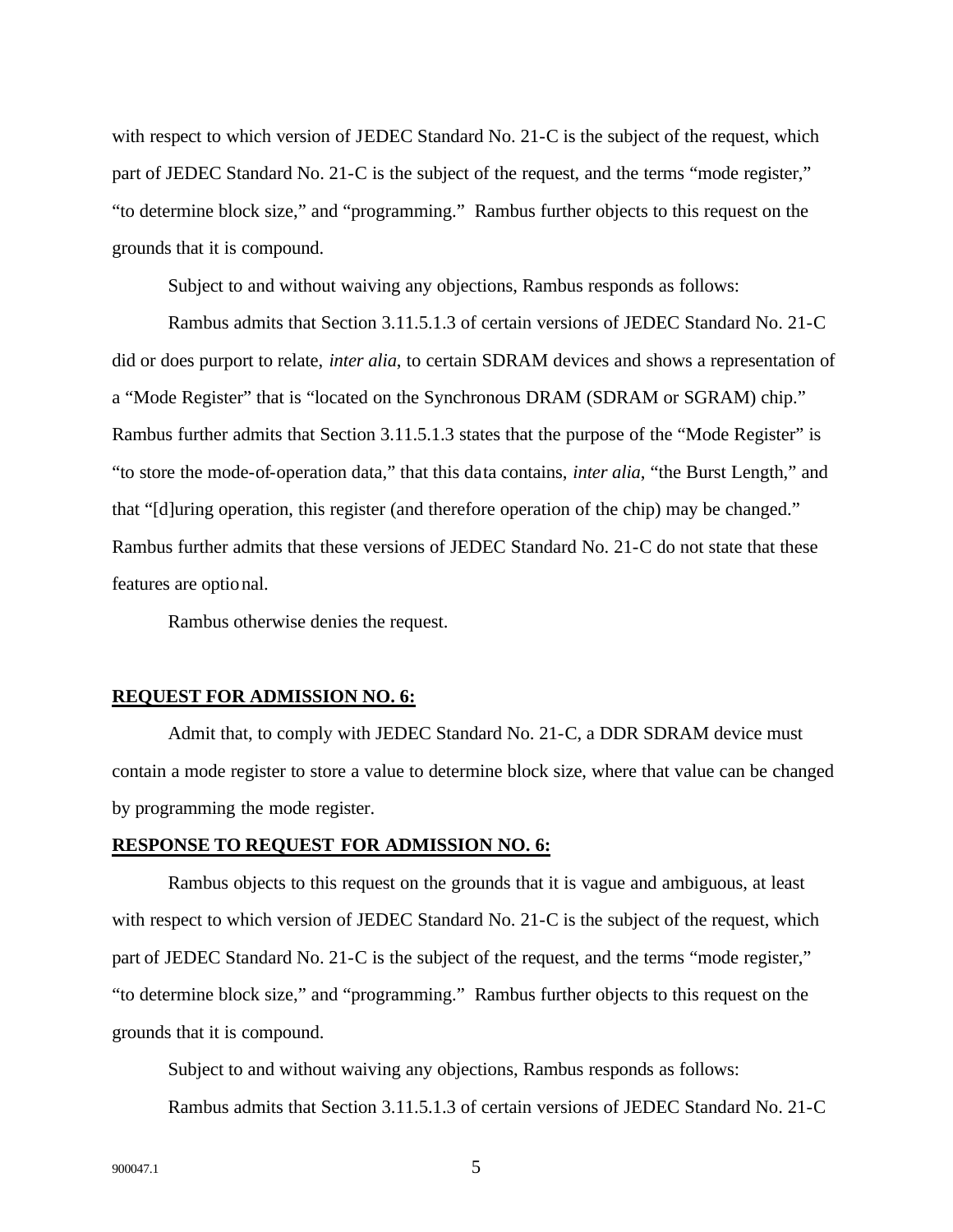did or does purport to relate, *inter alia*, to certain DDR SDRAM devices and shows a representation of a "Mode Register" that is "located on the Synchronous DRAM (SDRAM or SGRAM) chip." Rambus further admits that Section 3.11.5.1.3 states that the purpose of the "Mode Register" is "to store the mode-of-operation data," that this data contains, *inter alia*, "the Burst Length," and that "[d]uring operation, this register (and therefore operation of the chip) may be changed." Rambus further admits that these versions of JEDEC Standard No. 21-C do not state that these features are optional.

Rambus otherwise denies the request.

#### **REQUEST FOR ADMISSION NO. 25:**

Admit that, to comply with JEDEC Standard No. 21-C, an SDRAM device must contain a mode register as described in section 3.11.5.3 (page 3.11.5 –8) of Release 4.

### **RESPONSE TO REQUEST FOR ADMISSION NO. 25:**

Rambus objects to this request on the grounds that it is vague and ambiguous, at least with respect to which version of JEDEC Standard No. 21-C is the subject of the request, which part of JEDEC Standard No. 21-C is the subject of the request.

Subject to and without waiving any objections, Rambus responds as follows:

Rambus admits that Section 3.11.5.3 of JEDEC Standard No. 21-C, Release 4, did purport to relate, *inter alia,* to certain SDRAM devices and shows a representation of a "Mode Register" that is "located on the Synchronous DRAM (SDRAM) chip." Rambus further admits that JEDEC Standard No. 21-C, Release 4, does not state that this feature is optional.

Rambus otherwise denies the request.

## **REQUEST FOR ADMISSION NO. 26:**

Admit that, to comply with JEDEC Standard No. 21-C, an SDRAM device must contain a mode register as described in section 3.11.5.1.3 of Release 9.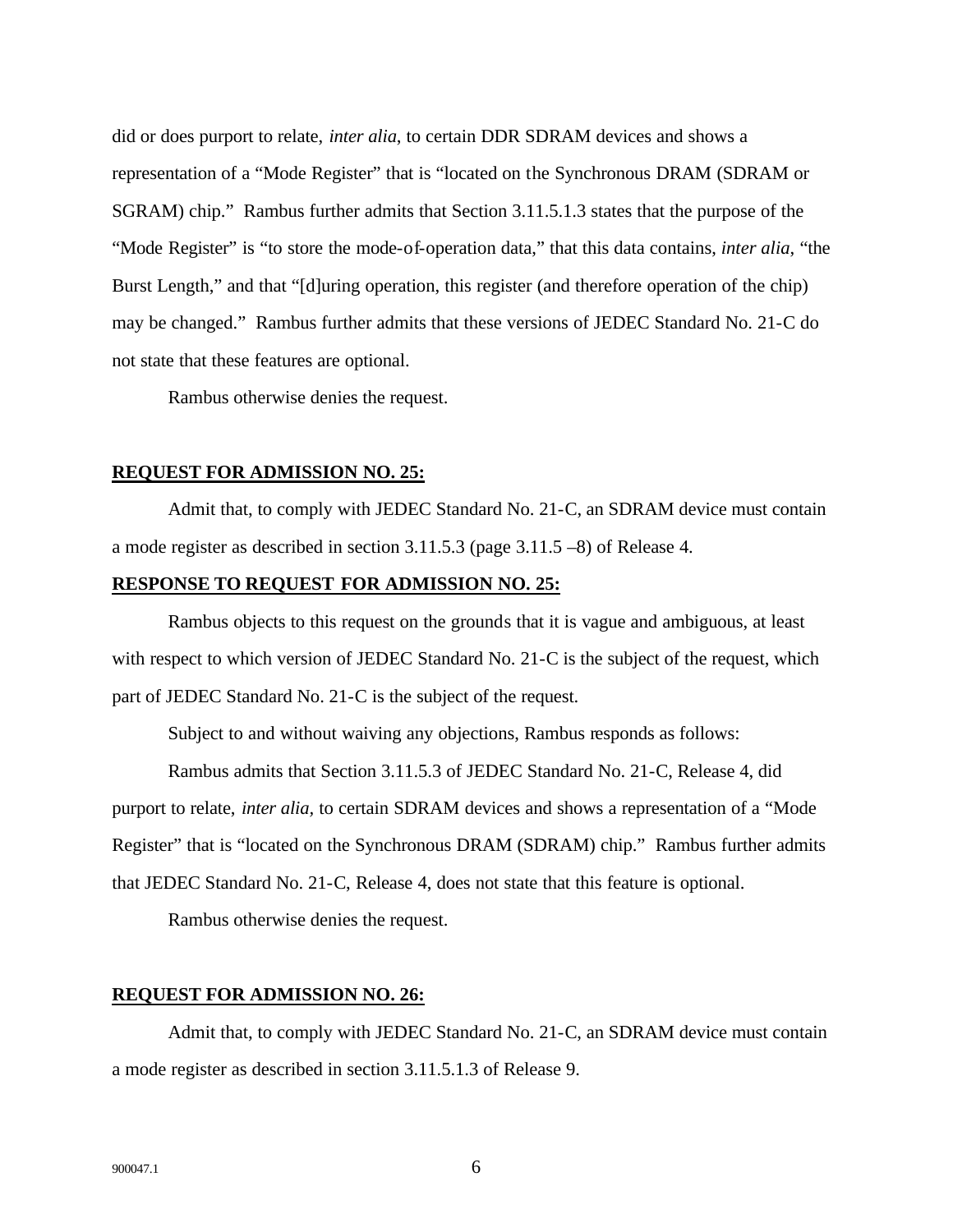## **RESPONSE TO REQUEST FOR ADMISSION NO. 26:**

Rambus objects to this request on the grounds that it is vague and ambiguous, at least with respect to which version of JEDEC Standard No. 21-C is the subject of the request, which part of JEDEC Standard No. 21-C is the subject of the request.

Subject to and without waiving any objections, Rambus responds as follows:

Rambus admits that Section 3.11.5.1.3 of JEDEC Standard No. 21-C, Release 9, did purport to relate, *inter alia,* to certain SDRAM devices and shows a representation of a "Mode Register" that is "located on the Synchronous DRAM (SDRAM or SGRAM) chip." Rambus further admits that JEDEC Standard No. 21-C, Release 9, does not state that this feature is optional.

Rambus otherwise denies the request.

## **REQUEST FOR ADMISSION NO. 44:**

Admit that, to comply with the JEDEC Double Data Rate (DDR) SDRAM Specification, JESD79, a DDR SDRAM device must contain a mode register to store a value to determine CAS latency, where that value can be changed by programming the mode register.

#### **RESPONSE TO REQUEST FOR ADMISSION NO. 44:**

Rambus objects to this request on the grounds that it is vague and ambiguous, at least with respect to which version of JESD79 is the subject of the request and the terms "mode register," "to determine CAS latency" and "programming." Rambus further objects to this request on the grounds that it is compound.

Subject to and without waiving any objections, Rambus responds as follows:

Rambus admits that JESD79, Release 1, purports to relate to certain DDR SDRAM devices. Rambus further admits that JESD79, Release 1, states in part:

"The Mode Register is used to define the specific mode of operation of the DDR SDRAM. This definition includes the selection of . . . a CAS latency . . . . The Mode Register is programmed via the MODE REGISTER SET command . . . and will retain the stored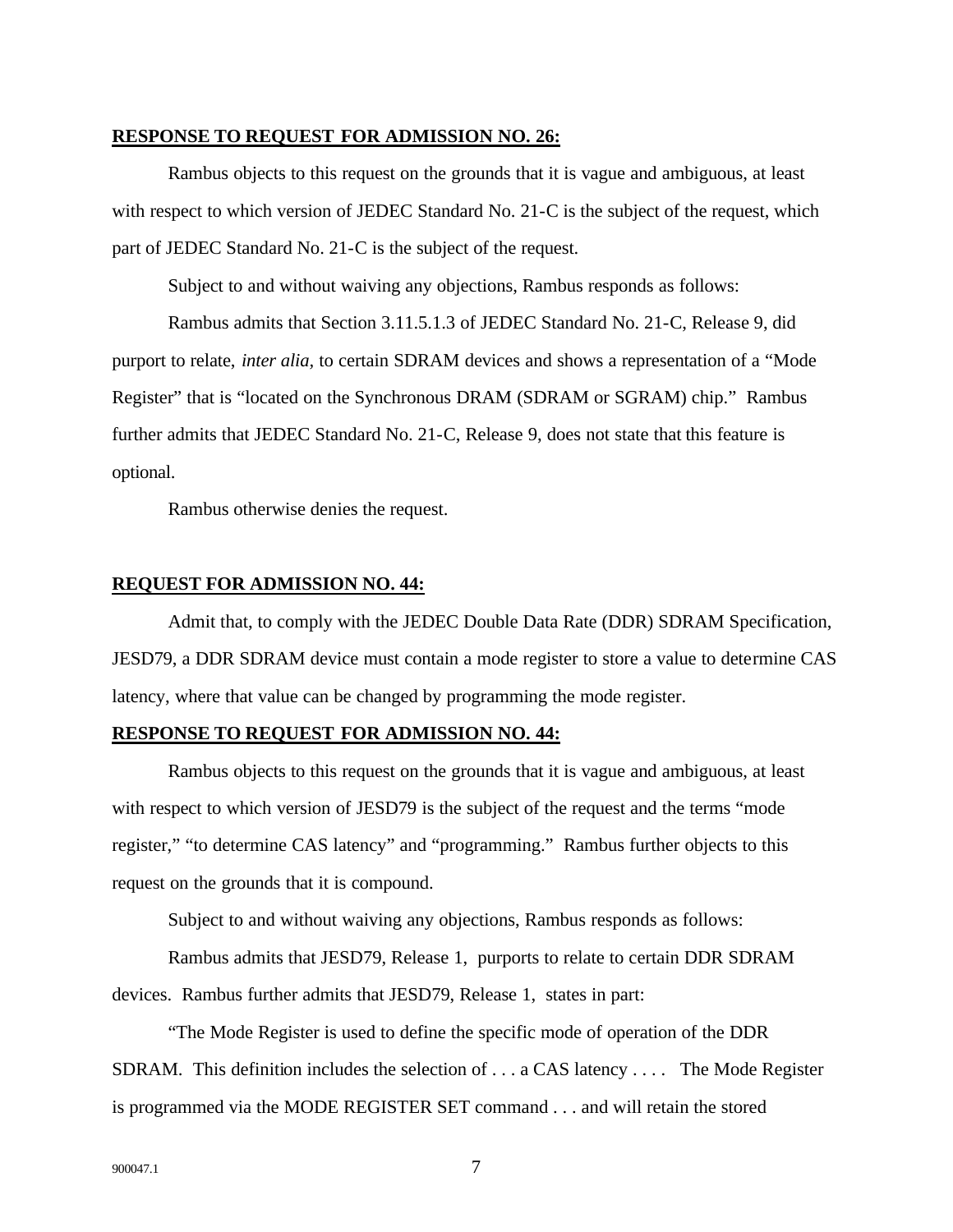information until it is programmed again or the device loses power (except for bit A8, which is self-clearing).

"Mode Register bits . . . A4-A6 specify the CAS latency . . . . "

Rambus further admits that JESD79, Release 1, does not state that these features are optional.

Rambus otherwise denies the request.

#### **REQUEST FOR ADMISSION NO. 45:**

Admit that, to comply with the JEDEC Double Data Rate (DDR) SDRAM Specification, JESD79, a DDR SDRAM device must contain a mode register to store a value to determine burst length, where that value can be changed by programming the mode register.

## **RESPONSE TO REQUEST FOR ADMISSION NO. 45:**

Rambus objects to this request on the grounds that it is vague and ambiguous, at least with respect to which version of JESD79 is the subject of the request and the terms "mode register," "to determine burst length" and "programming." Rambus further objects to this request on the grounds that it is compound.

Subject to and without waiving any objections, Rambus responds as follows:

Rambus admits that JESD79, Release 1, purports to relate to certain DDR SDRAM devices. Rambus further admits that JESD79, Release 1, states in part:

"The Mode Register is used to define the specific mode of operation of the DDR SDRAM. This definition includes the selection of a burst length . . . . The Mode Register is programmed via the MODE REGISTER SET command . . . and will retain the stored information until it is programmed again or the device loses power (except for bit A8, which is self-clearing).

"Mode Register bits A0-A2 specify the burst length . . . . "

Rambus further admits that JESD79, Release 1, does not state that these features are optional.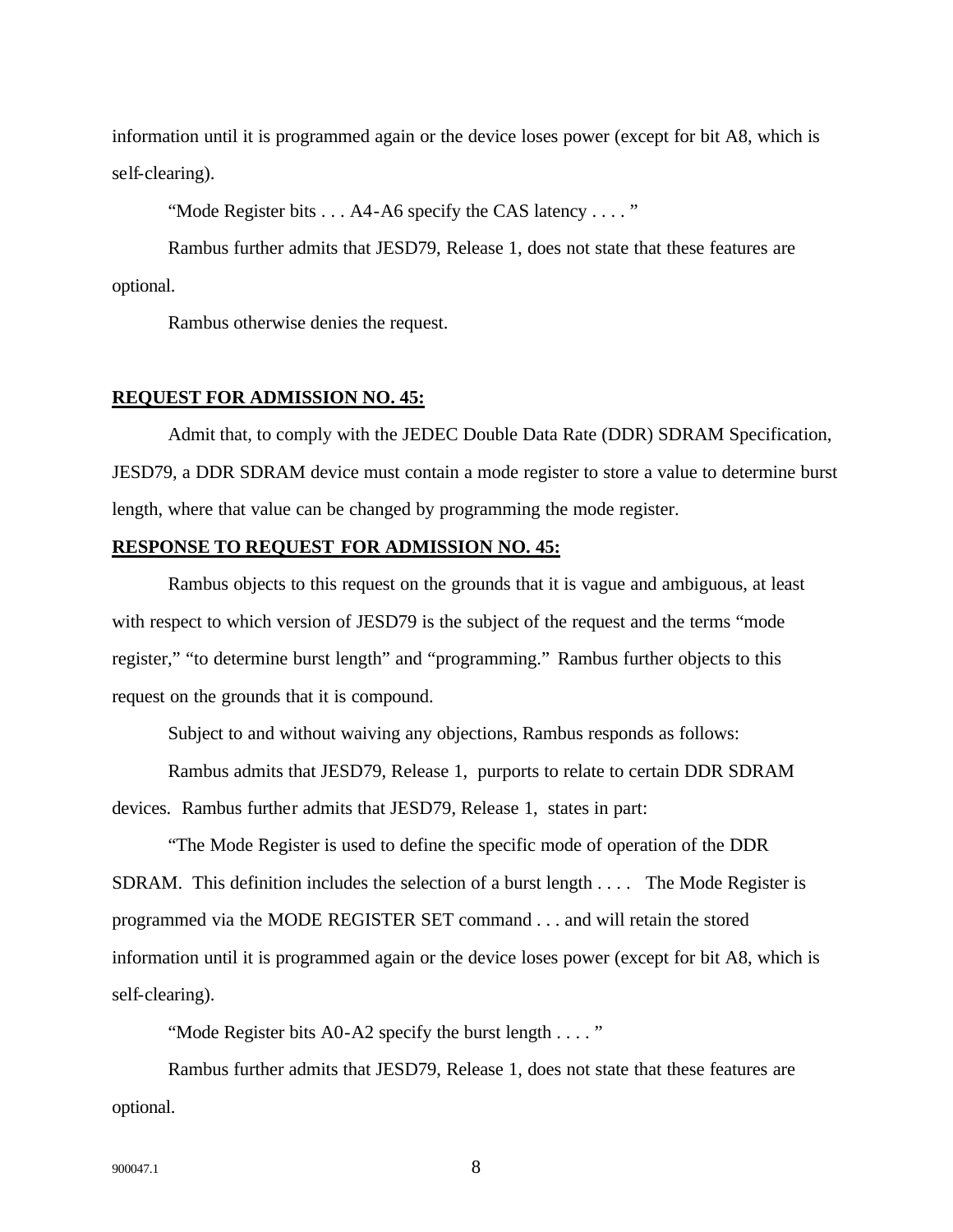Rambus otherwise denies the request.

## **REQUEST FOR ADMISSION NO. 63:**

Admit that, to comply with JEDEC Standard No. 21-C, an SDRAM device must be able to respond to information sent along with a read request instructing it to automatically precharge bank(s) after each read request.

## **RESPONSE TO REQUEST FOR ADMISSION NO. 63:**

Rambus objects to this request on the grounds that it is vague and ambiguous, at least with respect to which version of JEDEC Standard No. 21-C is the subject of the request, which part of JEDEC Standard No. 21-C is the subject of the request, and the terms "able to respond," "automatically precharge bank(s)," and "after each read request."

Subject to and without waiving any objections, Rambus responds as follows:

Rambus admits that Section 3.11.5.1.5 of JEDEC Standard No. 21-C, Release 9, headed "Auto Precharge" did purport to relate to, *inter alia*, certain SDRAM devices and states, in part: "The user may specify that the bank currently being accessed precharge itself as soon as the burst is completed. This is done using the address bit AP during the column address cycle."

Rambus further admits that JEDEC Standard No. 21-C, Release 9, does not state that this feature is optional.

Rambus otherwise denies the request.

#### **REQUEST FOR ADMISSION NO. 64:**

Admit that, to comply with JEDEC Standard No. 21-C, an SDRAM device must have the ability to internally precharge a bank without first receiving a separate precharge command.

#### **RESPONSE TO REQUEST FOR ADMISSION NO. 64:**

Rambus objects to this request on the grounds that it is vague and ambiguous, at least with respect to which version of JEDEC Standard No. 21-C is the subject of the request, which part of JEDEC Standard No. 21-C is the subject of the request, and the terms "internally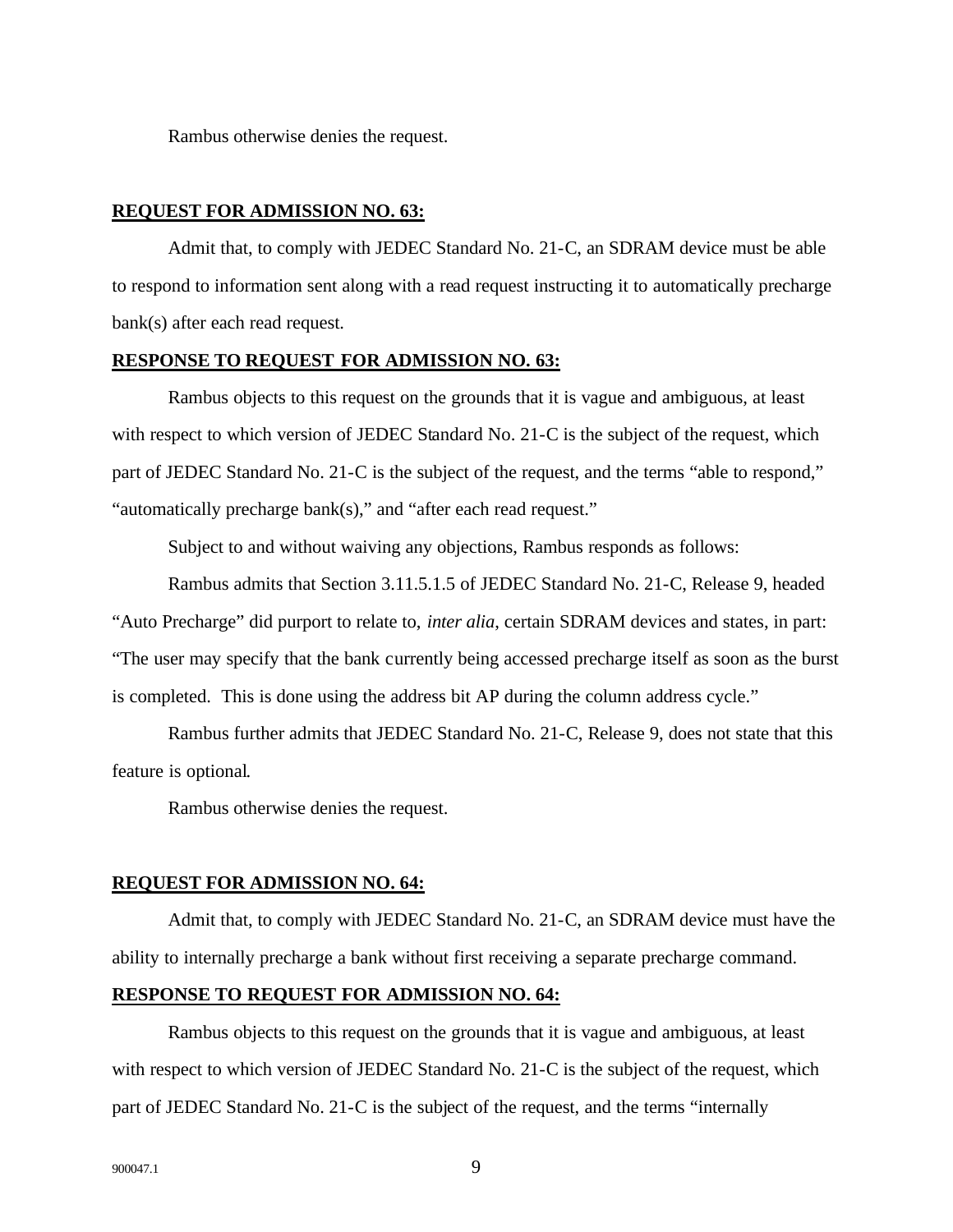precharge a bank" and "separate precharge command."

Subject to and without waiving any objections, Rambus responds as follows:

Rambus admits that Section 3.11.5.1.5 of JEDEC Standard No. 21-C, Release 9, headed "Auto Precharge" did purport to relate to, *inter alia*, certain SDRAM devices and states, in part: "The user may specify that the bank currently being accessed precharge itself as soon as the burst is completed. This is done using the address bit AP during the column address cycle."

Rambus further admits that JEDEC Standard No. 21-C, Release 9, does not state that this feature is optional.

Rambus otherwise denies the request.

#### **REQUEST FOR ADMISSION NO. 69:**

Admit that, to comply with the JEDEC Double Data Rate (DDR) SDRAM Specification, JESD79, an SDRAM device must contain the auto precharge feature described at page 14.

## **RESPONSE TO REQUEST FOR ADMISSION NO. 69:**

Rambus objects to this request on the grounds that it is vague and ambiguous, at least with respect to which version of JESD79 is the subject of the request and the term "SDRAM device."

Subject to and without waiving any objections, Rambus responds as follows:

Rambus admits that JESD79, Release 1, purports to relate to certain DDR SDRAM

devices. Rambus further admits that page 8 of JESD79, Release 1, contains a section headed

"Auto Precharge" on page 14 which purports to describe an "auto precharge" feature.

Rambus further admits that JESD79, Release 1, does not state that this feature is optional. Rambus otherwise denies the request.

## **REQUEST FOR ADMISSION NO. 70:**

Admit that, to comply with the JEDEC Double Data Rate (DDR) SDRAM Specification, JESD79, a DDR SDRAM device must permit the user to use A10 to enable auto precharge in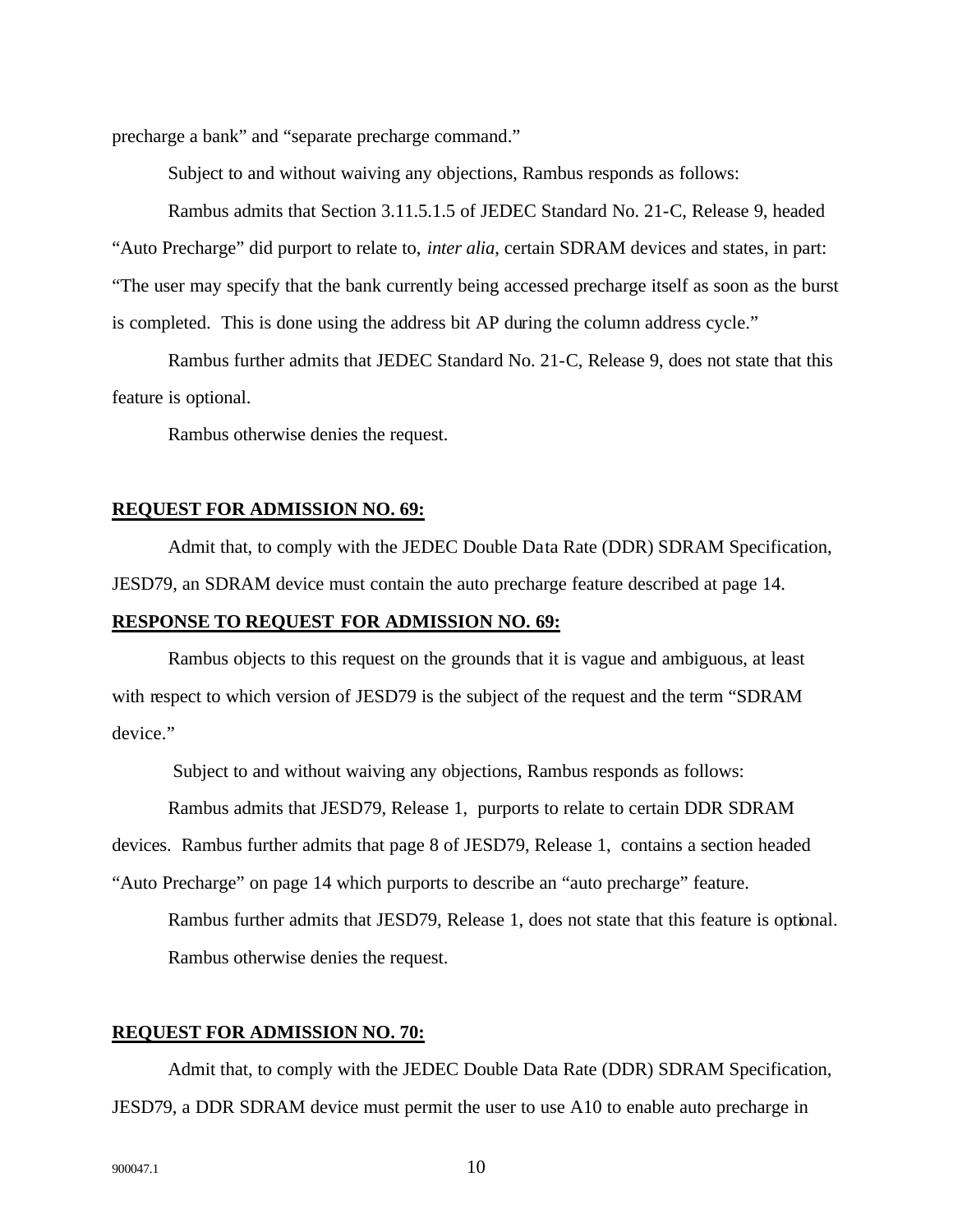conjunction with a specific read or write command.

#### **RESPONSE TO REQUEST FOR ADMISSION NO. 70:**

Rambus objects to this request on the grounds that it is vague and ambiguous, at least with respect to which version of JESD79 is the subject of the request and the terms "user," "auto precharge," and "read or write command."

Subject to and without waiving any objections, Rambus responds as follows:

Rambus admits that JESD79, Release 1, purports to relate to certain DDR SDRAM devices. Rambus further admits that page 8 of JESD79, Release 1, contains a section headed "Auto Precharge" on page 14 which states in part:

"AUTO PRECHARGE is a feature which performs the same individual-bank precharge function described above, but without requiring an explicit command. This is accomplished by using A10 to enable AUTO PRECHARGE in conjunction with a specific READ or WRITE command."

Rambus further admits that JESD79, Release 1, does not state that this feature is optional. Rambus otherwise denies the request.

#### **REQUEST FOR ADMISSION NO. 71:**

Admit that, to comply with the JEDEC Double Data Rate (DDR) SDRAM Specification, JESD79, a DDR SDRAM device must permit the user to perform automatically, upon completion of the read or write burst, a precharge of the bank/row that is addressed with the read or write command.

## **RESPONSE TO REQUEST FOR ADMISSION NO. 71:**

Rambus objects to this request on the grounds that it is vague and ambiguous, at least with respect to which version of JESD79 is the subject of the request and the terms "user," "automatically," "bank/row," "the read or write burst," and "the read or write command."

 Subject to and without waiving any objections, Rambus responds as follows: Rambus admits that JESD79, Release 1, purports to relate to certain DDR SDRAM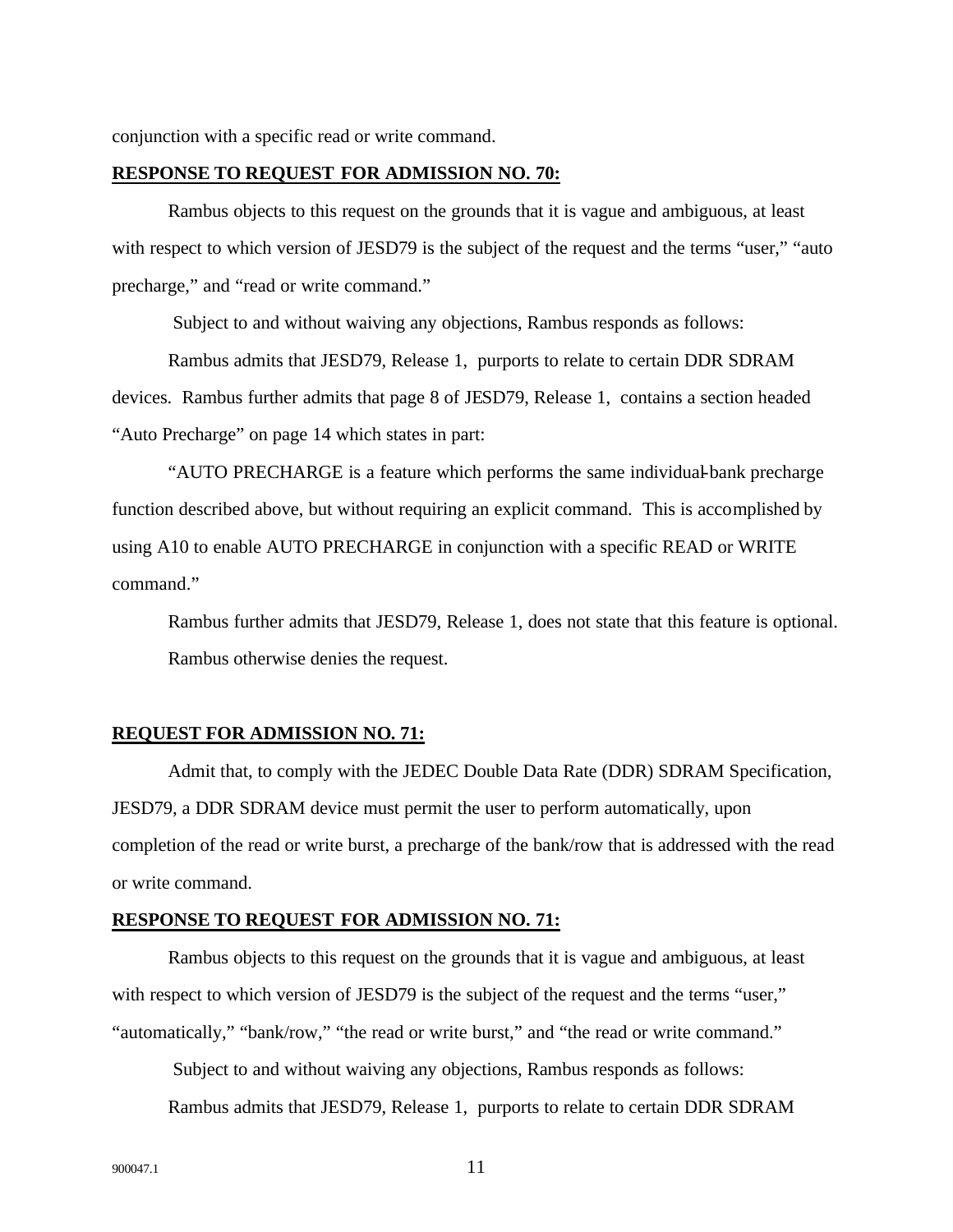devices. Rambus further admits that page 8 of JESD79, Release 1, contains a section headed "Auto Precharge" on page 14 which states in part:

"AUTO PRECHARGE is a feature which performs the same individual-bank precharge function described above, but without requiring an explicit command. This is accomplished by using A10 to enable AUTO PRECHARGE in conjunction with a specific READ or WRITE command. A precharge of the bank/row that is addressed with the READ or WRITE command is automatically performed upon completion of the READ or WRITE burst."

Rambus further admits that JESD79, Release 1, does not state that this feature is optional. Rambus otherwise denies the request.

#### **REQUEST FOR ADMISSION NO. 114:**

Admit that, to comply with JEDEC Standard No. 21-C, Release 9, a DDR SDRAM device must contain an extended mode register definition containing a DLL enable/disable bit.

## **RESPONSE TO REQUEST FOR ADMISSION NO. 114:**

Rambus objects to this request on the grounds that it is vague and ambiguous, at least with respect to which part of JEDEC Standard No. 21-C is the subject of the request and the terms "extended mode register definition" and "DLL enable/disable bit."

Subject to and without waiving any objections, Rambus responds as follows:

Rambus admits that Section 3.11.5.2.11 of JEDEC Standard No. 21-C, Release 9, purports to relate, *inter alia*, to certain DDR SDRAM devices. Rambus further admits that that section refers to an extended mode register and purports to define "the DLL disable/enable bit in the Extended Mode Register." Rambus further admits that JEDEC Standard No. 21-C, Release 9, does not state that these features are optional.

Rambus otherwise denies the request.

## **REQUEST FOR ADMISSION NO. 115:**

Admit that, to comply with JEDEC Standard No. 21-C, Release 9, a DDR SDRAM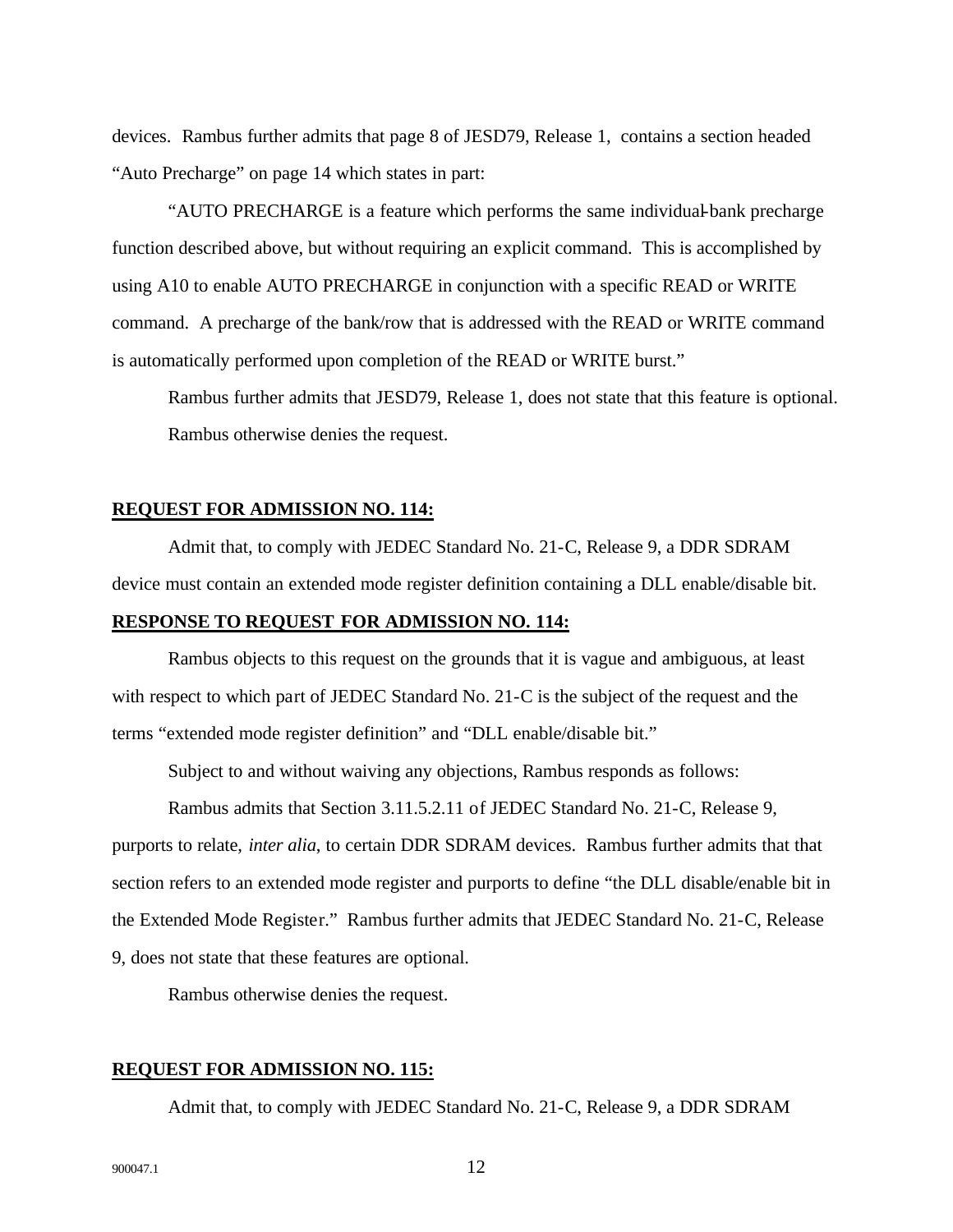device must contain a bit in the mode register that operates to enable and disable an on-chip DLL.

## **RESPONSE TO REQUEST FOR ADMISSION NO. 115:**

Rambus objects to this request on the grounds that it is vague and ambiguous, at least with respect to which part of JEDEC Standard No. 21-C is the subject of the request and the terms "mode register," "operates," and "on-chip DLL."

Subject to and without waiving any objections, Rambus responds as follows:

Rambus admits that Section 3.11.5.2.11 of JEDEC Standard No. 21-C, Release 9,

purports to relate, *inter alia*, to certain DDR SDRAM devices. Rambus further admits that this section refers to an extended mode register and purports to define "the DLL disable/enable bit in the Extended Mode Register." The Section indicates that if this bit set to 0 corresponds to "DLL enable," and this bit set to 1 corresponds to "DLL disable." Rambus further admits that JEDEC Standard No. 21-C, Release 9, does not state that these features are optional.

Rambus otherwise denie s the request.

## **REQUEST FOR ADMISSION NO. 116:**

Admit that, to comply with JEDEC Standard No. 21-C, Release 9, a DDR SDRAM device must contain an extended mode register definition containing an enable/disable bit for delay locked loop circuitry to generate an internal clock signal using an external clock signal.

## **RESPONSE TO REQUEST FOR ADMISSION NO. 116:**

Rambus objects to this request on the grounds that it is vague and ambiguous, at least with respect to which part of JEDEC Standard No. 21-C is the subject of the request and the terms "extended mode register definition," "enable/disable bit," "delay locked loop circuitry" and "generate an internal clock signal using an external clock signal."

Subject to and without waiving any objections, Rambus responds as follows:

Rambus admits that Section 3.11.5.2.11 of JEDEC Standard No. 21-C, Release 9, purports to relate, *inter alia*, to certain DDR SDRAM devices. Rambus further admits that this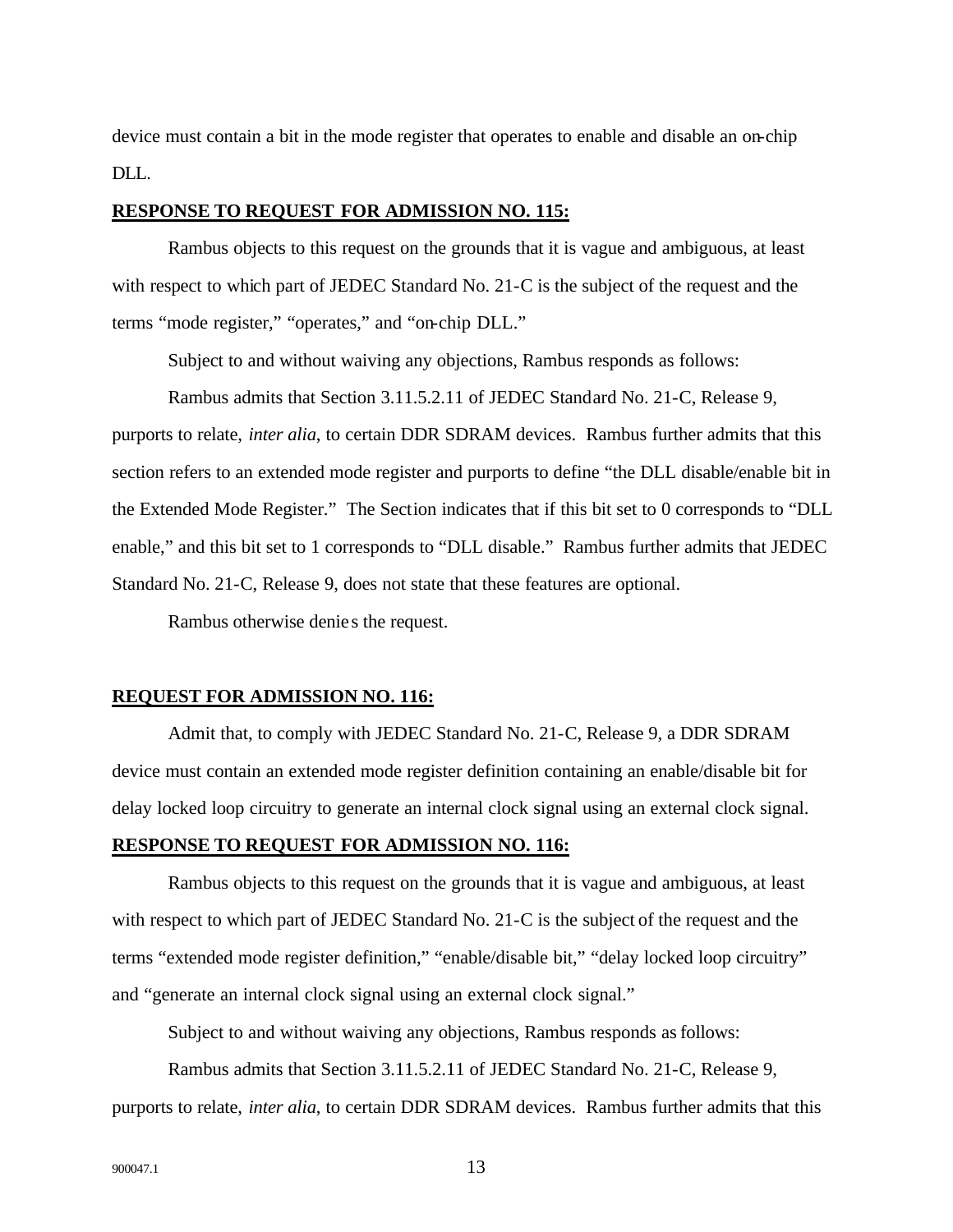section refers to an extended mode register and purports to define "the DLL disable/enable bit in the Extended Mode Register." Rambus further admits that JEDEC Standard No. 21-C, Release 9, does not state that these features are optional. Rambus further admits that "DLL" is often used as an acronym for "delay locked loop."

Rambus otherwise denies the request.

## **REQUEST FOR ADMISSION NO. 117:**

Admit that, to comply with JEDEC Standard No. 21-C, Release 9, a DDR SDRAM device must contain a bit in the mode register that operates to enable and disable delay locked loop circuitry to generate an internal clock signal using an external clock signal.

## **RESPONSE TO REQUEST FOR ADMISSION NO. 117:**

Rambus objects to this request on the grounds that it is vague and ambiguous, at least with respect to which part of JEDEC Standard No. 21-C is the subject of the request and the terms "mode register," "operates," "delay locked loop circuitry" and "generate an internal clock signal using an external clock signal."

Subject to and without waiving any objections, Rambus responds as follows:

Rambus admits that Section 3.11.5.2.11 of JEDEC Standard No. 21-C, Release 9, refers to an extended mode register and purports to define "the DLL disable/enable bit in the Extended Mode Register." Rambus further admits that JEDEC Standard No. 21-C, Release 9, does not state that these features are optional. Rambus further admits that "DLL" is often used as an acronym for "delay locked loop."

Rambus otherwise denies the request.

## **REQUEST FOR ADMISSION NO. 281:**

Admit that, at various times between December 1991 and June 1996, various directors, officers or employees of Rambus believed that Rambus had claims in pending patent applications that, if included in an issued patent, would cover the use of programmable CAS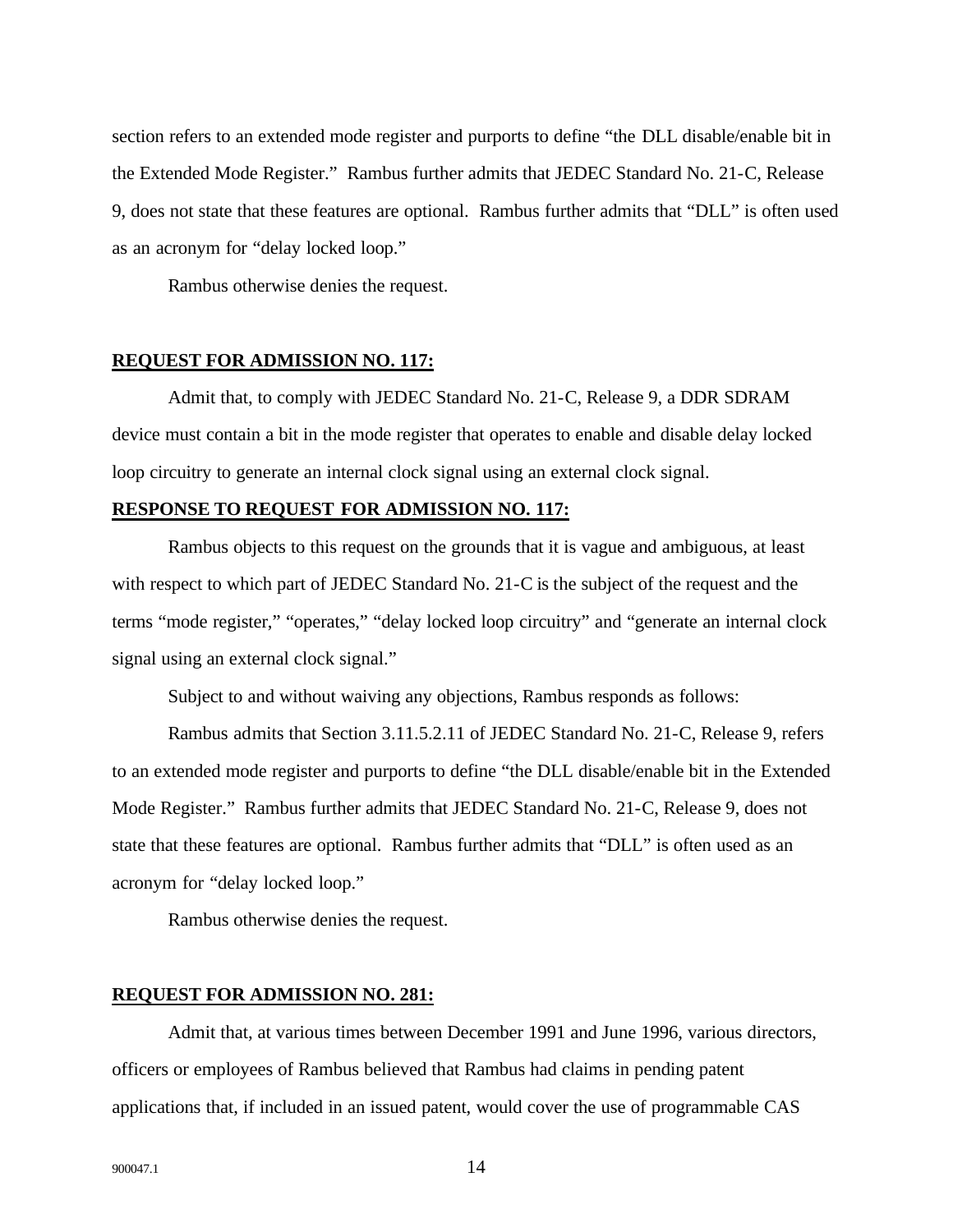latency in a non-compatible DRAM device.

## **RESPONSE TO REQUEST FOR ADMISSION NO. 281:**

Rambus objects to this request on the grounds that it is vague and ambiguous, at least with respect to the terms "believed," "programmable CAS latency," "cover" and "noncompatible DRAM device." Rambus further objects to this request on the ground that the beliefs of Rambus's directors, officers or employees as to the scope, or potential scope, of Rambus's patents and patent applications are irrelevant to any issue raised by this matter. *See Rambus Inc. v. Infineon Technologies AG*, 318 F.3d 1081, 1104 (Fed. Cir. 2003) ("The JEDEC policy, though vague, does not create a duty premised on subjective beliefs. JEDEC's disclosure duty erects an objective standard. It does not depend on a member's subjective belief that its patents do or do not read on the proposed standard.").

Subject to and without waiving any objections, Rambus responds as follows:

Rambus admits that at various times between December 1991 and June 1996, various directors, officers or employees of Rambus incorrectly assumed that Rambus had claims in pending patent applications that, if included in an issued patent, would be infringed by certain non-compatible DRAM devices. For example, in 1992, Geoffrey Tate assumed that Rambus's pending patent claims would, if issued, be infringed by certain synchronous DRAM products that were being developed outside of JEDEC at that time; however, his assumption was not founded on any review or analysis of the claims. Rambus later attempted to determine the exact claims that would protect Rambus's inventions from competitive use in synchronous DRAMs. Sometime in late 1992 or early 1993, Mr. Tate learned that his assumption about the scope of Rambus's patent protection was incorrect, and that Rambus did not have pending claims that would protect Rambus's inventions from competitive use in synchronous DRAMs.

As another example, Fred Ware reported in a June 1993 email that Rambus's patent counsel had filed claims that were purportedly "directed against SDRAMs." Mr. Ware's statement was not, however, based on a review or analysis of the pending claims in comparison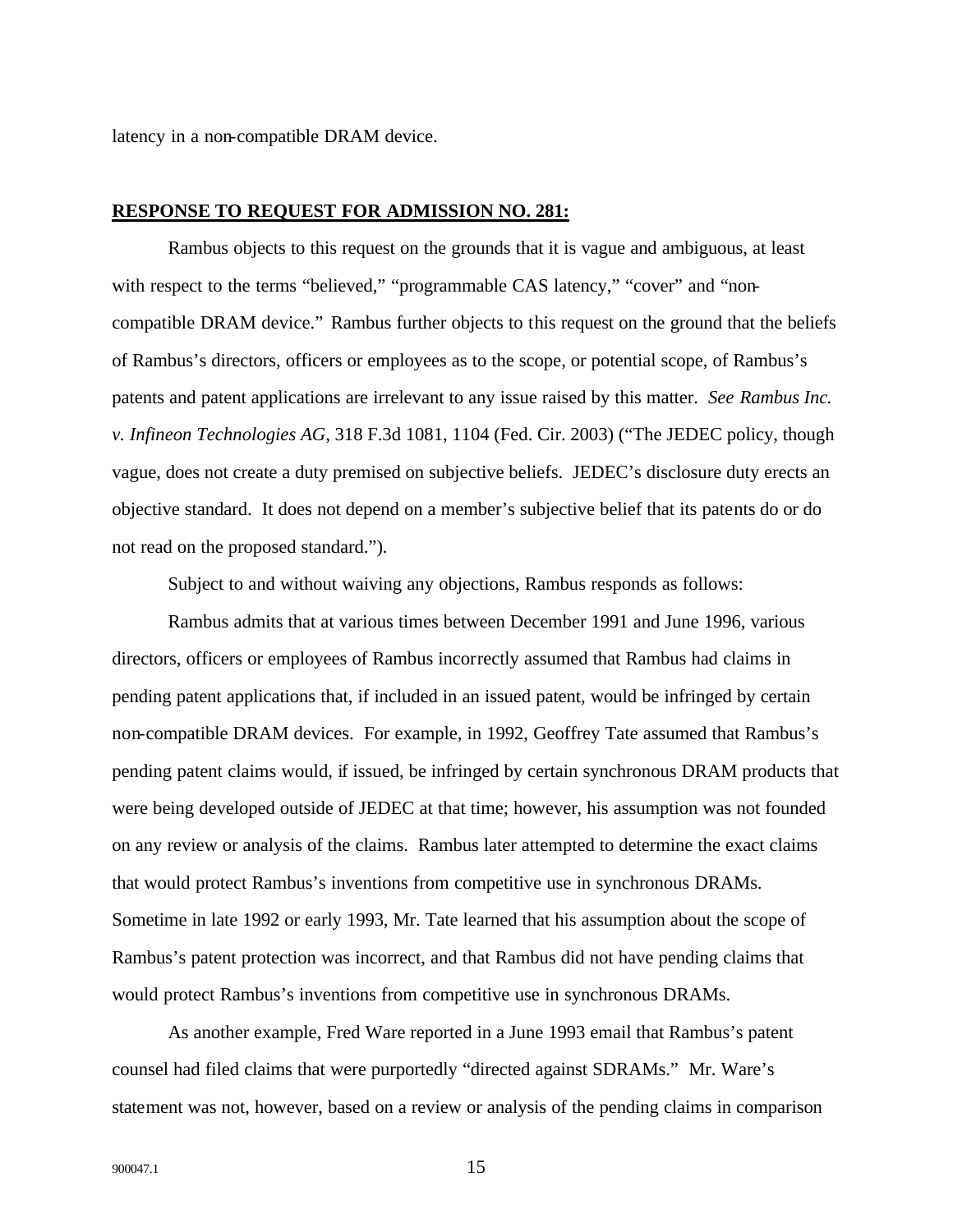to an actual product. In fact, the pending claims referenced in Mr. Ware's e-mail as being "directed at SDRAMs" contained limitations that made clear that they were unrelated to SDRAMs.

Rambus is not aware of any Rambus director, officer or employee who had a reasoned and considered belief, between December 1991 and June 1996, that Rambus had any claims in pending patent applications that, if included in an issued patent, would be infringed by noncompatible DRAM devices existing during that period, with the exception of MDRAM devices designed by MoSys. Various directors, officers and employees of Rambus did come to a reasoned and considered belief that MoSys MDRAM devices might infringe claims added to the Rambus patent application with serial number 08/222,646 by preliminary amendment dated September 6, 1994 and as further amended, if those claims were included in an issued patent.

Rambus otherwise denies the request.

#### **REQUEST FOR ADMISSION NO. 282:**

Admit that, at various times between December 1991 and June 1996, various directors, officers or employees of Rambus believed that Rambus could amend pending patent applications, or file continuation or divisional applications, to add claims that, if included in an issued patent, would cover the use of programmable CAS latency in a non-compatible DRAM device.

## **RESPONSE TO REQUEST FOR ADMISSION NO. 282:**

Rambus objects to this request on the grounds that it is vague and ambiguous, at least with respect to the phrase "could amend its pending patent applications, or file continuation or divisional applications, to add claims," and the terms "believed," "programmable CAS latency," "cover" and "non-compatible DRAM device." Rambus further objects to this request on the ground that the beliefs of Rambus's directors, officers or employees as to the scope, or potential scope, of Rambus's patents and patent applications are irrelevant to any issue raised by this matter. *See Rambus Inc. v. Infineon Technologies AG*, 318 F.3d 1081, 1104 (Fed. Cir. 2003)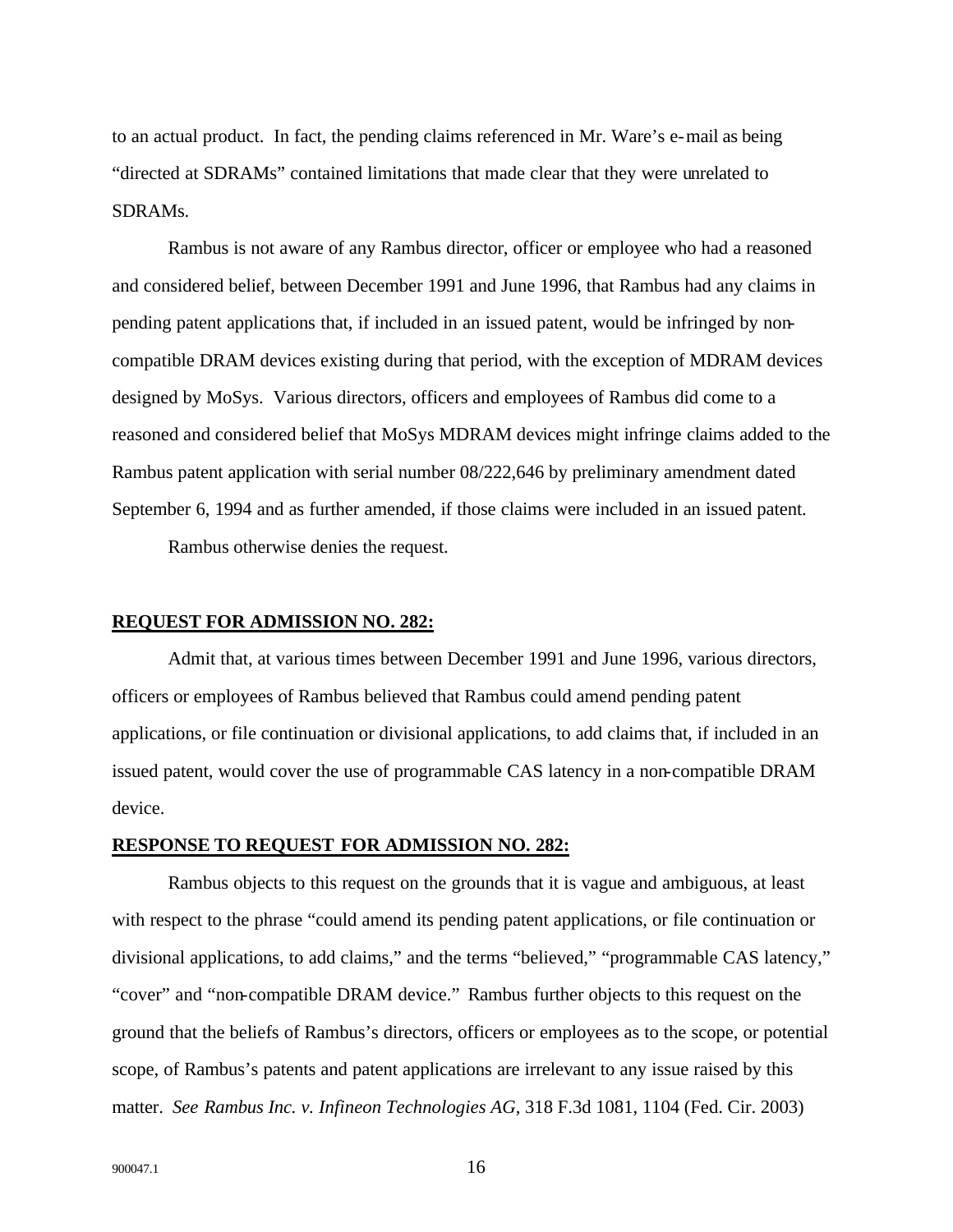("The JEDEC policy, though vague, does not create a duty premised on subjective beliefs. JEDEC's disclosure duty erects an objective standard. It does not depend on a member's subjective belief that its patents do or do not read on the proposed standard.").

Subject to and without waiving any objections, Rambus responds as follows:

Rambus admits that at various times between December 1991 and June 1996, various directors, officers or employees of Rambus assumed that Rambus could amend its pending patent applications or file continuation or divisional applications to add claims that, if included in an issued patent application, would be infringed by certain non-compatible DRAM devices. For example, in 1992, Geoffrey Tate assumed that pending patent claims in Rambus's continuation and divisional applications would, if issued, be infringed by certain synchronous DRAM products that were being developed outside of JEDEC at that time; however, his assumption was not founded on any review or analysis of the claims. Rambus later attempted to determine the exact claims that would protect Rambus's inventions from competitive use in synchronous DRAMs. Sometime in late 1992 or early 1993, Mr. Tate learned that his assumption about the scope of Rambus's patent protection was incorrect, and that Rambus did not have pending claims that would protect Rambus's inventions from competitive use in synchronous DRAMs.

As another example, Fred Ware reported in a June 1993 email that Rambus's patent counsel had filed claims that were purportedly "directed against SDRAMs." Mr. Ware's statement was not, however, based on an analysis of the pending claims in comparison to an actual product. In fact, the pending claims referenced in Mr. Ware's e-mail as being "directed at SDRAMs" contained limitations that made clear that they were unrelated to SDRAMs.

Rambus is not aware of any Rambus director, officer or employee who had a reasoned and considered belief, between December 1991 and June 1996, that Rambus could amend its pending patent applications or file continuation or divisional applications to add valid claims that, if included in an issued patent application, would be infringed by non-compatible DRAM devices existing during that period, with the exception of MDRAM devices designed by MoSys. Various directors, officers and employees of Rambus did come to a reasoned and considered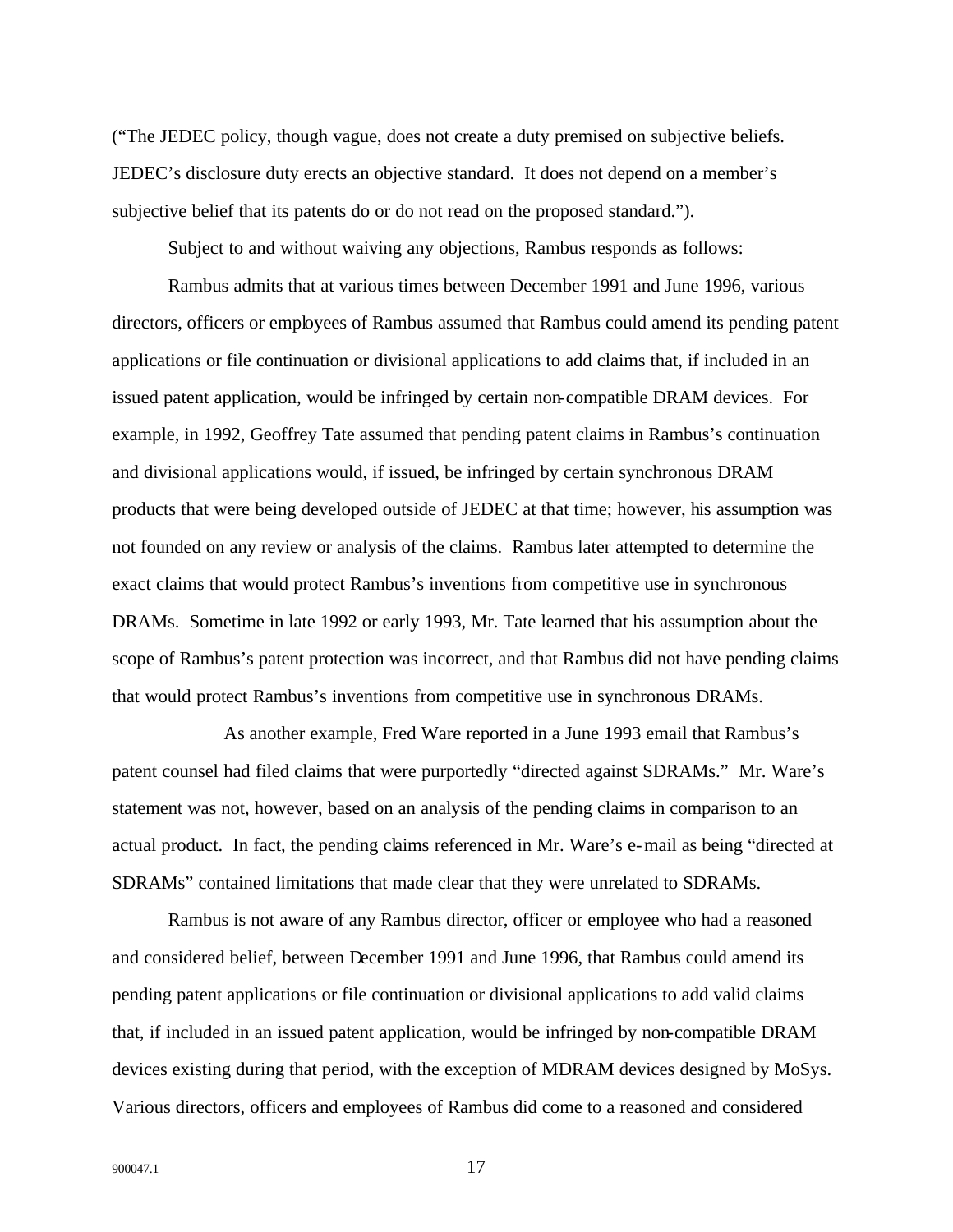belief that MoSys MDRAM devices might infringe claims added to the Rambus patent application with serial number 08/222,646 by preliminary amendment dated September 6, 1994 and as further amended, if those claims were included in an issued patent.

Rambus otherwise denies the request.

#### **REQUEST FOR ADMISSION NO. 283:**

Admit that, at one or more times between December 1991 and June 1996, Rambus attempted to amend pending patent applications, or file continuation or divisional applications, to add claims that, if included in an issued patent, would cover the use of programmable CAS latency in a non-compatible DRAM device.

#### **RESPONSE TO REQUEST FOR ADMISSION NO. 283:**

Rambus objects to this request on the grounds that it is vague and ambiguous, at least with respect to the phrase "attempted to amend pending patent applications, or file continuation or divisional applications, to add claims" and the terms "programmable CAS latency," "cover" and "non-compatible DRAM device." Rambus further objects to the request as compound. Rambus further objects that the request calls for a legal conclusion. Rambus further objects to this request on the grounds that Rambus is not familiar, and cannot through reasonable inquiry become familiar, with the operation of all non-compatible DRAM devices. Rambus further objects that, to the extent that "cover" is to be interpreted as "infringed by," whether any particular claim is, in fact, infringed by any given DRAM device will depend on whether the DRAM device contains each and every limitation of the claim, either literally or under the doctrine of equivalents, as those limitations are ultimately construed by the courts, and cannot be determined by whether the DRAM device contains a single feature. Rambus further objects to this request on the ground that the beliefs of Rambus's directors, officers or employees as to the scope, or potential scope, of Rambus's patents and patent applications are irrelevant to any issue raised by this matter. *See Rambus Inc. v. Infineon Technologies AG*, 318 F.3d 1081, 1104 (Fed. Cir. 2003) ("The JEDEC policy, though vague, does not create a duty premised on subjective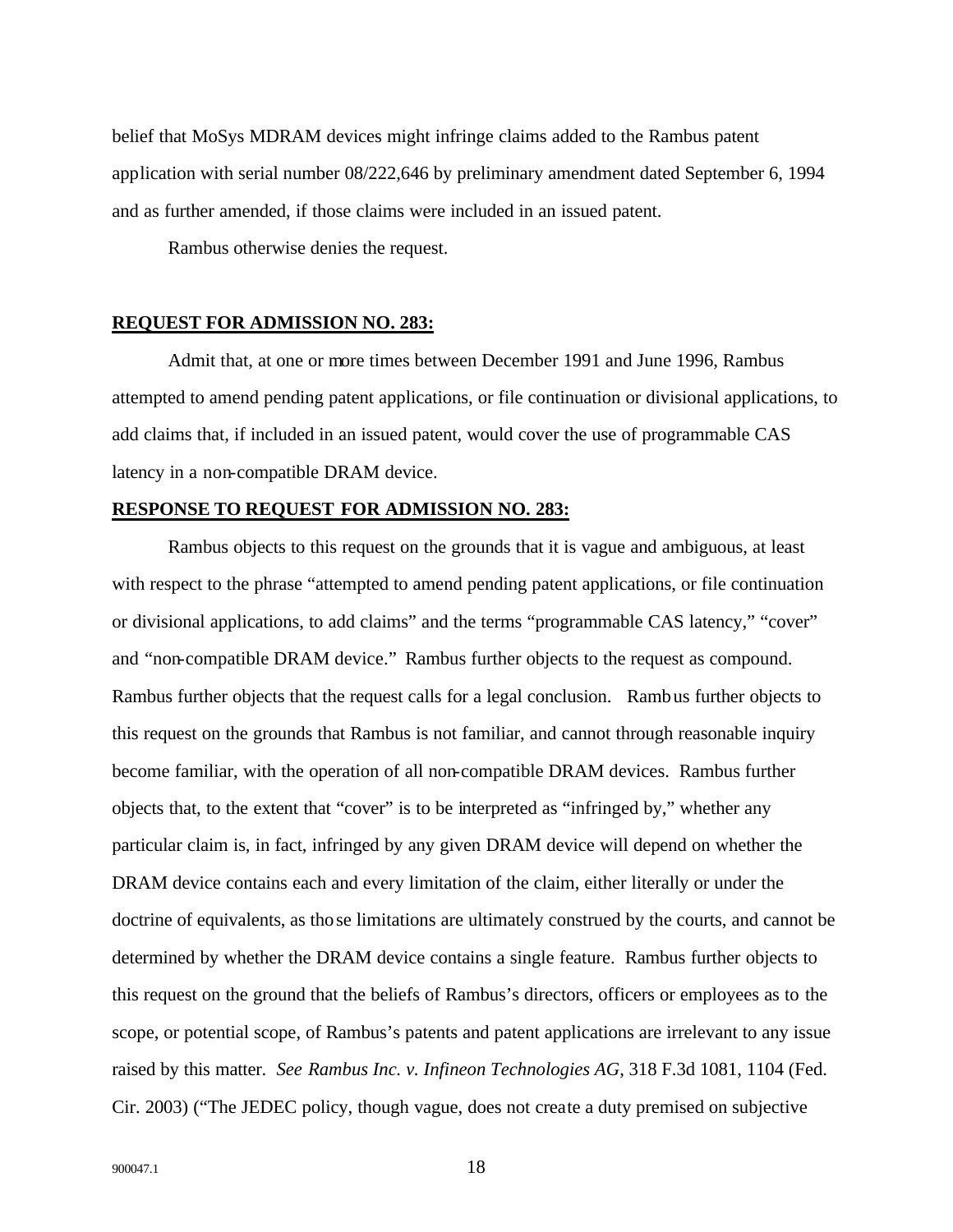beliefs. JEDEC's disclosure duty erects an objective standard. It does not depend on a member's subjective belief that its patents do or do not read on the proposed standard.").

Subject to and without waiving any objections, Rambus responds as follows:

Rambus admits that at one or more times between December 1991 and June 1996, Rambus amended its pending U.S. patent applications, filed continuation applications, and filed divisional applications. Rambus further admits that at various times between December 1991 and June 1996, various directors, officers or employees of Rambus directed Rambus's patent counsel to consider whether claims could be filed that might be infringed by certain noncompatible DRAM devices.

Rambus is not presently aware of any non-compatible devices that would infringe claims that were amended in or added to its U.S. Patent applications between December 1991 and June 1996 if such claims were included in an issued patent, with the exception of MDRAM devices designed by MoSys. By preliminary amendment dated September 6, 1994, Rambus properly added claims in its patent application with serial number 08/222,646 that were fully supported by the specification and that Rambus intended would read on MoSys MDRAM. *See*, *e.g.*, *Kingsdown Medical Consultants, Ltd. v. Hollister, Inc.*, 863 F.2d 867, 874 (Fed. Cir. 1988), *cert. denied*, 490 U.S. 1067 (1989) ("nor is it in any manner improper to amend or insert claims intended to cover a competitor's product the applicant's attorney has learned about during the prosecution of a patent application"). After the application issued as U.S. Patent No. 5,513,327 and the MoSys device was closely examined, Rambus informed MoSys of Rambus's belief that MoSys was infringing the patent. The parties settled their dispute and no infringement ruling was ultimately obtained.

Rambus otherwise denies the request.

#### **REQUEST FOR ADMISSION NO. 287:**

Admit that, at various times between December 1991 and June 1996, various directors, officers or employees of Rambus believed that Rambus had claims in pending patent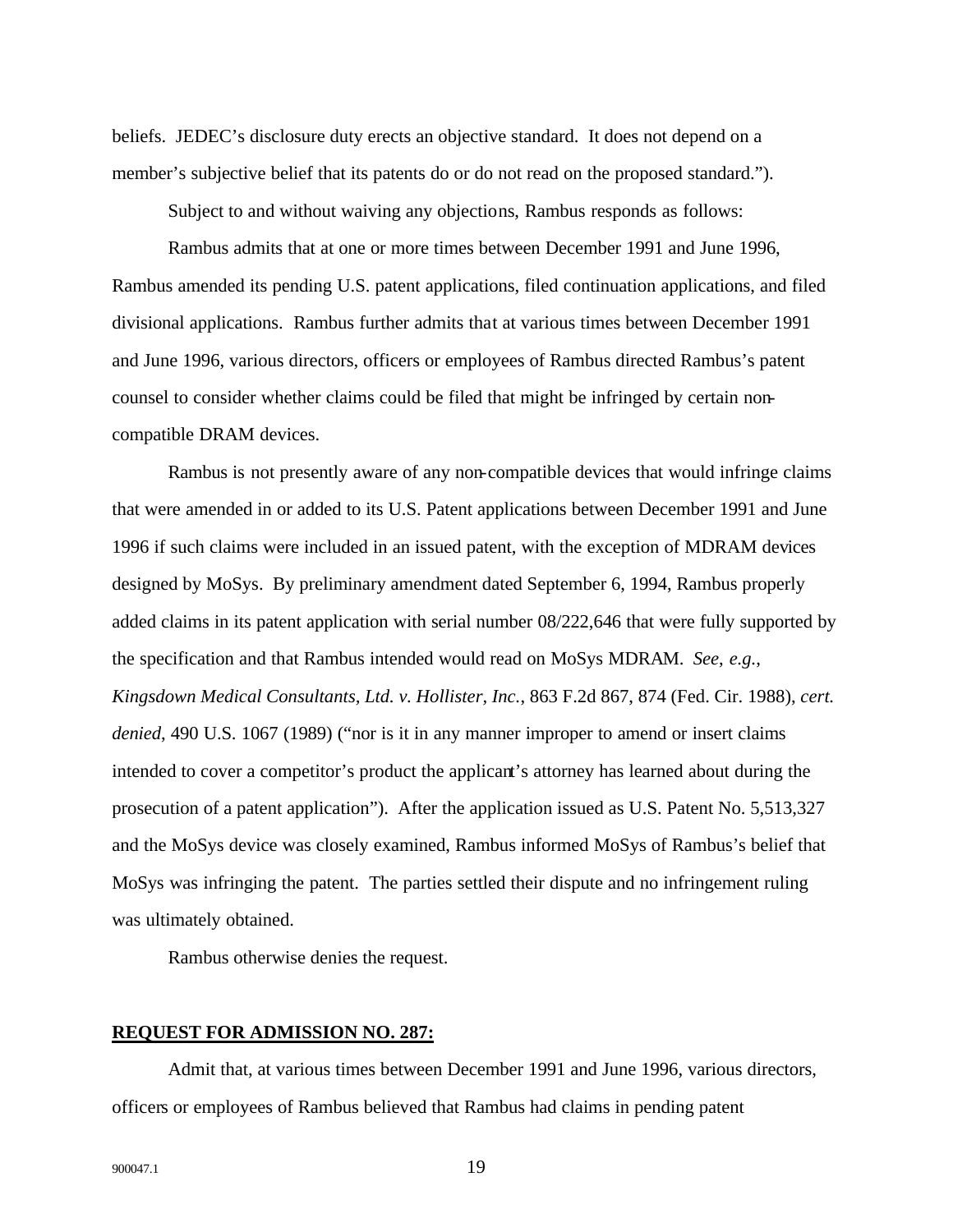applications that, if included in an issued patent, would cover the use of a programmable register to store a value that is representative of a delay time after which the device responds to a read request in a non-compatible DRAM device.

## **RESPONSE TO REQUEST FOR ADMISSION NO. 287:**

Rambus objects to this request on the grounds that it is vague and ambiguous, at least with respect to the terms "believed," "programmable register," "representative of a delay time," "responds to a read request," "cover" and "non-compatible DRAM device." Rambus further objects to this request on the ground that the beliefs of Rambus's directors, officers or employees as to the scope, or potential scope, of Rambus's patents and patent applications are irrelevant to any issue raised by this matter. *See Rambus Inc. v. Infineon Technologies AG*, 318 F.3d 1081, 1104 (Fed. Cir. 2003) ("The JEDEC policy, though vague, does not create a duty premised on subjective beliefs. JEDEC's disclosure duty erects an objective standard. It does not depend on a member's subjective belief that its patents do or do not read on the proposed standard.").

Subject to and without waiving any objections, Rambus responds as follows:

Rambus admits that at various times between December 1991 and June 1996, various directors, officers or employees of Rambus incorrectly assumed that Rambus had claims in pending patent applications that, if included in an issued patent, would be infringed by certain non-compatible DRAM devices. For example, in 1992, Geoffrey Tate assumed that Rambus's pending patent claims would, if issued, be infringed by certain synchronous DRAM products that were being developed outside of JEDEC at that time; however, his assumption was not founded on any review or analysis of the claims. Rambus later attempted to determine the exact claims that would protect Rambus's inventions from competitive use in synchronous DRAMs. Sometime in late 1992 or early 1993, Mr. Tate learned that his assumption about the scope of Rambus's patent protection was incorrect, and that Rambus did not have pending claims that would protect Rambus's inventions from competitive use in synchronous DRAMs.

As another example, Fred Ware reported in a June 1993 email that Rambus's patent counsel had filed claims that were purportedly "directed against SDRAMs." Mr. Ware's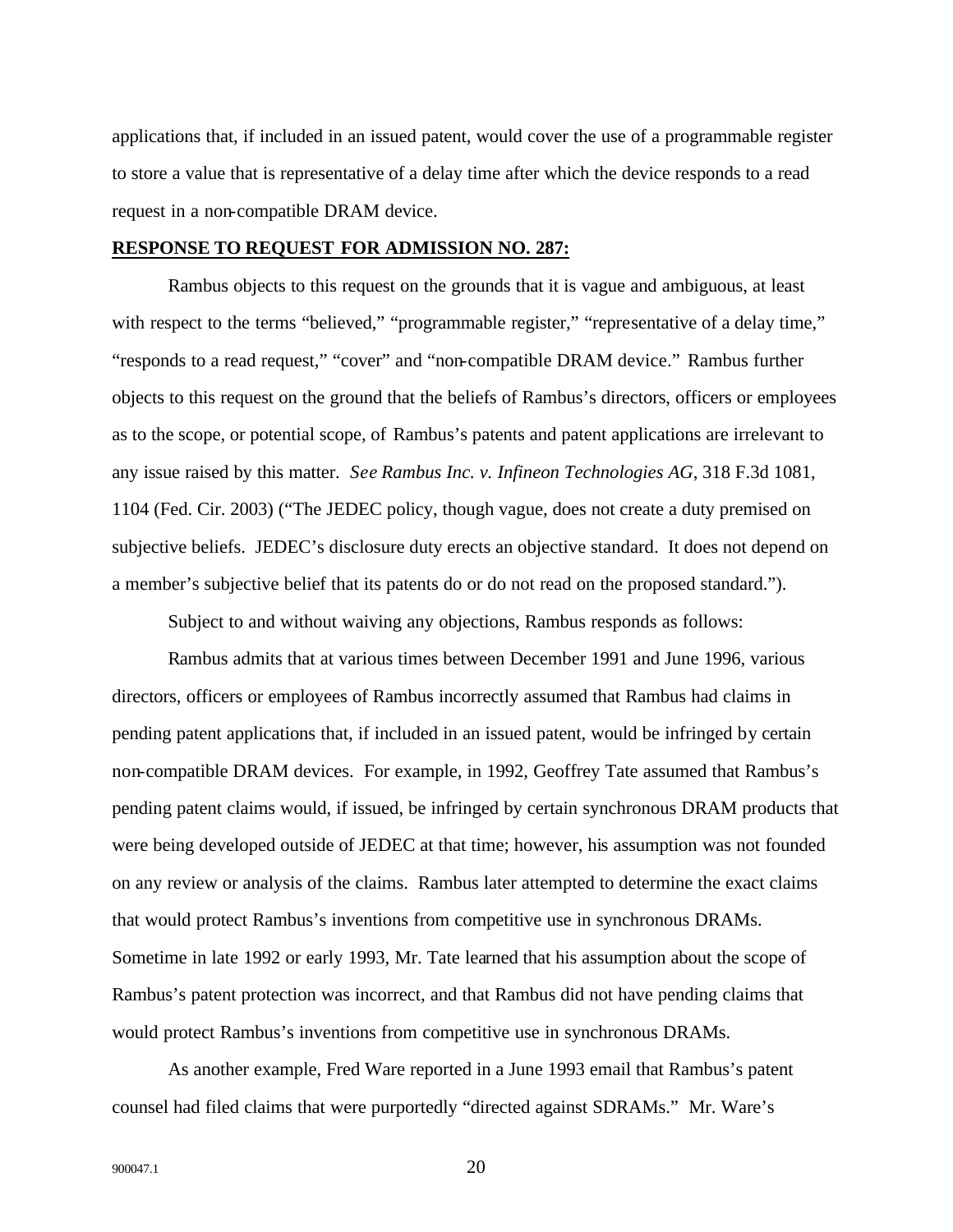statement was not, however, based on a review or analysis of the pending claims in comparison to an actual product. In fact, the pending claims referenced in Mr. Ware's e-mail as being "directed at SDRAMs" contained limitations that made clear that they were unrelated to SDRAMs.

Rambus is not aware of any Rambus director, officer or employee who had a reasoned and considered belief, between December 1991 and June 1996, that Rambus had any claims in pending patent applications that, if included in an issued patent, would be infringed by noncompatible DRAM devices existing during that period, with the exception of MDRAM devices designed by MoSys. Various directors, officers and employees of Rambus did come to a reasoned and considered belief that MoSys MDRAM devices might infringe claims added to the Rambus patent application with serial number 08/222,646 by preliminary amendment dated September 6, 1994 and as further amended, if those claims were included in an issued patent. Rambus otherwise denies the request.

#### **REQUEST FOR ADMISSION NO. 290:**

Admit that, at various times between December 1991 and June 1996, various directors, officers or employees of Rambus believed that Rambus had claims in pending patent applications that, if included in an issued patent, would be infringed by a non-compatible DRAM device using programmable CAS latency.

## **RESPONSE TO REQUEST FOR ADMISSION NO. 290:**

Rambus objects to this request on the grounds that it is vague and ambiguous, at least with respect to the terms "believed," "programmable CAS latency," and "non-compatible DRAM device." Rambus further objects to this request on the ground that the beliefs of Rambus's directors, officers or employees as to the scope, or potential scope, of Rambus's patents and patent applications are irrelevant to any issue raised by this matter. *See Rambus Inc. v. Infineon Technologies AG*, 318 F.3d 1081, 1104 (Fed. Cir. 2003) ("The JEDEC policy, though vague, does not create a duty premised on subjective beliefs. JEDEC's disclosure duty erects an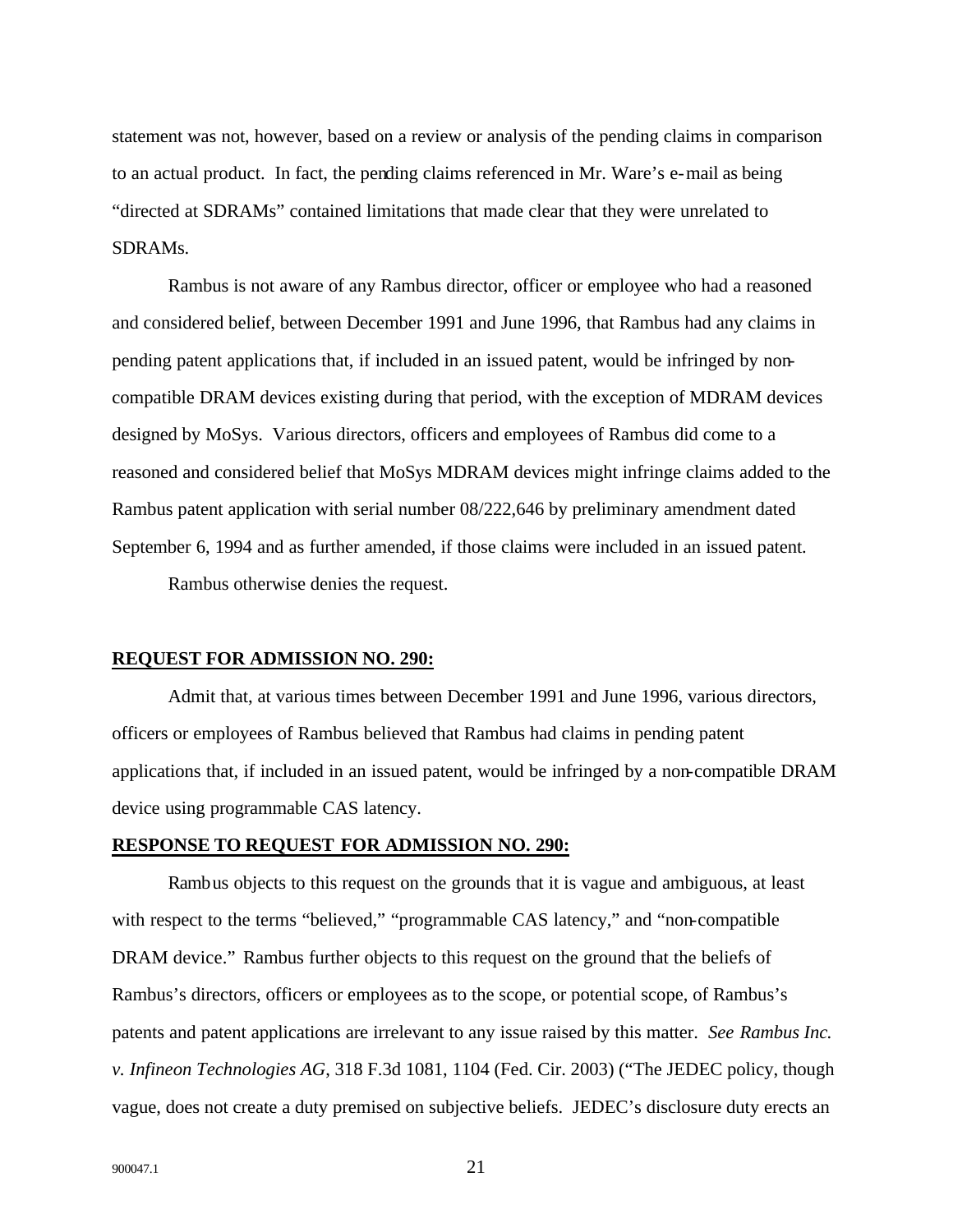objective standard. It does not depend on a member's subjective belief that its patents do or do not read on the proposed standard.").

Subject to and without waiving any objections, Rambus responds as follows:

Rambus admits that at various times between December 1991 and June 1996, various directors, officers or employees of Rambus incorrectly assumed that Rambus had claims in pending patent applications that, if included in an issued patent, would be infringed by certain non-compatible DRAM devices. For example, in 1992, Geoffrey Tate assumed that Rambus's pending patent claims would, if issued, be infringed by certain synchronous DRAM products that were being developed outside of JEDEC at that time; however, his assumption was not founded on any review or analysis of the claims. Rambus later attempted to determine the exact claims that would protect Rambus's inventions from competitive use in synchronous DRAMs. Sometime in late 1992 or early 1993, Mr. Tate learned that his assumption about the scope of Rambus's patent protection was incorrect, and that Rambus did not have pending claims that would protect Rambus's inventions from competitive use in synchronous DRAMs.

As another example, Fred Ware reported in a June 1993 email that Rambus's patent counsel had filed claims that were purportedly "directed against SDRAMs." Mr. Ware's statement was not, however, based on a review or analysis of the pending claims in comparison to an actual product. In fact, the pending claims referenced in Mr. Ware's e-mail as being "directed at SDRAMs" contained limitations that made clear that they were unrelated to SDRAMs.

Rambus is not aware of any Rambus director, officer or employee who had a reasoned and considered belief, between December 1991 and June 1996, that Rambus had any claims in pending patent applications that, if included in an issued patent, would be infringed by noncompatible DRAM devices existing during that period, with the exception of MDRAM devices designed by MoSys. Various directors, officers and employees of Rambus did come to a reasoned and considered belief that MoSys MDRAM devices might infringe claims added to the Rambus patent application with serial number 08/222,646 by preliminary amendment dated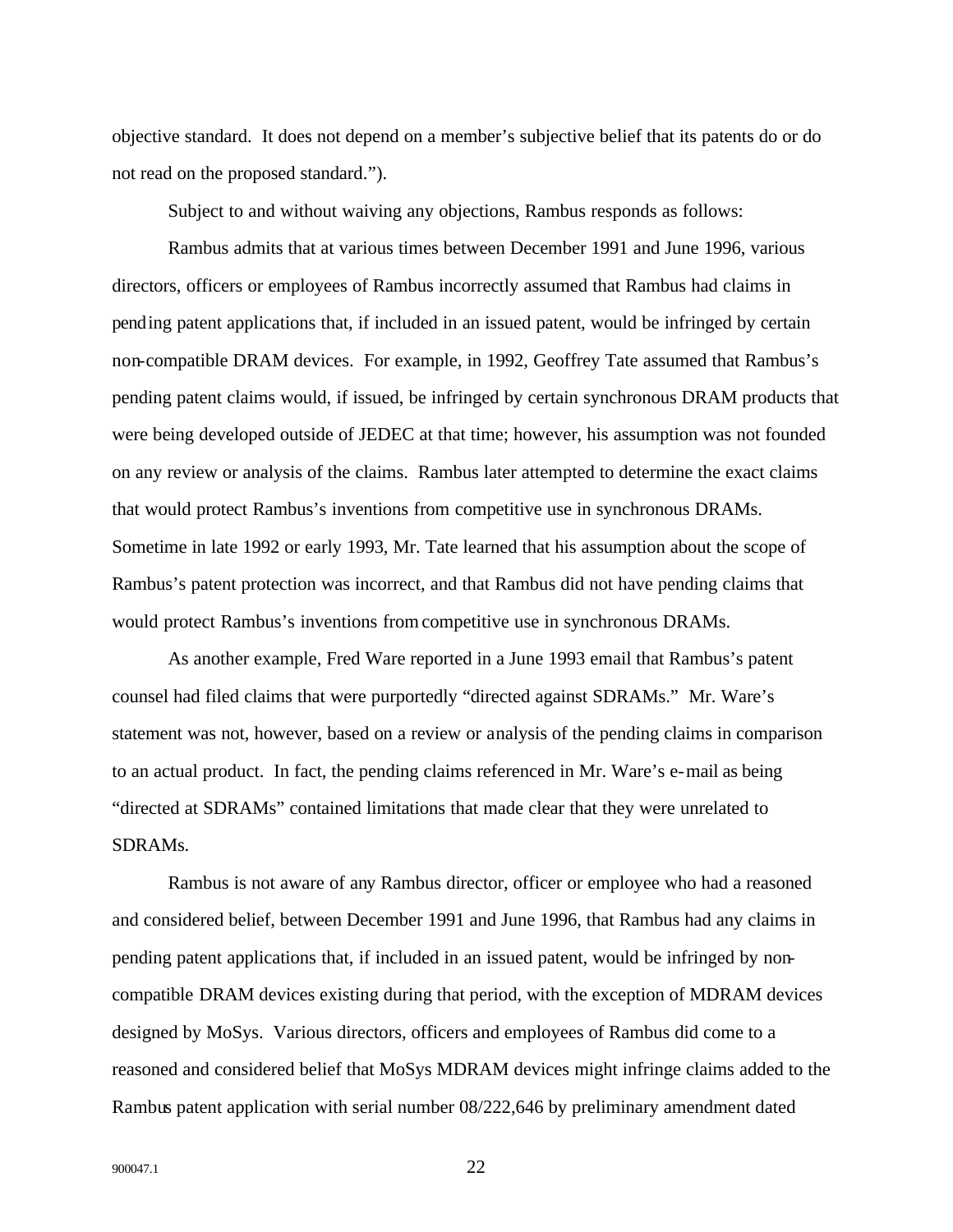September 6, 1994 and as further amended, if those claims were included in an issued patent. Rambus otherwise denies the request.

### **REQUEST FOR ADMISSION NO. 305:**

Admit that, at various times between December 1991 and June 1996, various directors, officers or employees of Rambus believed that Rambus had claims in pending patent applications that, if included in an issued patent, would cover the use of programmable burst length in a non-compatible DRAM device.

## **RESPONSE TO REQUEST FOR ADMISSION NO. 305:**

Rambus objects to this request on the grounds that it is vague and ambiguous, at least with respect to the terms "believed," "programmable burst length," "cover," and "noncompatible DRAM device." Rambus further objects to this request on the ground that the beliefs of Rambus's directors, officers or employees as to the scope, or potential scope, of Rambus's patents and patent applications are irrelevant to any issue raised by this matter. *See Rambus Inc. v. Infineon Technologies AG*, 318 F.3d 1081, 1104 (Fed. Cir. 2003) ("The JEDEC policy, though vague, does not create a duty premised on subjective beliefs. JEDEC's disclosure duty erects an objective standard. It does not depend on a member's subjective belief that its patents do or do not read on the proposed standard.").

Subject to and without waiving any objections, Rambus responds as follows: Rambus admits that at various times between December 1991 and June 1996, various directors, officers or employees of Rambus incorrectly assumed that Rambus had claims in pending patent applications that, if included in an issued patent, would be infringed by certain non-compatible DRAM devices. For example, in 1992, Geoffrey Tate assumed that Rambus's pending patent claims would, if issued, be infringed by certain synchronous DRAM products that were being developed outside of JEDEC at that time; however, his assumption was not founded on any review or analysis of the claims. Rambus later attempted to determine the exact claims that would protect Rambus's inventions from competitive use in synchronous DRAMs. Sometime in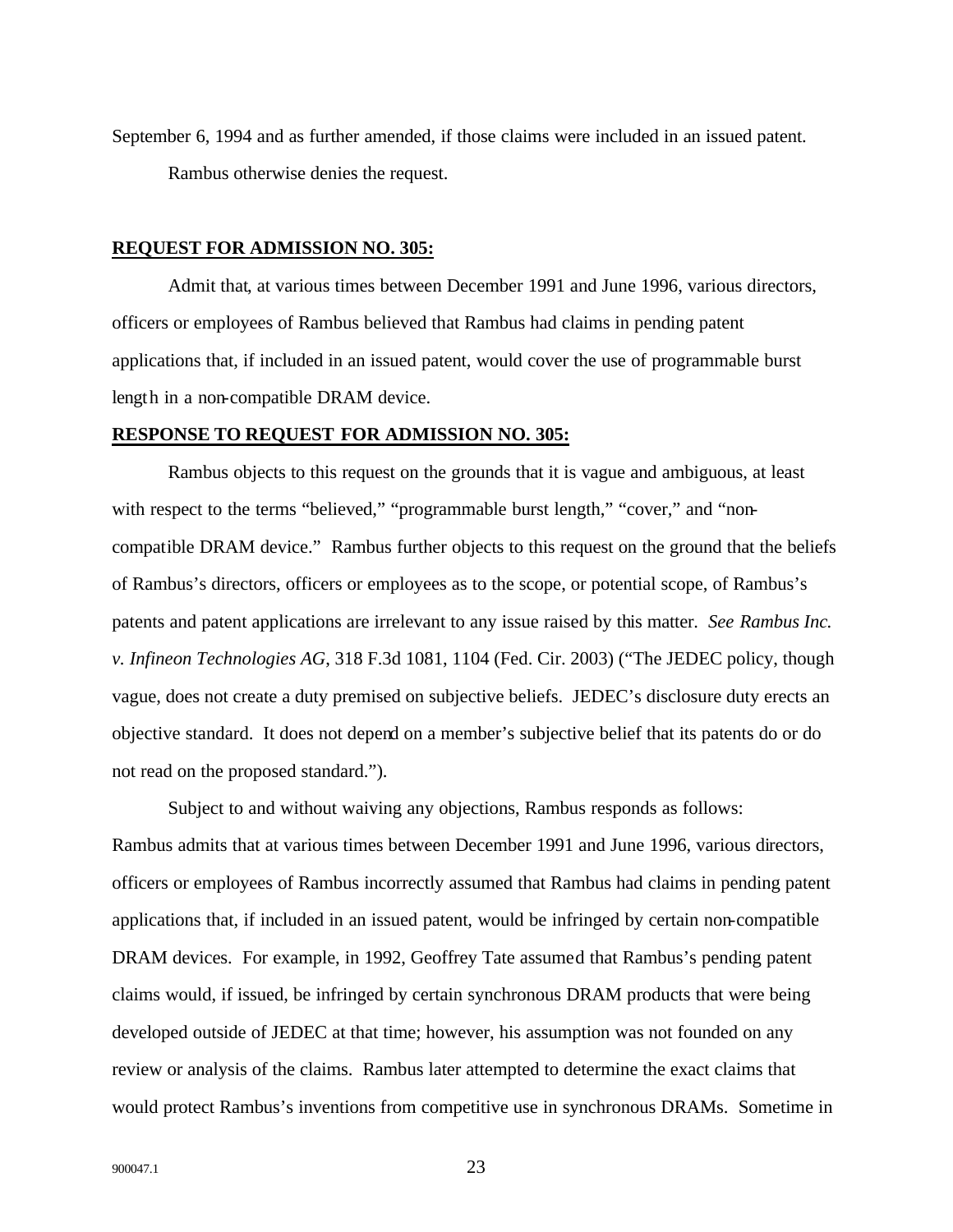late 1992 or early 1993, Mr. Tate learned that his assumption about the scope of Rambus's patent protection was incorrect, and that Rambus did not have pending claims that would protect Rambus's inventions from competitive use in synchronous DRAMs.

As another example, Fred Ware reported in a June 1993 email that Rambus's patent counsel had filed claims that were purportedly "directed against SDRAMs." Mr. Ware's statement was not, however, based on a review or analysis of the pending claims in comparison to an actual product. In fact, the pending claims referenced in Mr. Ware's e-mail as being "directed at SDRAMs" contained limitations that made clear that they were unrelated to SDRAMs.

Rambus is not aware of any Rambus director, officer or employee who had a reasoned and considered belief, between December 1991 and June 1996, that Rambus had any claims in pending patent applications that, if included in an issued patent, would be infringed by noncompatible DRAM devices existing during that period, with the exception of MDRAM devices designed by MoSys. Various directors, officers and employees of Rambus did come to a reasoned and considered belief that MoSys MDRAM devices might infringe claims added to the Rambus patent application with serial number 08/222,646 by preliminary amendment dated September 6, 1994 and as further amended, if those claims were included in an issued patent.

Rambus otherwise denies the request.

#### **REQUEST FOR ADMISSION NO. 306:**

Admit that, at various times between December 1991 and June 1996, various directors, officers or employees of Rambus believed that Rambus could amend pending patent applications, or file continuation or divisional applications, to add claims that, if included in an issued patent, would cover the use of programmable burst length in a non-compatible DRAM device.

## **RESPONSE TO REQUEST FOR ADMISSION NO. 306:**

Rambus objects to this request on the grounds that it is vague and ambiguous, at least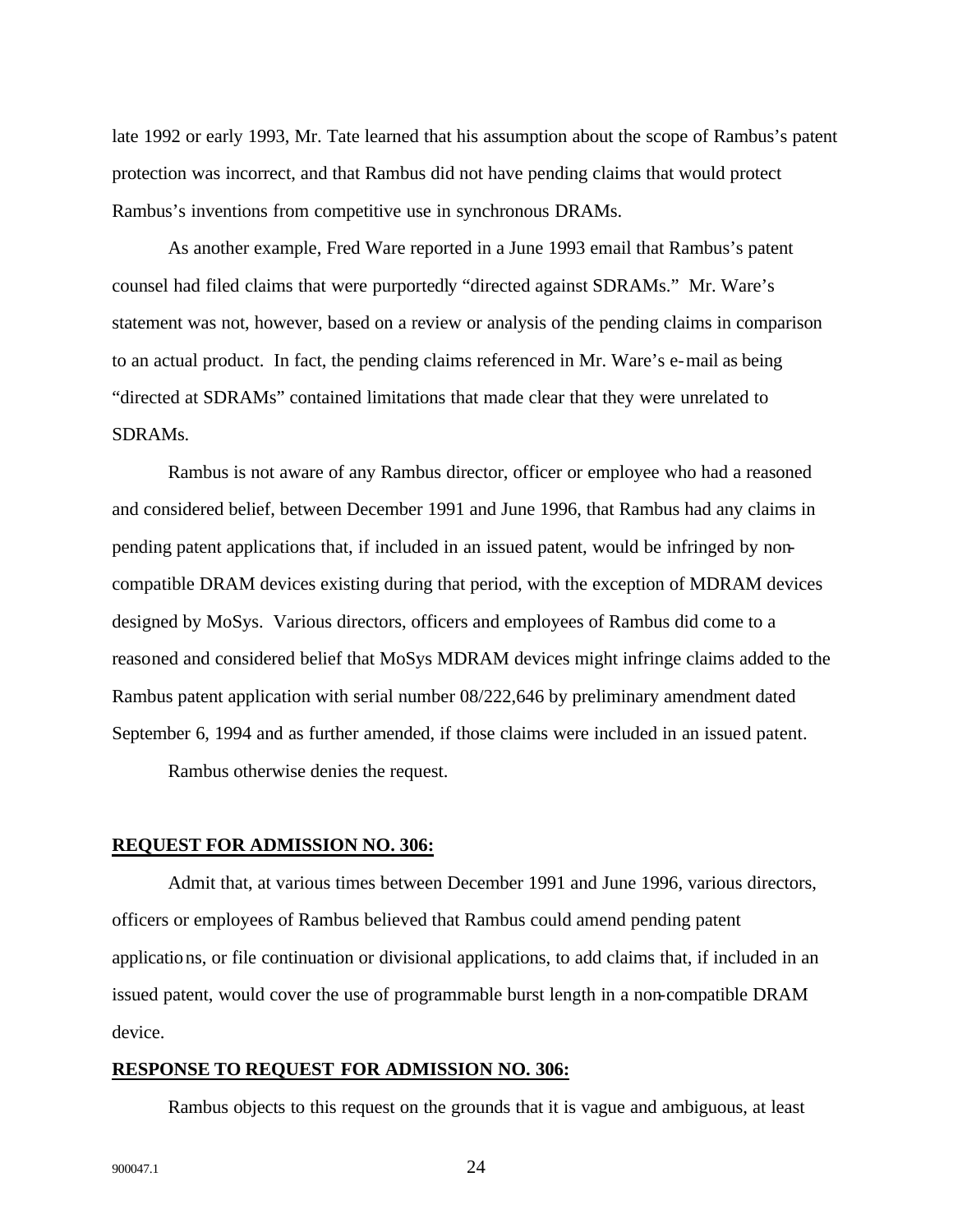with respect to the phrase "could amend its pending patent applications, or file continuation or divisional applications, to add claims," and the terms "believed," "programmable burst length," "cover," and "non-compatible DRAM device." Rambus further objects to this request on the ground that the beliefs of Rambus's directors, officers or employees as to the scope, or potential scope, of Rambus's patents and patent applications are irrelevant to any issue raised by this matter. *See Rambus Inc. v. Infineon Technologies AG*, 318 F.3d 1081, 1104 (Fed. Cir. 2003) ("The JEDEC policy, though vague, does not create a duty premised on subjective beliefs. JEDEC's disclosure duty erects an objective standard. It does not depend on a member's subjective belief that its patents do or do not read on the proposed standard.").

Subject to and without waiving any objections, Rambus responds as follows:

Rambus admits that at various times between December 1991 and June 1996, various directors, officers or employees of Rambus assumed that Rambus could amend its pending patent applications or file continuation or divisional applications to add claims that, if included in an issued patent application, would be infringed by certain non-compatible DRAM devices. For example, in 1992, Geoffrey Tate assumed that pending patent claims in Rambus's continuation and divisional applications would, if issued, be infringed by certain synchronous DRAM products that were being developed outside of JEDEC at that time; however, his assumption was not founded on any review or analysis of the claims. Rambus later attempted to determine the exact claims that would protect Rambus's inventions from competitive use in synchronous DRAMs. Sometime in late 1992 or early 1993, Mr. Tate learned that his assumption about the scope of Rambus's patent protection was incorrect, and that Rambus did not have pending claims that would protect Rambus's inventions from competitive use in synchronous DRAMs.

As another example, Fred Ware reported in a June 1993 email that Rambus's patent counsel had filed claims that were purportedly "directed against SDRAMs." Mr. Ware's statement was not, however, based on an analysis of the pending claims in comparison to an actual product. In fact, the pending claims referenced in Mr. Ware's e-mail as being "directed at SDRAMs" contained limitations that made clear that they were unrelated to SDRAMs.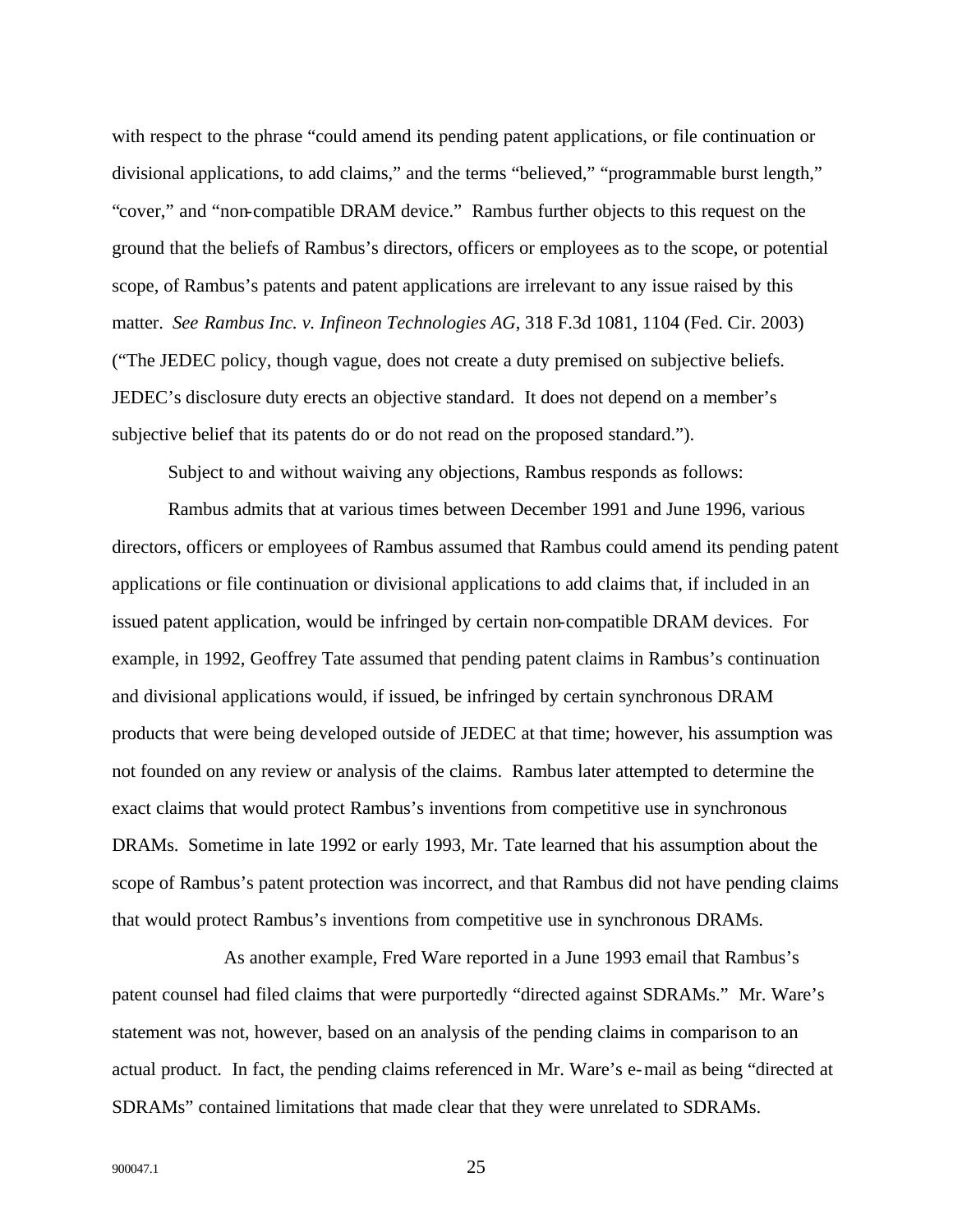Rambus is not aware of any Rambus director, officer or employee who had a reasoned and considered belief, between December 1991 and June 1996, that Rambus could amend its pending patent applications or file continuation or divisional applications to add valid claims that, if included in an issued patent application, would be infringed by non-compatible DRAM devices existing during that period, with the exception of MDRAM devices designed by MoSys. Various directors, officers and employees of Rambus did come to a reasoned and considered belief that MoSys MDRAM devices might infringe claims added to the Rambus patent application with serial number 08/222,646 by preliminary amendment dated September 6, 1994 and as further amended, if those claims were included in an issued patent.

Rambus otherwise denies the request.

## **REQUEST FOR ADMISSION NO. 307:**

Admit that, at one or more times between December 1991 and June 1996, Rambus attempted to amend pending patent applications, or file continuation or divisional applications, to add claims that, if included in an issued patent, would cover the use of programmable burst length in a non-compatible DRAM device.

#### **RESPONSE TO REQUEST FOR ADMISSION NO. 307:**

Rambus objects to this request on the grounds that it is vague and ambiguous, at least with respect to the phrase "attempted to amend pending patent applications, or file continuation or divisional applications, to add claims" and the terms "programmable burst length," "cover," and "non-compatible DRAM device." Rambus further objects to the request as compound. Rambus further objects that the request calls for a legal conclusion. Rambus further objects to this request on the grounds that Rambus is not familiar, and cannot through reasonable inquiry become familiar, with the operation of all non-compatible DRAM devices. Rambus further objects that, to the extent that "cover" is to be interpreted as "infringed by," whether any particular claim is, in fact, infringed by any given DRAM device will depend on whether the DRAM device contains each and every limitation of the claim, either literally or under the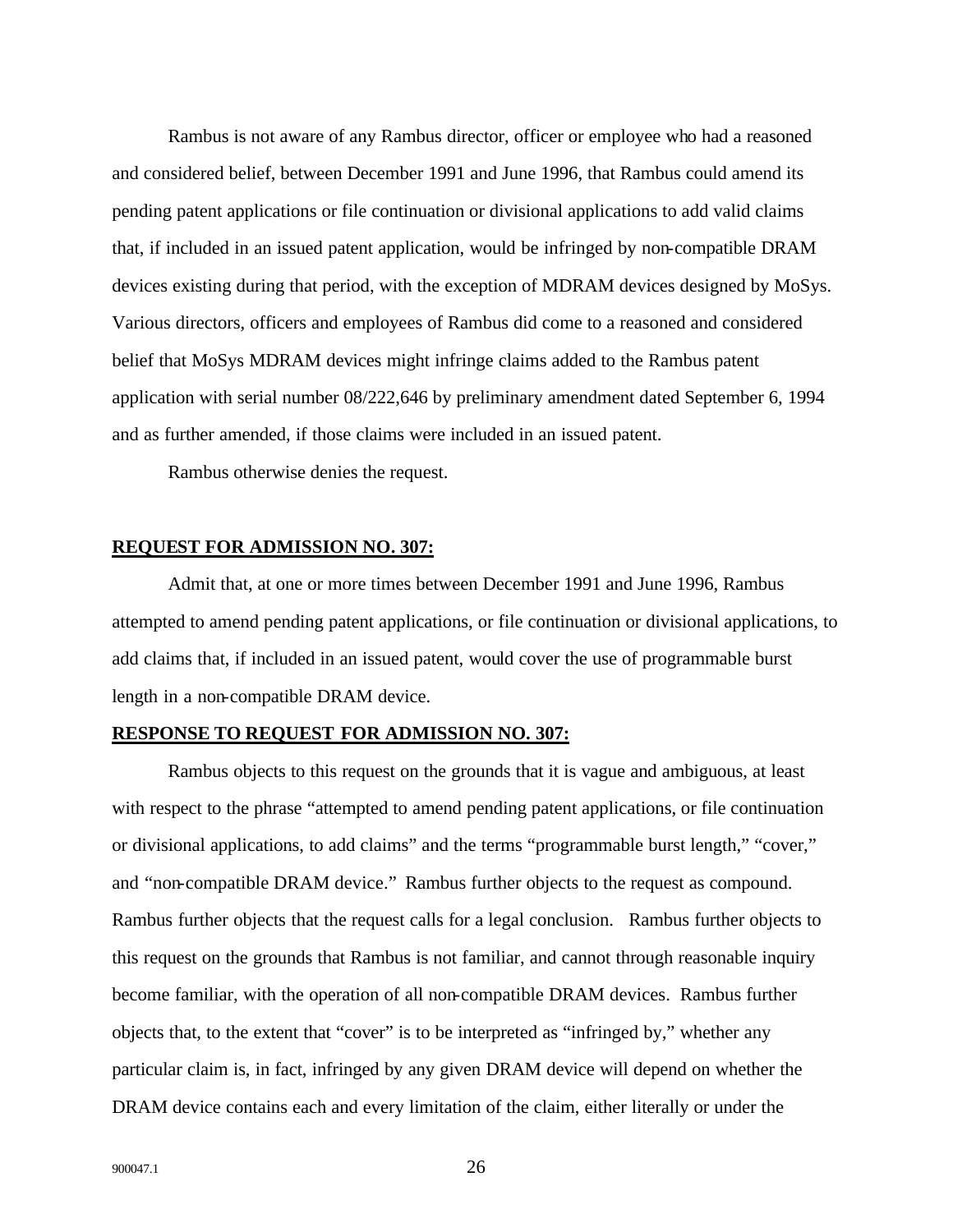doctrine of equivalents, as those limitations are ultimately construed by the courts, and cannot be determined by whether the DRAM device contains a single feature. Rambus further objects to this request on the ground that the beliefs of Rambus's directors, officers or employees as to the scope, or potential scope, of Rambus's patents and patent applications are irrelevant to any issue raised by this matter. *See Rambus Inc. v. Infineon Technologies AG*, 318 F.3d 1081, 1104 (Fed. Cir. 2003) ("The JEDEC policy, though vague, does not create a duty premised on subjective beliefs. JEDEC's disclosure duty erects an objective standard. It does not depend on a member's subjective belief that its patents do or do not read on the proposed standard.").

Subject to and without waiving any objections, Rambus responds as follows:

Rambus admits that at one or more times between December 1991 and June 1996, Rambus amended its pending U.S. patent applications, filed continuation applications, and filed divisional applications. Rambus further admits that at various times between December 1991 and June 1996, various directors, officers or employees of Rambus directed Rambus's patent counsel to consider whether claims could be filed that might be infringed by certain noncompatible DRAM devices.

Rambus is not presently aware of any non-compatible devices that would infringe claims that were amended in or added to its U.S. Patent applications between December 1991 and June 1996 if such claims were included in an issued patent, with the exception of MDRAM devices designed by MoSys. By preliminary amendment dated September 6, 1994, Rambus properly added claims in its patent application with serial number 08/222,646 that were fully supported by the specification and that Rambus intended would read on MoSys MDRAM. *See*, *e.g.*, *Kingsdown Medical Consultants, Ltd. v. Hollister, Inc.*, 863 F.2d 867, 874 (Fed. Cir. 1988), *cert. denied*, 490 U.S. 1067 (1989) ("nor is it in any manner improper to amend or insert claims intended to cover a competitor's product the applicant's attorney has learned about during the prosecution of a patent application"). After the application issued as U.S. Patent No. 5,513,327 and the MoSys device was closely examined, Rambus informed MoSys of Rambus's belief that MoSys was infringing the patent. The parties settled their dispute and no infringement ruling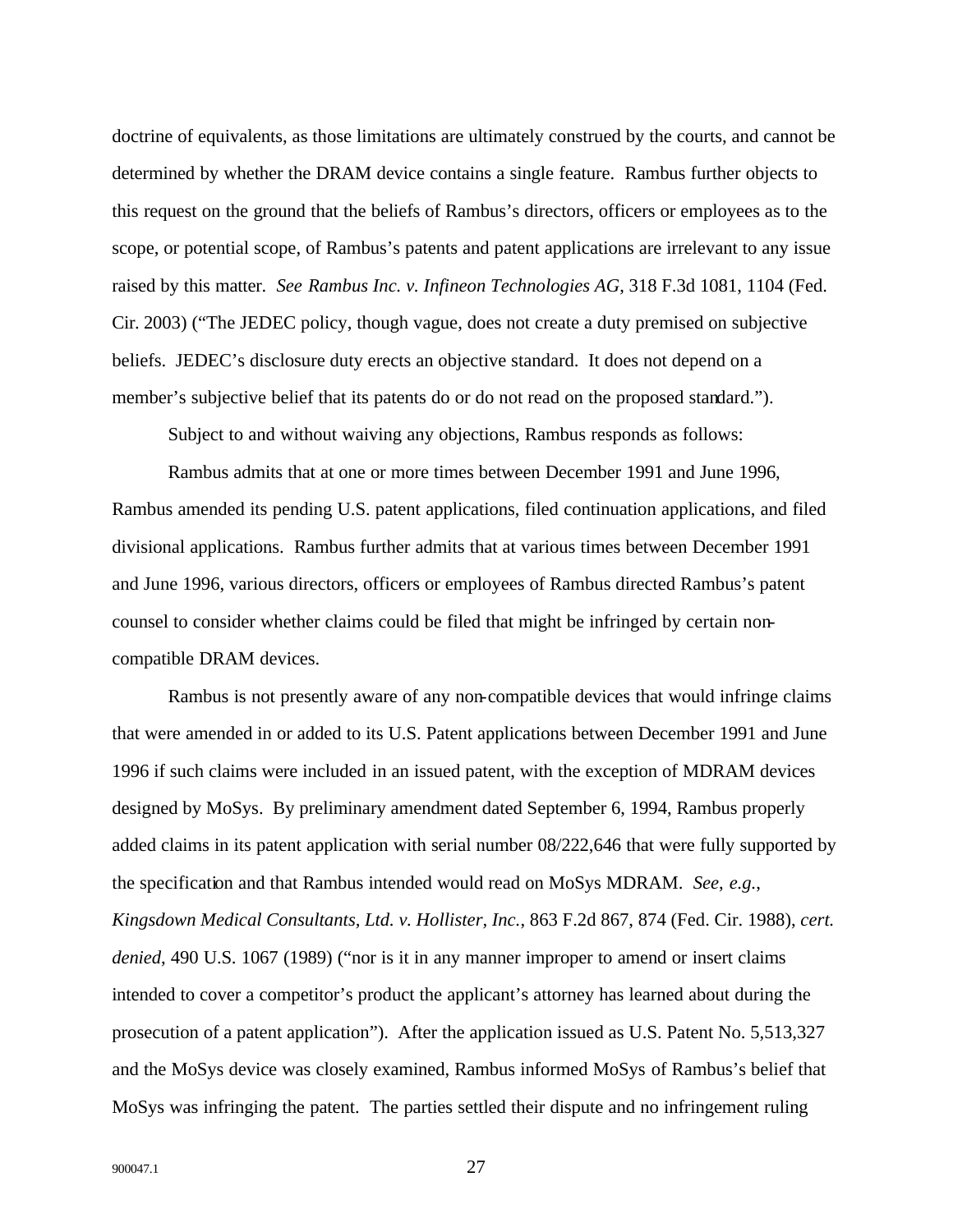was ultimately obtained.

Rambus otherwise denies the request.

## **REQUEST FOR ADMISSION NO. 317:**

Admit that, at various times between December 1991 and June 1996, various directors, officers or employees of Rambus believed that Rambus had claims in pending patent applications that, if included in an issued patent, would be infringed by a non-compatible DRAM device using programmable burst length.

## **RESPONSE TO REQUEST FOR ADMISSION NO. 317:**

Rambus objects to this request on the grounds that it is vague and ambiguous, at least with respect to the terms "believed," "programmable burst length" and "non-compatible DRAM device." Rambus further objects to this request on the ground that the beliefs of Rambus's directors, officers or employees as to the scope, or potential scope, of Rambus's patents and patent applications are irrelevant to any issue raised by this matter. *See Rambus Inc. v. Infineon Technologies AG*, 318 F.3d 1081, 1104 (Fed. Cir. 2003) ("The JEDEC policy, though vague, does not create a duty premised on subjective beliefs. JEDEC's disclosure duty erects an objective standard. It does not depend on a member's subjective belief that its patents do or do not read on the proposed standard.").

Subject to and without waiving any objections, Rambus responds as follows: Rambus admits that at various times between December 1991 and June 1996, various directors, officers or employees of Rambus incorrectly assumed that Rambus had claims in pending patent applications that, if included in an issued patent, would be infringed by certain non-compatible DRAM devices. For example, in 1992, Geoffrey Tate assumed that Rambus's pending patent claims would, if issued, be infringed by certain synchronous DRAM products that were being developed outside of JEDEC at that time; however, his assumption was not founded on any review or analysis of the claims. Rambus later attempted to determine the exact claims that would protect Rambus's inventions from competitive use in synchronous DRAMs. Sometime in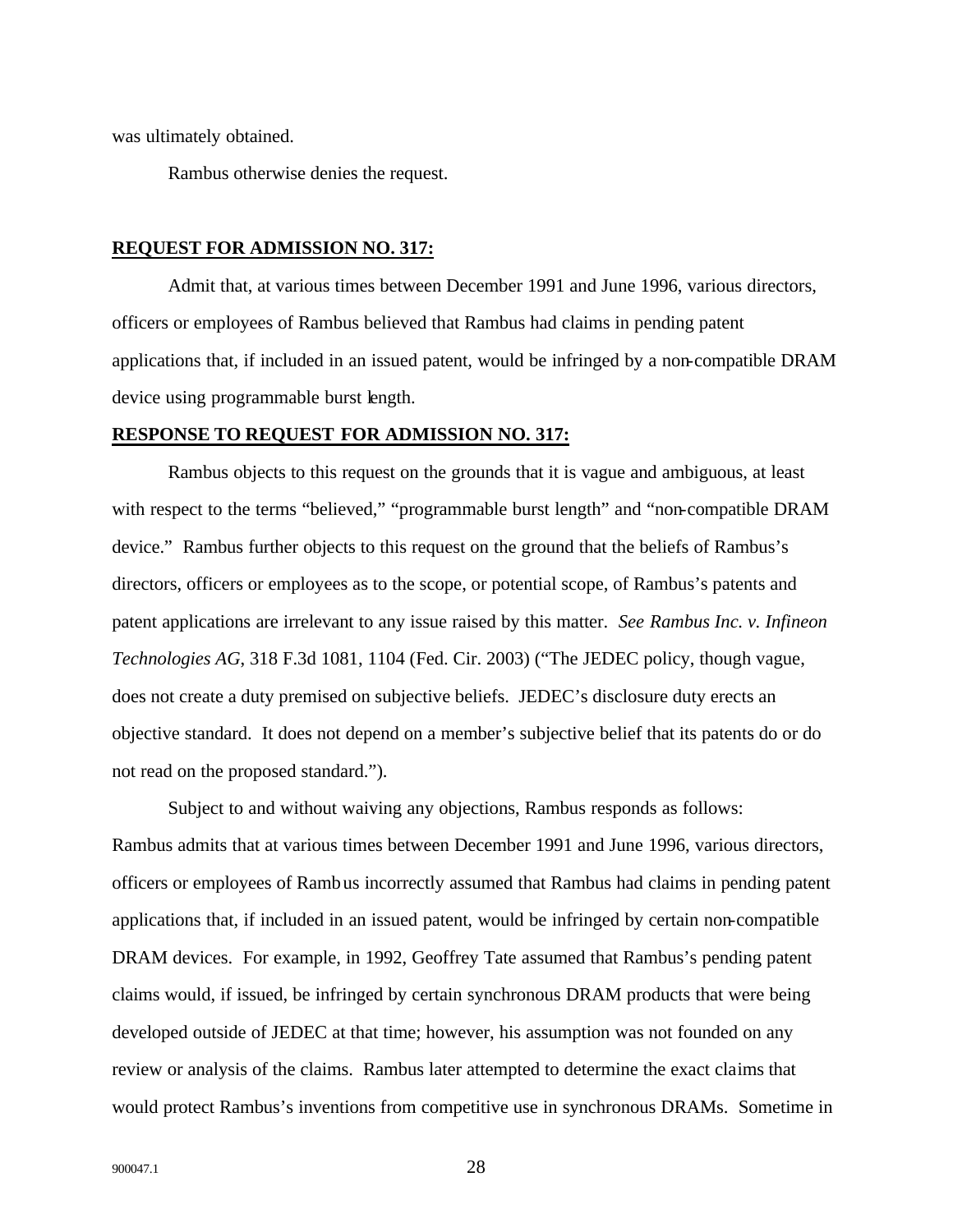late 1992 or early 1993, Mr. Tate learned that his assumption about the scope of Rambus's patent protection was incorrect, and that Rambus did not have pending claims that would protect Rambus's inventions from competitive use in synchronous DRAMs.

As another example, Fred Ware reported in a June 1993 email that Rambus's patent counsel had filed claims that were purportedly "directed against SDRAMs." Mr. Ware's statement was not, however, based on a review or analysis of the pending claims in comparison to an actual product. In fact, the pending claims referenced in Mr. Ware's e-mail as being "directed at SDRAMs" contained limitations that made clear that they were unrelated to SDRAMs.

Rambus is not aware of any Rambus director, officer or employee who had a reasoned and considered belief, between December 1991 and June 1996, that Rambus had any claims in pending patent applications that, if included in an issued patent, would be infringed by noncompatible DRAM devices existing during that period, with the exception of MDRAM devices designed by MoSys. Various directors, officers and employees of Rambus did come to a reasoned and considered belief that MoSys MDRAM devices might infringe claims added to the Rambus patent application with serial number 08/222,646 by preliminary amendment dated September 6, 1994 and as further amended, if those claims were included in an issued patent.

Rambus otherwise denies the request.

## **REQUEST FOR ADMISSION NO. 332:**

Admit that between December 1991 and June 1996, Rambus, through any one of its directors, officers or employees, believed that it had claims in pending patent applications or issued patents that would cover a synchronous DRAM device that output data on the rising and the falling edge of a clock signal.

## **RESPONSE TO REQUEST FOR ADMISSION NO. 332:**

Rambus objects to this request on the grounds that it is vague and ambiguous, at least with respect to the terms "through any one of its directors, officers or employees," "believed,"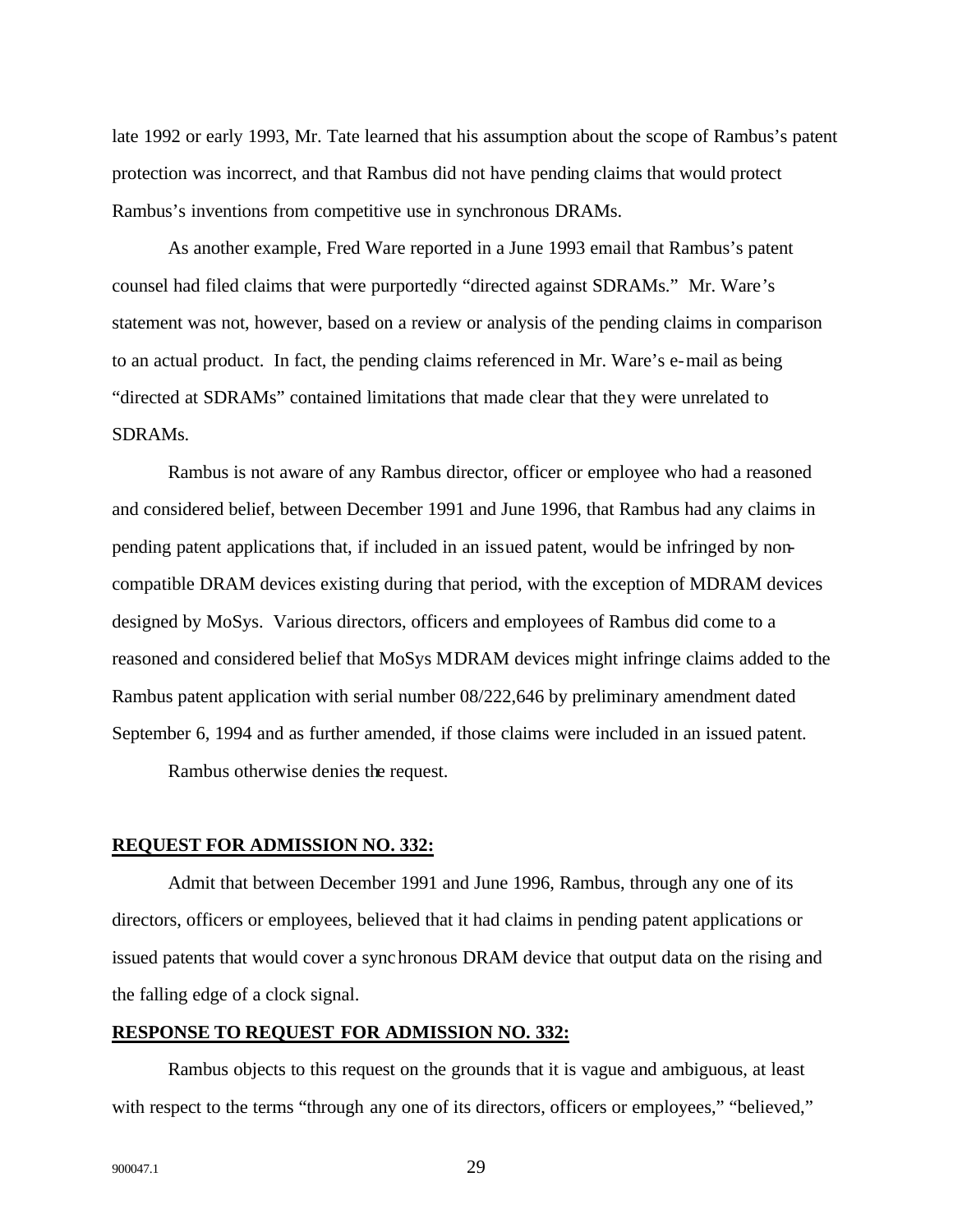"the rising and the falling edge," "a clock signal," "cover," and "synchronous DRAM device." Rambus further objects to this request on the ground that the beliefs of Rambus's directors, officers or employees as to the scope, or potential scope, of Rambus's patents and patent applications are irrelevant to any issue raised by this matter. *See Rambus Inc. v. Infineon Technologies AG*, 318 F.3d 1081, 1104 (Fed. Cir. 2003) ("The JEDEC policy, though vague, does not create a duty premised on subjective beliefs. JEDEC's disclosure duty erects an objective standard. It does not depend on a member's subjective belief that its patents do or do not read on the proposed standard.").

Subject to and without waiving any objections, Rambus responds as follows:

Rambus admits that at various times between December 1991 and June 1996, various directors, officers or employees of Rambus incorrectly assumed that Rambus had claims in pending patent applications that, if included in an issued patent, would be infringed by certain synchronous DRAM devices. For example, in 1992, Geoffrey Tate assumed that Rambus's pending patent claims would, if issued, be infringed by certain synchronous DRAM products that were being developed outside of JEDEC at that time; however, his assumption was not founded on any review or analysis of the claims. Rambus later attempted to determine the exact claims that would protect Rambus's inventions from competitive use in synchronous DRAMs. Sometime in late 1992 or early 1993, Mr. Tate learned that his assumption about the scope of Rambus's patent protection was incorrect, and that Rambus did not have pending claims that would protect Rambus's inventions from competitive use in synchronous DRAMs.

As another example, Fred Ware reported in a June 1993 email that Rambus's patent counsel had filed claims that were purportedly "directed against SDRAMs." Mr. Ware's statement was not, however, based on a review or analysis of the pending claims in comparison to an actual product. In fact, the pending claims referenced in Mr. Ware's e-mail as being "directed at SDRAMs" contained limitations that made clear that they were unrelated to SDRAMs.

Rambus is not aware of any Rambus director, officer or employee who had a reasoned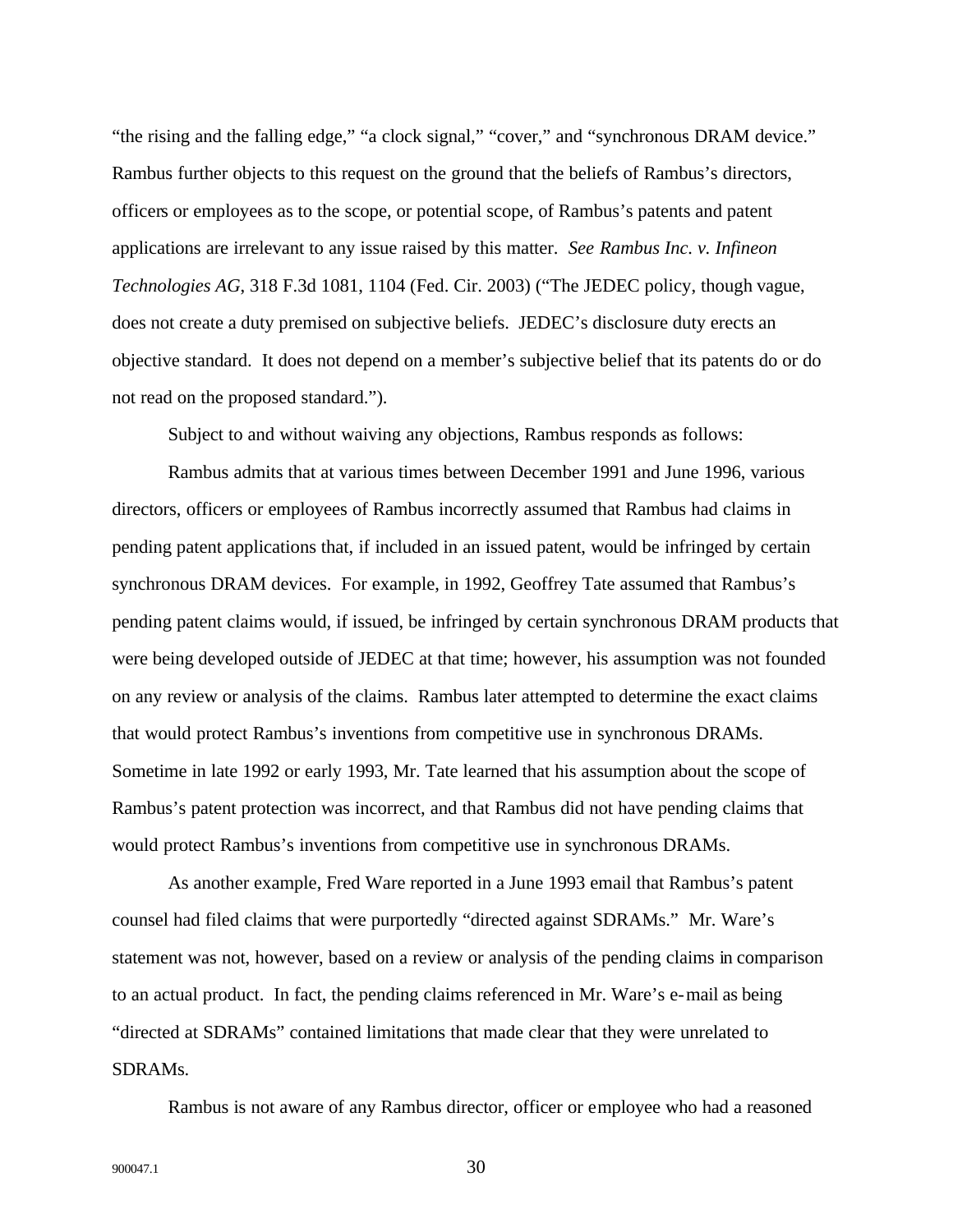and considered belief, between December 1991 and June 1996, that Rambus had any claims in pending patent applications that, if included in an issued patent, would be infringed by noncompatible DRAM devices existing during that period, with the exception of MDRAM devices designed by MoSys. Various directors, officers and employees of Rambus did come to a reasoned and considered belief that MoSys MDRAM devices might infringe claims added to the Rambus patent application with seria l number 08/222,646 by preliminary amendment dated September 6, 1994 and as further amended, if those claims were included in an issued patent. Rambus otherwise denies the request.

#### **REQUEST FOR ADMISSION NO. 333:**

Admit that between December 1991 and June 1996, Rambus, through any one of its directors, officers or employees, believed that it had claims in pending patent applications or issued patents that would cover a synchronous DRAM device that input data on the rising and the falling edge of a clock signal.

## **RESPONSE TO REQUEST FOR ADMISSION NO. 333:**

Rambus objects to this request on the grounds that it is vague and ambiguous, at least with respect to the terms "through any one of its directors, officers or employees," "believed," "the rising and the falling edge," "a clock signal," "cover," and "synchronous DRAM device." Rambus further objects to this request on the ground that the beliefs of Rambus's directors, officers or employees as to the scope, or potential scope, of Rambus's patents and patent applications are irrelevant to any issue raised by this matter. *See Rambus Inc. v. Infineon Technologies AG*, 318 F.3d 1081, 1104 (Fed. Cir. 2003) ("The JEDEC policy, though vague, does not create a duty premised on subjective beliefs. JEDEC's disclosure duty erects an objective standard. It does not depend on a member's subjective belief that its patents do or do not read on the proposed standard.").

Subject to and without waiving any objections, Rambus responds as follows: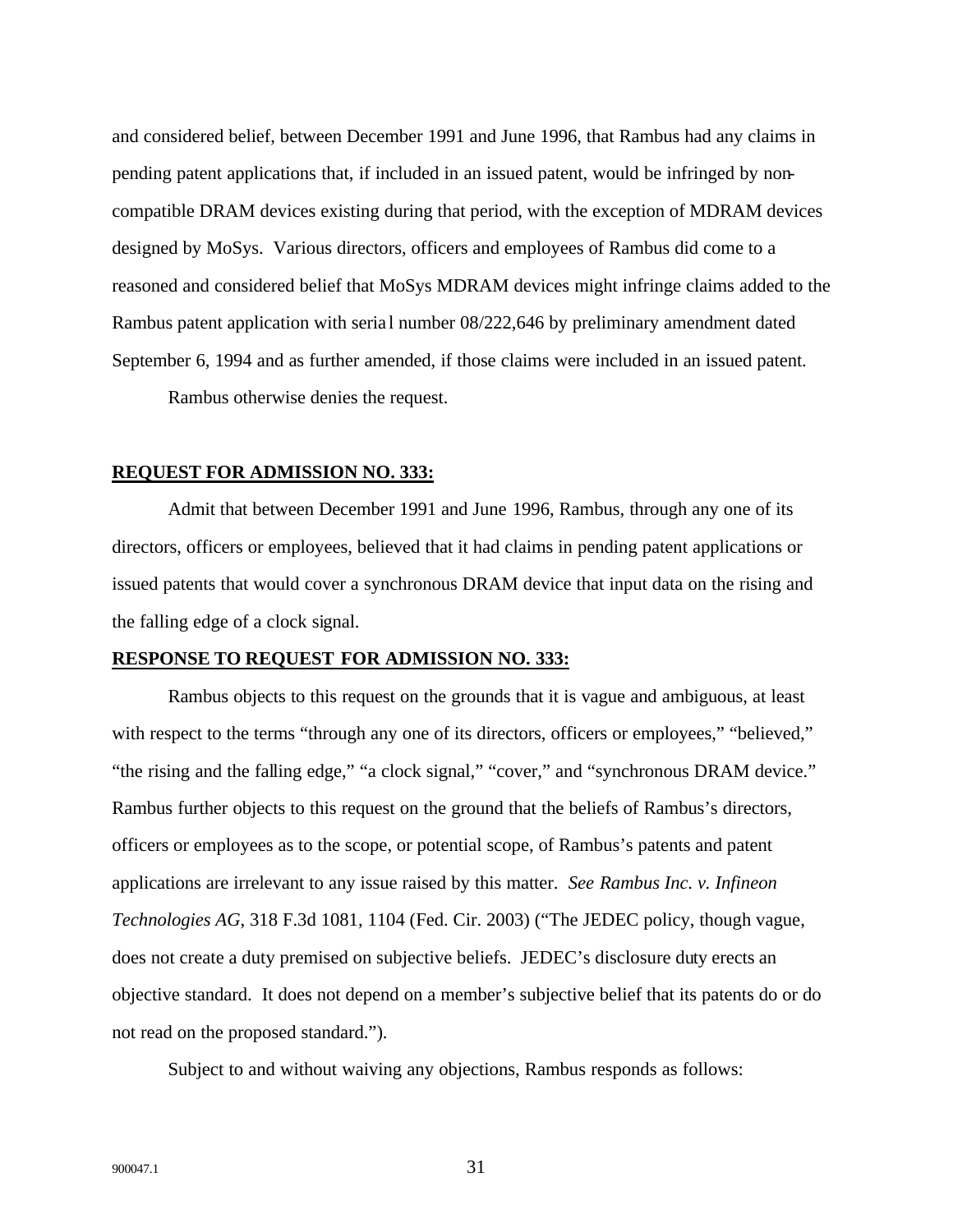Rambus admits that at various times between December 1991 and June 1996, various directors, officers or employees of Rambus incorrectly assumed that Rambus had claims in pending patent applications that, if included in an issued patent, would be infringed by certain synchronous DRAM devices. For example, in 1992, Geoffrey Tate assumed that Rambus's pending patent claims would, if issued, be infringed by certain synchronous DRAM products that were being developed outside of JEDEC at that time; however, his assumption was not founded on any review or analysis of the claims. Rambus later attempted to determine the exact claims that would protect Rambus's inventions from competitive use in synchronous DRAMs. Sometime in late 1992 or early 1993, Mr. Tate learned that his assumption about the scope of Rambus's patent protection was incorrect, and that Rambus did not have pending claims that would protect Rambus's inventions from competitive use in synchronous DRAMs.

As another example, Fred Ware reported in a June 1993 email that Rambus's patent counsel had filed claims that were purportedly "directed against SDRAMs." Mr. Ware's statement was not, however, based on a review or analysis of the pending claims in comparison to an actual product. In fact, the pending claims referenced in Mr. Ware's e-mail as being "directed at SDRAMs" contained limitations that made clear that they were unrelated to SDRAMs.

Rambus is not aware of any Rambus director, officer or employee who had a reasoned and considered belief, between December 1991 and June 1996, that Rambus had any claims in pending patent applications that, if included in an issued patent, would be infringed by noncompatible DRAM devices existing during that period, with the exception of MDRAM devices designed by MoSys. Various directors, officers and employees of Rambus did come to a reasoned and considered belief that MoSys MDRAM devices might infringe claims added to the Rambus patent application with serial number 08/222,646 by preliminary amendment dated September 6, 1994 and as further amended, if those claims were included in an issued patent.

Rambus otherwise denies the request.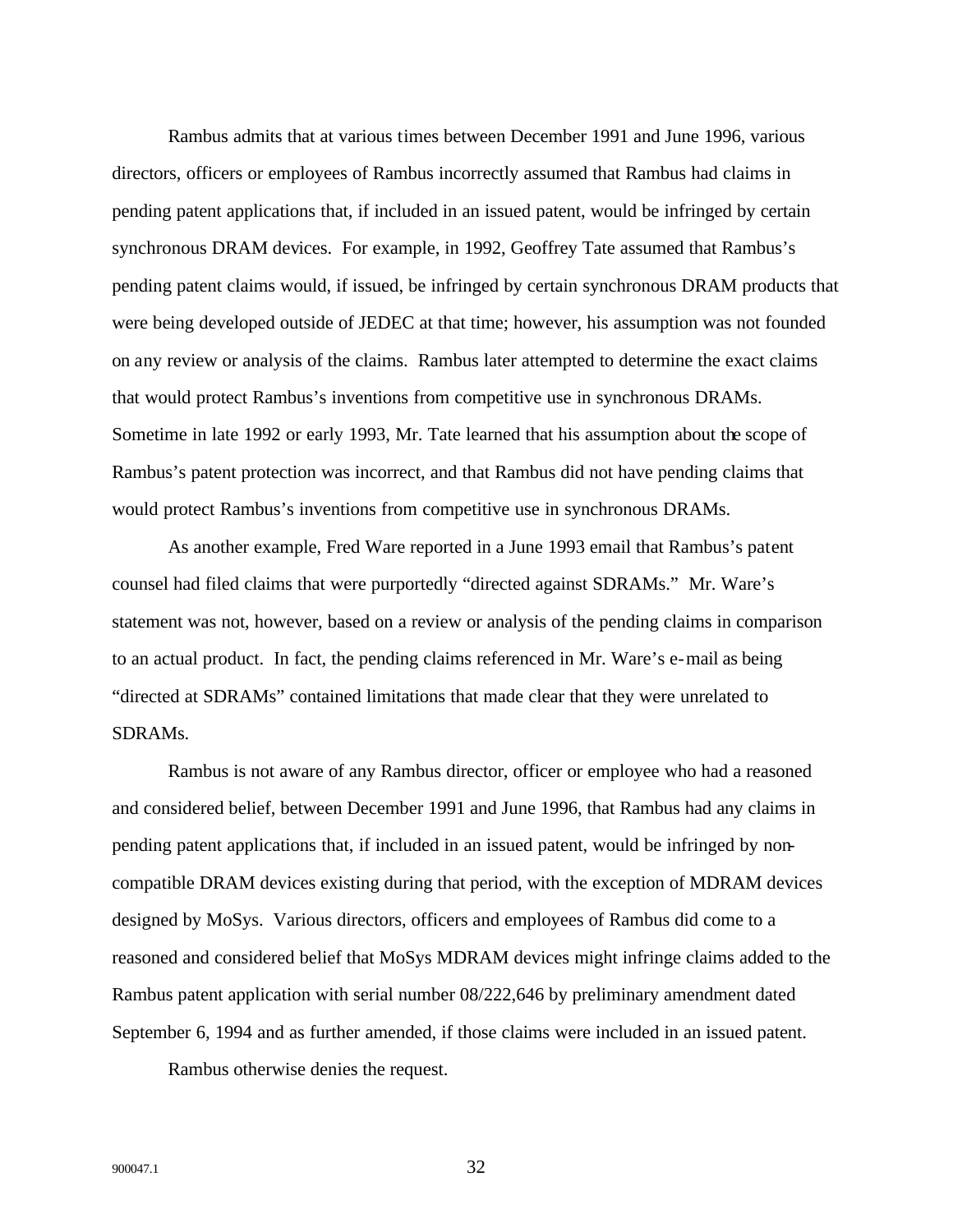## **REQUEST FOR ADMISSION NO. 334:**

Admit that, at various times between December 1991 and June 1996, various directors, officers or employees of Rambus believed that Rambus had claims in pending patent applications that, if included in an issued patent, would cover the output a first portion of data in response to a rising edge of a clock signal and a second portion of data in response to a falling edge of a clock signal in a non-compatible DRAM device.

## **RESPONSE TO REQUEST FOR ADMISSION NO. 334:**

Rambus objects to this request on the grounds that it is vague and ambiguous, at least with respect to the terms "believed," "first portion of data," "second portion of data," "in response to," "a clock signal," "cover," and "non-compatible DRAM device." Rambus further objects to this request on the ground that the beliefs of Rambus's directors, officers or employees as to the scope, or potential scope, of Rambus's patents and patent applications are irrelevant to any issue raised by this matter. *See Rambus Inc. v. Infineon Technologies AG*, 318 F.3d 1081, 1104 (Fed. Cir. 2003) ("The JEDEC policy, though vague, does not create a duty premised on subjective beliefs. JEDEC's disclosure duty erects an objective standard. It does not depend on a member's subjective belief that its patents do or do not read on the proposed standard.").

Subject to and without waiving any objections, Rambus responds as follows:

Rambus admits that at various times between December 1991 and June 1996, various directors, officers or employees of Rambus incorrectly assumed that Rambus had claims in pending patent applications that, if included in an issued patent, would be infringed by certain non-compatible DRAM devices. For example, in 1992, Geoffrey Tate assumed that Rambus's pending patent claims would, if issued, be infringed by certain synchronous DRAM products that were being developed outside of JEDEC at that time; however, his assumption was not founded on any review or analysis of the claims. Rambus later attempted to determine the exact claims that would protect Rambus's inventions from competitive use in synchronous DRAMs. Sometime in late 1992 or early 1993, Mr. Tate learned that his assumption about the scope of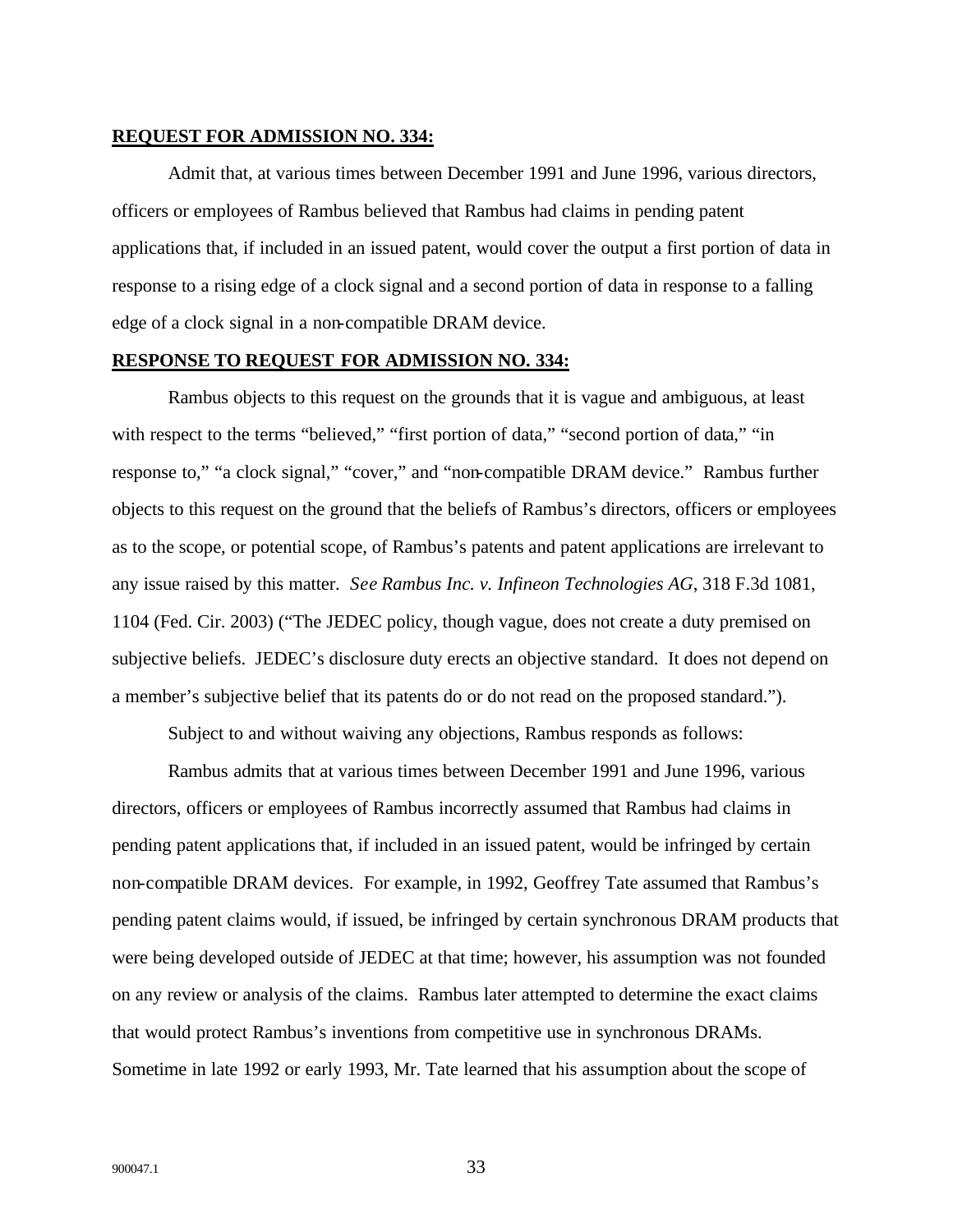Rambus's patent protection was incorrect, and that Rambus did not have pending claims that would protect Rambus's inventions from competitive use in synchronous DRAMs.

As another example, Fred Ware reported in a June 1993 email that Rambus's patent counsel had filed claims that were purportedly "directed against SDRAMs." Mr. Ware's statement was not, however, based on a review or analysis of the pending claims in comparison to an actual product. In fact, the pending claims referenced in Mr. Ware's e-mail as being "directed at SDRAMs" contained limitations that made clear that they were unrelated to SDRAMs.

Rambus is not aware of any Rambus director, officer or employee who had a reasoned and considered belief, between December 1991 and June 1996, that Rambus had any claims in pending patent applications that, if included in an issued patent, would be infringed by noncompatible DRAM devices existing during that period, with the exception of MDRAM devices designed by MoSys. Various directors, officers and employees of Rambus did come to a reasoned and considered belief that MoSys MDRAM devices might infringe claims added to the Rambus patent application with serial number 08/222,646 by preliminary amendment dated September 6, 1994 and as further amended, if those claims were included in an issued patent.

Rambus otherwise denies the request.

#### **REQUEST FOR ADMISSION NO. 335:**

Admit that, at various times between December 1991 and June 1996, various directors, officers or employees of Rambus believed that Rambus could amend its pending patent applications, or file continuation or divisional applications, to add claims that, if included in an issued patent, would cover the output a first portion of data in response to a rising edge of a clock signal and a second portion of data in response to a falling edge of a clock signal in a noncompatible DRAM device.

## **RESPONSE TO REQUEST FOR ADMISSION NO. 335:**

Rambus objects to this request on the grounds that it is vague and ambiguous, at least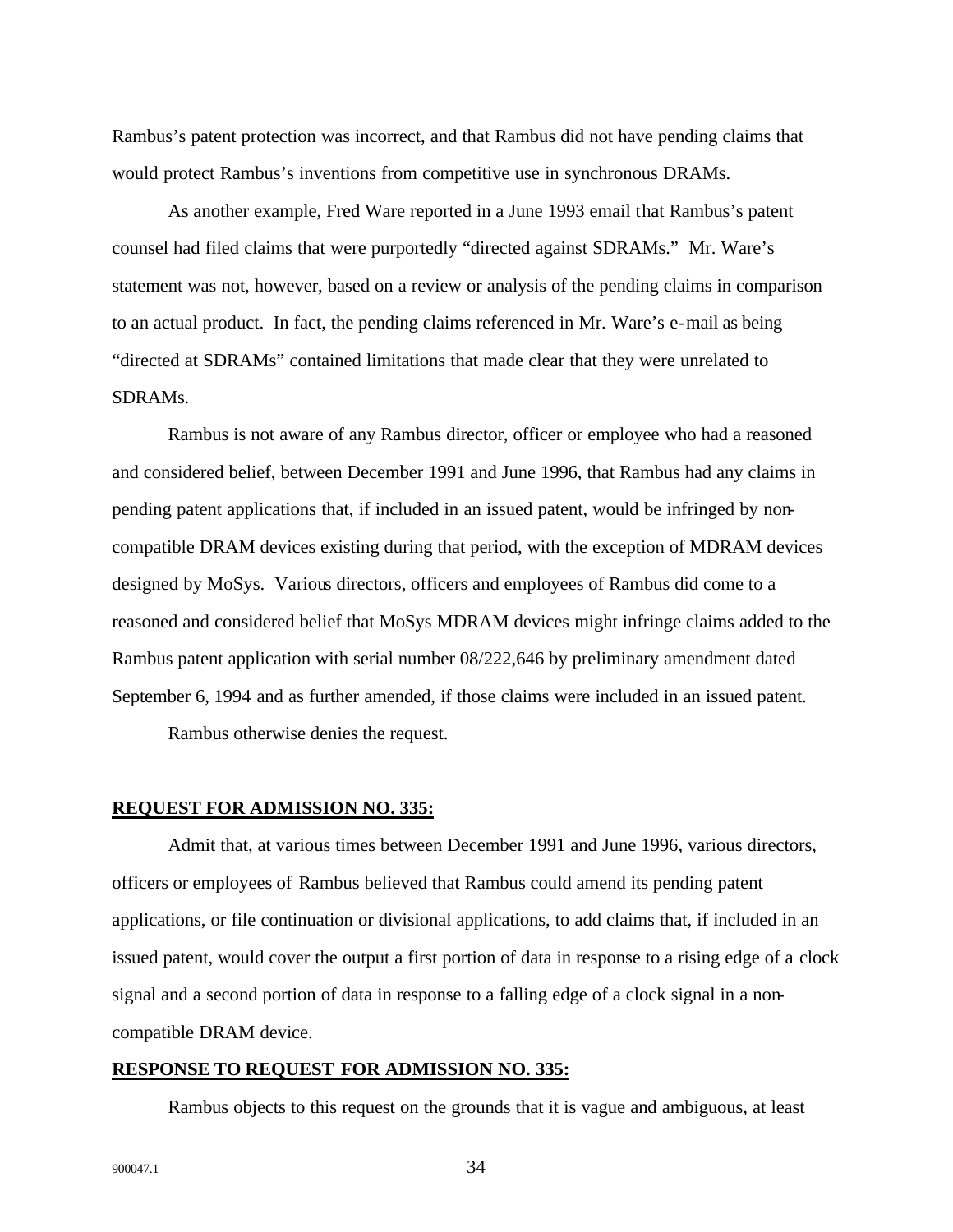with respect to the phrase "could amend its pending patent applications, or file continuation or divisional applications, to add claims," and the terms "believed," "first portion of data," "second portion of data," "in response to," "a clock signal," "cover," and "non-compatible DRAM device." Rambus further objects to this request on the ground that the beliefs of Rambus's directors, officers or employees as to the scope, or potential scope, of Rambus's patents and patent applications are irrelevant to any issue raised by this matter. *See Rambus Inc. v. Infineon Technologies AG*, 318 F.3d 1081, 1104 (Fed. Cir. 2003) ("The JEDEC policy, though vague, does not create a duty premised on subjective beliefs. JEDEC's disclosure duty erects an objective standard. It does not depend on a member's subjective belief that its patents do or do not read on the proposed standard.").

Subject to and without waiving any objections, Rambus responds as follows:

Rambus admits that at various times between December 1991 and June 1996, various directors, officers or employees of Rambus assumed that Rambus could amend its pending patent applications or file continuation or divisional applications to add claims that, if included in an issued patent application, would be infringed by certain non-compatible DRAM devices. For example, in 1992, Geoffrey Tate assumed that pending patent claims in Rambus's continuation and divisional applications would, if issued, be infringed by certain synchronous DRAM products that were being developed outside of JEDEC at that time; however, his assumption was not founded on any review or analysis of the claims. Rambus later attempted to determine the exact claims that would protect Rambus's inventions from competitive use in synchronous DRAMs. Sometime in late 1992 or early 1993, Mr. Tate learned that his assumption about the scope of Rambus's patent protection was incorrect, and that Rambus did not have pending claims that would protect Rambus's inventions from competitive use in synchronous DRAMs.

As another example, Fred Ware reported in a June 1993 email that Rambus's patent counsel had filed claims that were purportedly "directed against SDRAMs." Mr. Ware's statement was not, however, based on an analysis of the pending claims in comparison to an actual product. In fact, the pending claims referenced in Mr. Ware's e-mail as being "directed at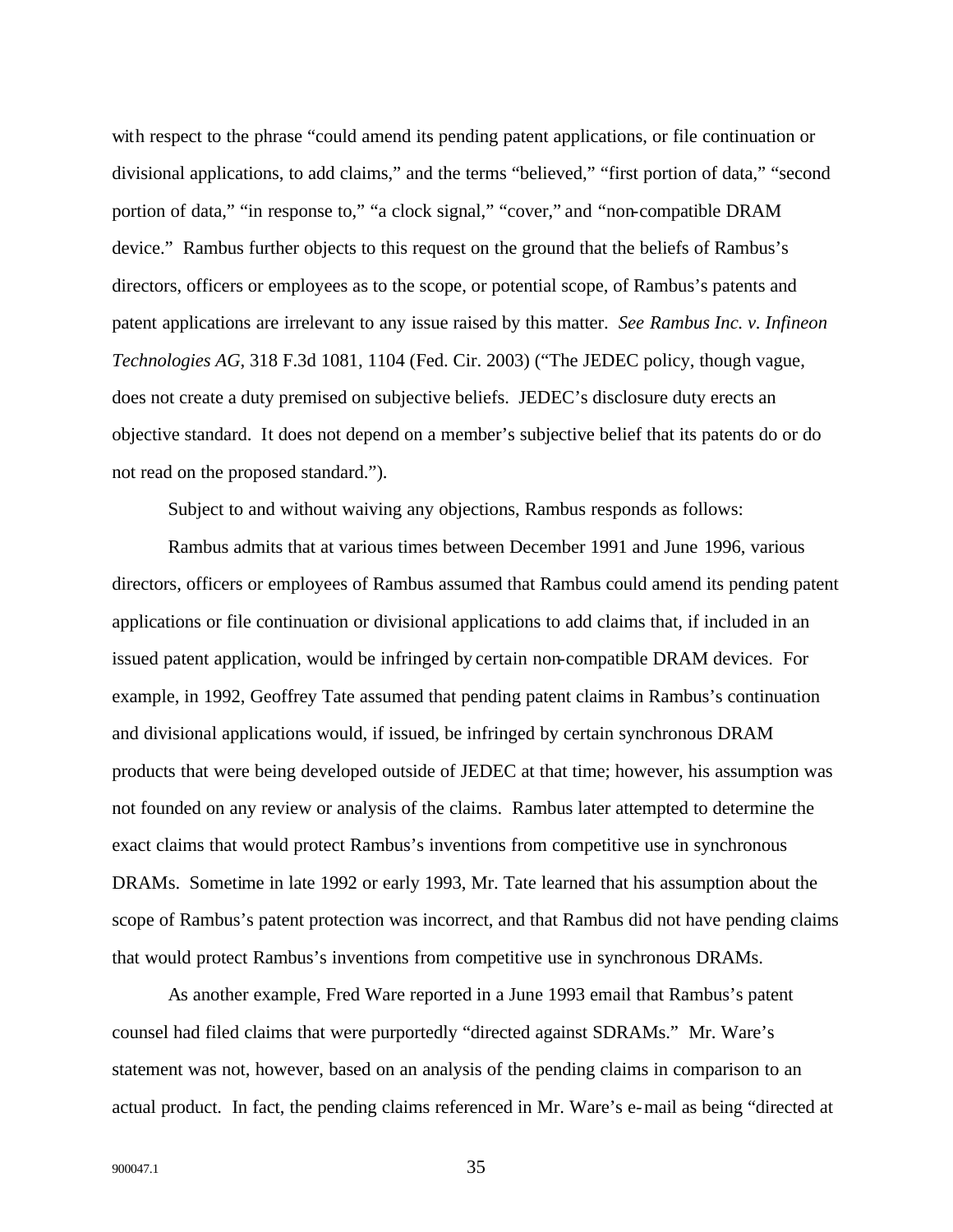SDRAMs" contained limitations that made clear that they were unrelated to SDRAMs.

Rambus is not aware of any Rambus director, officer or employee who had a reasoned and considered belief, between December 1991 and June 1996, that Rambus could amend its pending patent applications or file continuation or divisional applications to add valid claims that, if included in an issued patent application, would be infringed by non-compatible DRAM devices existing during that period, with the exception of MDRAM devices designed by MoSys. Various directors, officers and employees of Rambus did come to a reasoned and considered belief that MoSys MDRAM devices might infringe claims added to the Rambus patent application with serial number 08/222,646 by preliminary amendment dated September 6, 1994 and as further amended, if those claims were included in an issued patent.

Rambus otherwise denies the request.

## **REQUEST FOR ADMISSION NO. 370:**

Admit that, at various times between December 1991 and June 1996, various directors, officers or employees of Rambus believed that Rambus had claims in pending patent applications that, if included in an issued patent, would be infringed by a non-compatible DRAM device that output a first portion of data in response to a rising edge of a clock signal and a second portion of data in response to a falling edge of a clock signal.

## **RESPONSE TO REQUEST FOR ADMISSION NO. 370:**

Rambus objects to this request on the grounds that it is vague and ambiguous, at least with respect to the terms "believed," "first portion of data," "second portion of data," "in response to," "a clock signal," and "non-compatible DRAM device." Rambus further objects to this request on the ground that the beliefs of Rambus's directors, officers or employees as to the scope, or potential scope, of Rambus's patents and patent applications are irrelevant to any issue raised by this matter. *See Rambus Inc. v. Infineon Technologies AG*, 318 F.3d 1081, 1104 (Fed. Cir. 2003) ("The JEDEC policy, though vague, does not create a duty premised on subjective beliefs. JEDEC's disclosure duty erects an objective standard. It does not depend on a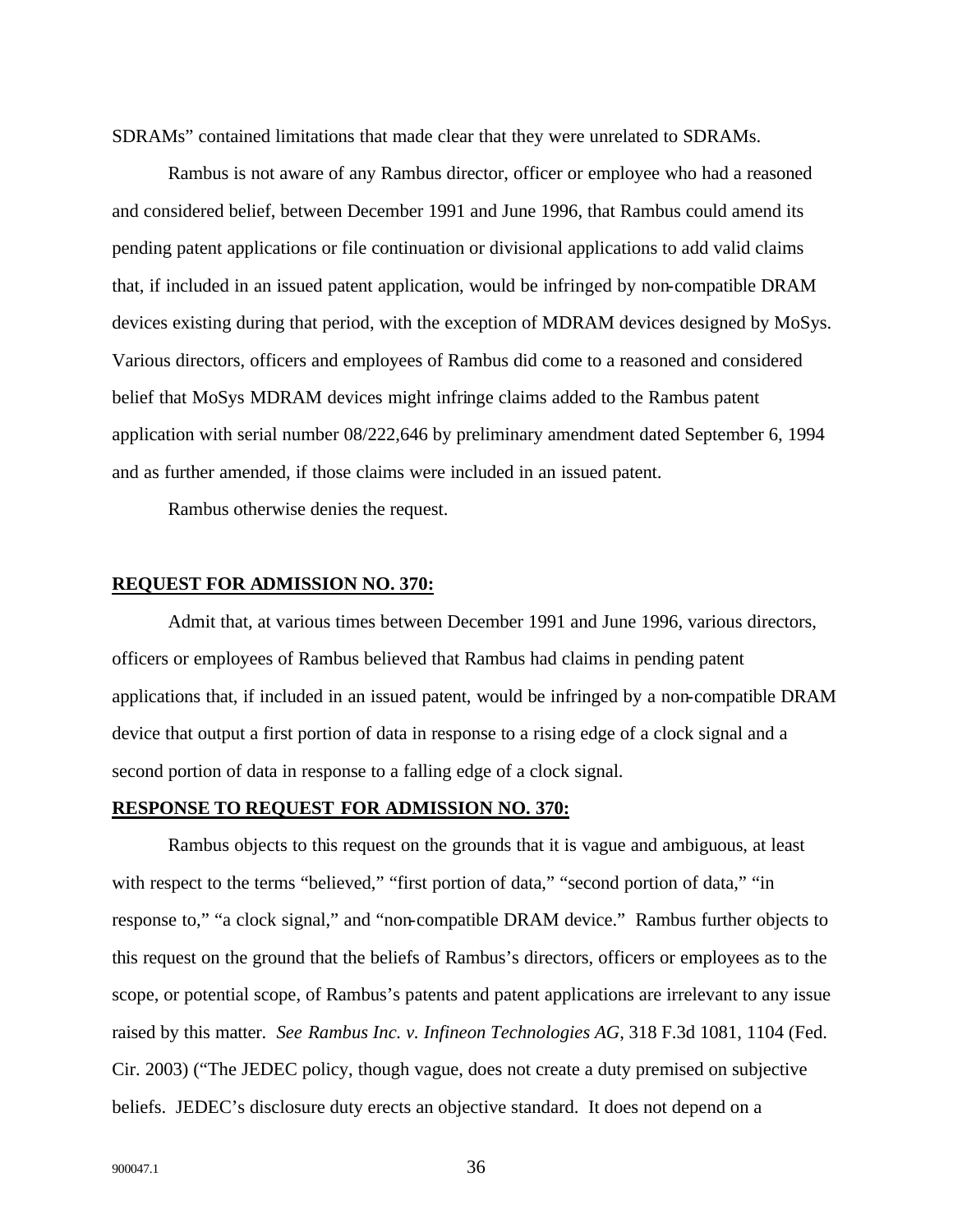member's subjective belief that its patents do or do not read on the proposed standard.").

Subject to and without waiving any objections, Rambus responds as follows:

Rambus admits that at various times between December 1991 and June 1996, various directors, officers or employees of Rambus incorrectly assumed that Rambus had claims in pending patent applications that, if included in an issued patent, would be infringed by certain non-compatible DRAM devices. For example, in 1992, Geoffrey Tate assumed that Rambus's pending patent claims would, if issued, be infringed by certain synchronous DRAM products that were being developed outside of JEDEC at that time; however, his assumption was not founded on any review or analysis of the claims. Rambus later attempted to determine the exact claims that would protect Rambus's inventions from competitive use in synchronous DRAMs. Sometime in late 1992 or early 1993, Mr. Tate learned that his assumption about the scope of Rambus's patent protection was incorrect, and that Rambus did not have pending claims that would protect Rambus's inventions from competitive use in synchronous DRAMs.

As another example, Fred Ware reported in a June 1993 email that Rambus's patent counsel had filed claims that were purportedly "directed against SDRAMs." Mr. Ware's statement was not, however, based on a review or analysis of the pending claims in comparison to an actual product. In fact, the pending claims referenced in Mr. Ware's e-mail as being "directed at SDRAMs" contained limitations that made clear that they were unrelated to SDRAMs.

Rambus is not aware of any Rambus director, officer or employee who had a reasoned and considered belief, between December 1991 and June 1996, that Rambus had any claims in pending patent applications that, if included in an issued patent, would be infringed by noncompatible DRAM devices existing during that period, with the exception of MDRAM devices designed by MoSys. Various directors, officers and employees of Rambus did come to a reasoned and considered belief that MoSys MDRAM devices might infringe claims added to the Rambus patent application with serial number 08/222,646 by preliminary amendment dated September 6, 1994 and as further amended, if those claims were included in an issued patent.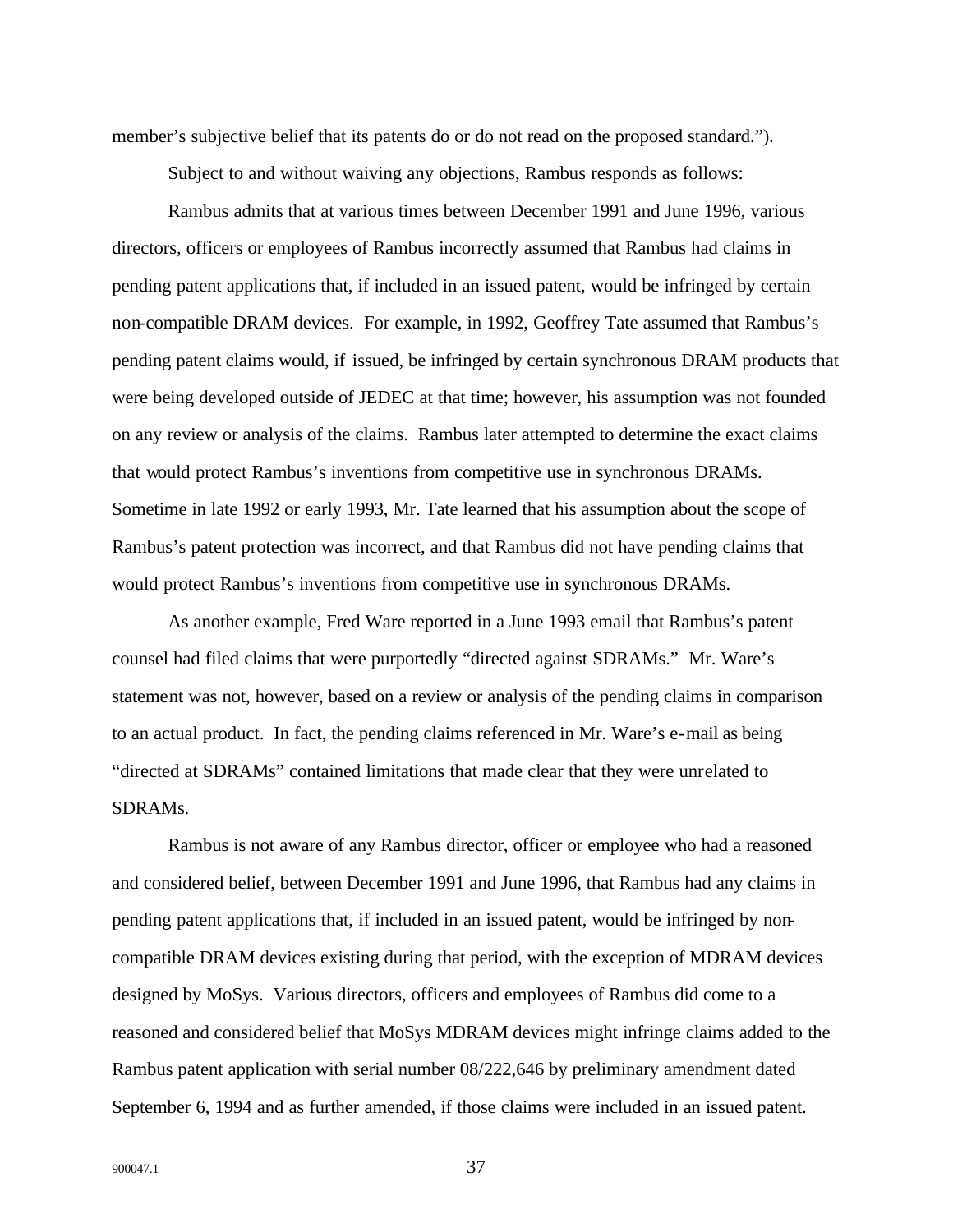Rambus otherwise denies the request.

## **REQUEST FOR ADMISSION NO. 406:**

Admit that, at various times between December 1991 and June 1996, various directors, officers or employees of Rambus believed that Rambus had claims in pending patent applications that, if included in an issued patent, would cover on-chip PLL or on-chip DLL circuitry in a non-compatible DRAM device.

#### **RESPONSE TO REQUEST FOR ADMISSION NO. 406:**

Rambus objects to this request on the grounds that it is vague and ambiguous, at least with respect to the terms "believed," "on-chip PLL" "on-chip DLL" "cover," and "noncompatible DRAM device." Rambus further objects to this request on the ground that the beliefs of Rambus's directors, officers or employees as to the scope, or potential scope, of Rambus's patents and patent applications are irrelevant to any issue raised by this matter. *See Rambus Inc. v. Infineon Technologies AG*, 318 F.3d 1081, 1104 (Fed. Cir. 2003) ("The JEDEC policy, though vague, does not create a duty premised on subjective beliefs. JEDEC's disclosure duty erects an objective standard. It does not depend on a member's subjective belief that its patents do or do not read on the proposed standard.").

Subject to and without waiving any objections, Rambus responds as follows:

Rambus admits that at various times between December 1991 and June 1996, various directors, officers or employees of Rambus incorrectly assumed that Rambus had claims in pending patent applications that, if included in an issued patent, would be infringed by certain non-compatible DRAM devices. For example, in 1992, Geoffrey Tate assumed that Rambus's pending patent claims would, if issued, be infringed by certain synchronous DRAM products that were being developed outside of JEDEC at that time; however, his assumption was not founded on any review or analysis of the claims. Rambus later attempted to determine the exact claims that would protect Rambus's inventions from competitive use in synchronous DRAMs. Sometime in late 1992 or early 1993, Mr. Tate learned that his assumption about the scope of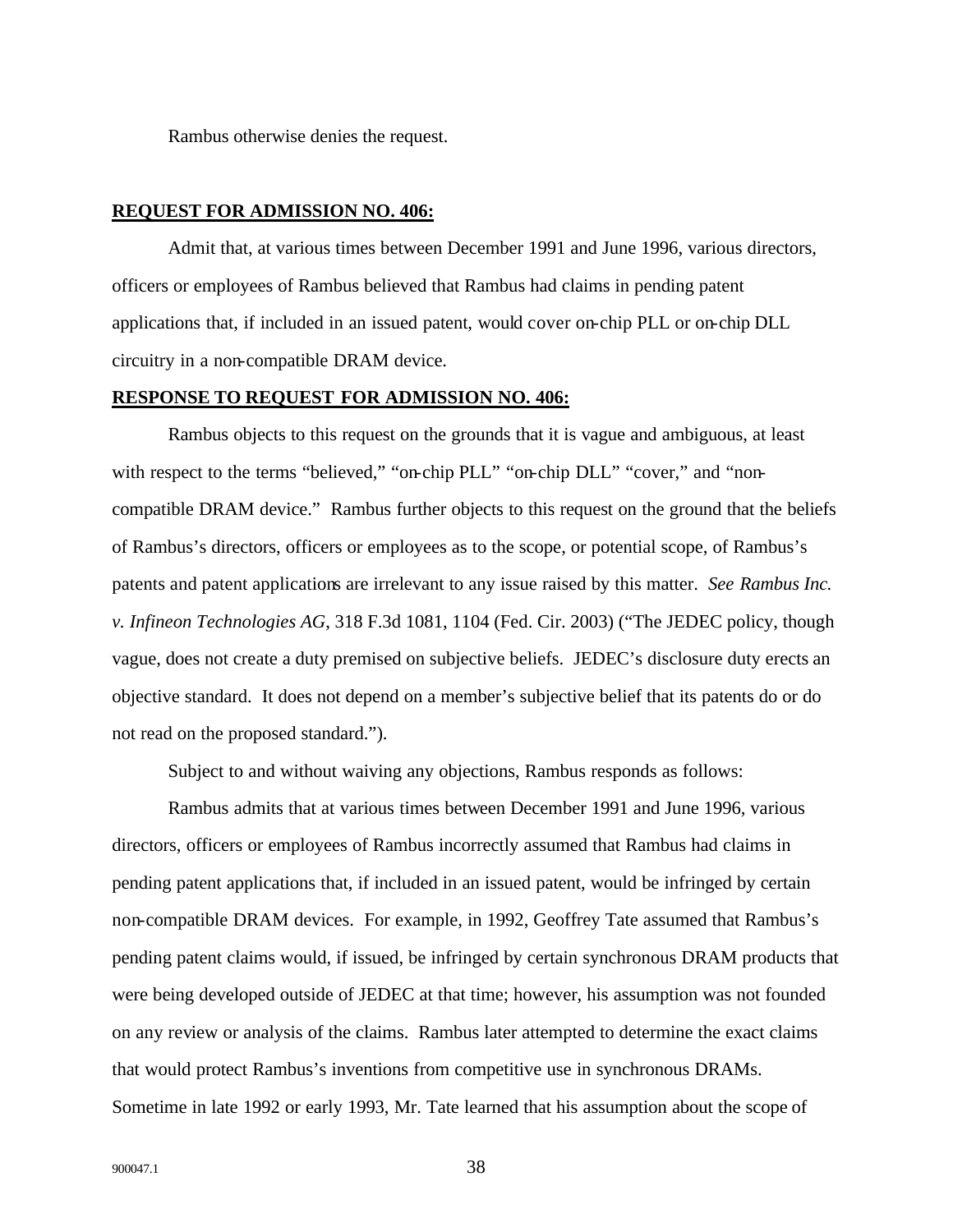Rambus's patent protection was incorrect, and that Rambus did not have pending claims that would protect Rambus's inventions from competitive use in synchronous DRAMs.

As another example, Fred Ware reported in a June 1993 email that Rambus's patent counsel had filed claims that were purportedly "directed against SDRAMs." Mr. Ware's statement was not, however, based on a review or analysis of the pending claims in comparison to an actual product. In fact, the pending claims referenced in Mr. Ware's e-mail as being "directed at SDRAMs" contained limitations that made clear that they were unrelated to SDRAMs.

Rambus is not aware of any Rambus director, officer or employee who had a reasoned and considered belief, between December 1991 and June 1996, that Rambus had any claims in pending patent applications that, if included in an issued patent, would be infringed by noncompatible DRAM devices existing during that period, with the exception of MDRAM devices designed by MoSys. Various directors, officers and employees of Rambus did come to a reasoned and considered belief that MoSys MDRAM devices might infringe claims added to the Rambus patent application with serial number 08/222,646 by preliminary amendment dated September 6, 1994 and as further amended, if those claims were included in an issued patent.

Rambus otherwise denies the request.

#### **REQUEST FOR ADMISSION NO. 407:**

Admit that, at various times between December 1991 and June 1996, various directors, officers or employees of Rambus believed that Rambus could amend its pending patent applications, or file continuation or divisional applications, to add claims that, if included in an issued patent, would cover on-chip PLL or on-chip DLL circuitry in a non-compatible DRAM device.

## **RESPONSE TO REQUEST FOR ADMISSION NO. 407:**

Rambus objects to this request on the grounds that it is vague and ambiguous, at least with respect to the phrase "could amend its pending patent applications, or file continuation or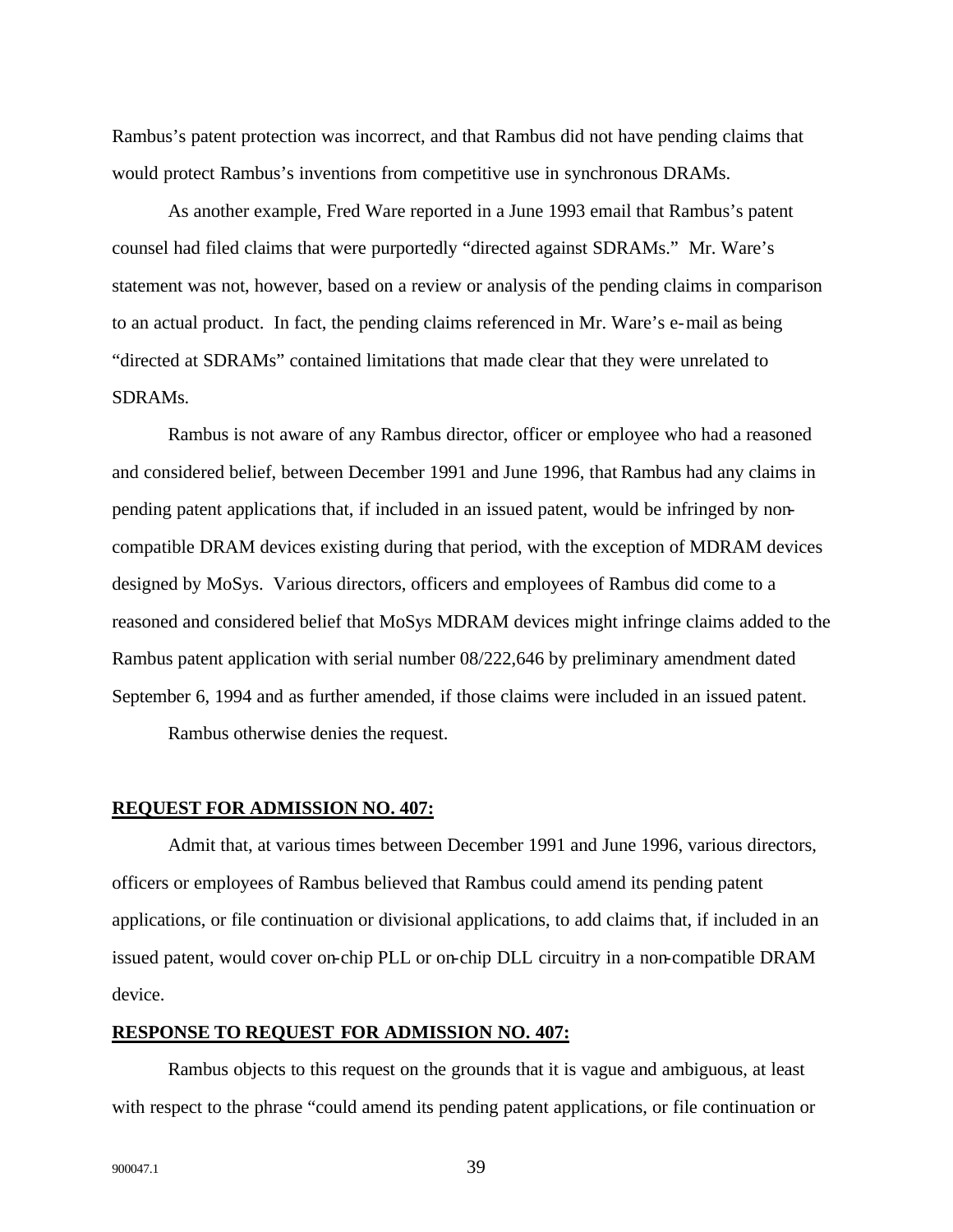divisional applications, to add claims," and the terms "believed," "on-chip PLL" "on-chip DLL" "cover," and "non-compatible DRAM device." Rambus further objects to this request on the ground that the beliefs of Rambus's directors, officers or employees as to the scope, or potential scope, of Rambus's patents and patent applications are irrelevant to any issue raised by this matter. *See Rambus Inc. v. Infineon Technologies AG*, 318 F.3d 1081, 1104 (Fed. Cir. 2003) ("The JEDEC policy, though vague, does not create a duty premised on subjective beliefs. JEDEC's disclosure duty erects an objective standard. It does not depend on a member's subjective belief that its patents do or do not read on the proposed standard.").

Subject to and without waiving any objections, Rambus responds as follows:

Rambus admits that at various times between December 1991 and June 1996, various directors, officers or employees of Rambus assumed that Rambus could amend its pending patent applications or file continuation or divisional applications to add claims that, if included in an issued patent application, would be infringed by certain non-compatible DRAM devices. For example, in 1992, Geoffrey Tate assumed that pending patent claims in Rambus's continuation and divisional applications would, if issued, be infringed by certain synchronous DRAM products that were being developed outside of JEDEC at that time; however, his assumption was not founded on any review or analysis of the claims. Rambus later attempted to determine the exact claims that would protect Rambus's inventions from competitive use in synchronous DRAMs. Sometime in late 1992 or early 1993, Mr. Tate learned that his assumption about the scope of Rambus's patent protection was incorrect, and that Rambus did not have pending claims that would protect Rambus's inventions from competitive use in synchronous DRAMs.

As another example, Fred Ware reported in a June 1993 email that Rambus's patent counsel had filed claims that were purportedly "directed against SDRAMs." Mr. Ware's statement was not, however, based on an analysis of the pending claims in comparison to an actual product. In fact, the pending claims referenced in Mr. Ware's e-mail as being "directed at SDRAMs" contained limitations that made clear that they were unrelated to SDRAMs.

Rambus is not aware of any Rambus director, officer or employee who had a reasoned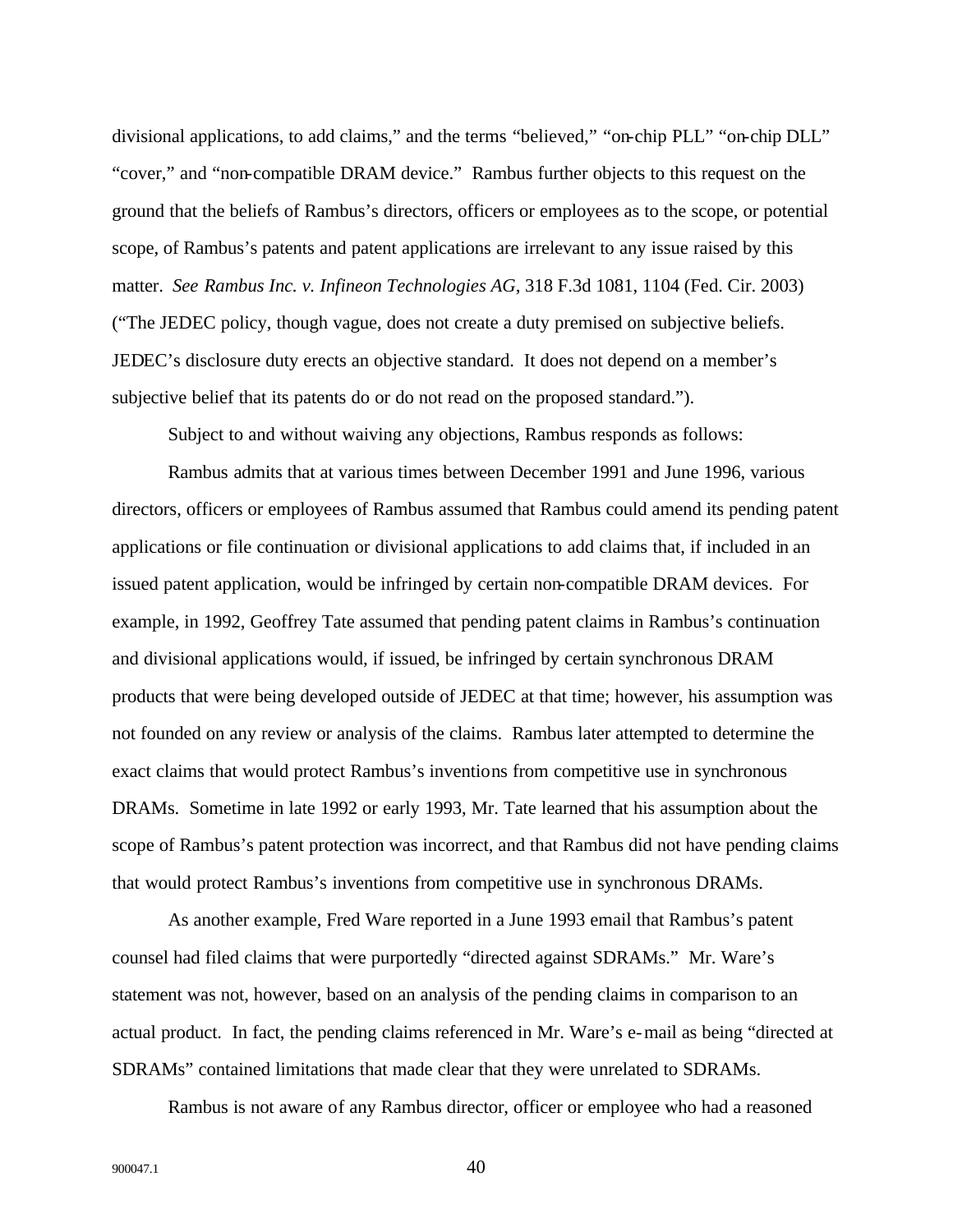and considered belief, between December 1991 and June 1996, that Rambus could amend its pending patent applications or file continuation or divisional applications to add valid claims that, if included in an issued patent application, would be infringed by non-compatible DRAM devices existing during that period, with the exception of MDRAM devices designed by MoSys. Various directors, officers and employees of Rambus did come to a reasoned and considered belief that MoSys MDRAM devices might infringe claims added to the Rambus patent application with serial number 08/222,646 by preliminary amendment dated September 6, 1994 and as further amended, if those claims were included in an issued patent.

Rambus otherwise denies the request.

#### **REQUEST FOR ADMISSION NO. 408:**

Admit that, at various times between December 1991 and June 1996, Rambus attempted to amend pending patent applications, or file continuation or divisional applications, to add claims that, if included in an issued patent, would cover on-chip PLL or on-chip DLL circuitry in a non-compatible DRAM device.

## **RESPONSE TO REQUEST FOR ADMISSION NO. 408:**

Rambus objects to this request on the grounds that it is vague and ambiguous, at least with respect to the phrase "attempted to amend pending patent applications, or file continuation or divisional applications, to add claims" and the terms "on-chip PLL" "on-chip DLL" "cover," and "non-compatible DRAM device." Rambus further objects to the request as compound. Rambus further objects that the request calls for a legal conclusion. Rambus further objects to this request on the grounds that Rambus is not familiar, and cannot through reasonable inquiry become familiar, with the operation of all non-compatible DRAM devices. Rambus further objects that, to the extent that "cover" is to be interpreted as "infringed by," whether any particular claim is, in fact, infringed by any given DRAM device will depend on whether the DRAM device contains each and every limitation of the claim, either literally or under the doctrine of equivalents, as those limitations are ultimately construed by the courts, and cannot be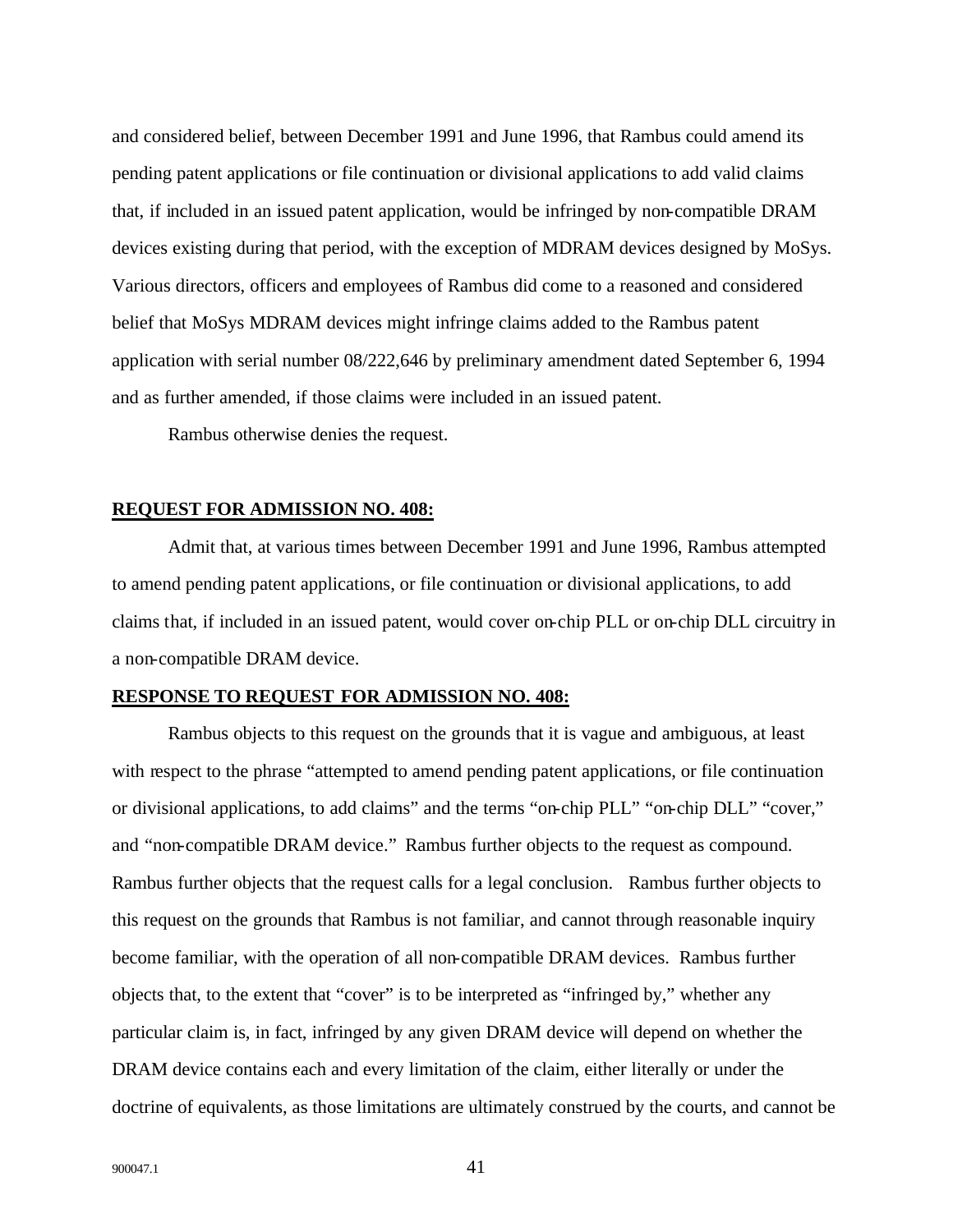determined by whether the DRAM device contains a single feature. Rambus further objects to this request on the ground that the beliefs of Rambus's directors, officers or employees as to the scope, or potential scope, of Rambus's patents and patent applications are irrelevant to any issue raised by this matter. *See Rambus Inc. v. Infineon Technologies AG*, 318 F.3d 1081, 1104 (Fed. Cir. 2003) ("The JEDEC policy, though vague, does not create a duty premised on subjective beliefs. JEDEC's disclosure duty erects an objective standard. It does not depend on a member's subjective belief that its patents do or do not read on the proposed standard.").

Subject to and without waiving any objections, Rambus responds as follows:

Rambus admits that at one or more times between December 1991 and June 1996, Rambus amended its pending U.S. patent applications, filed continuation applications, and filed divisional applications. Rambus further admits that at various times between December 1991 and June 1996, various directors, officers or employees of Rambus directed Rambus's patent counsel to consider whether claims could be filed that might be infringed by certain noncompatible DRAM devices.

Rambus is not presently aware of any non-compatible devices that would infringe claims that were amended in or added to its U.S. Patent applications between December 1991 and June 1996 if such claims were included in an issued patent, with the exception of MDRAM devices designed by MoSys. By preliminary amendment dated September 6, 1994, Rambus properly added claims in its patent application with serial number 08/222,646 that were fully supported by the specification and that Rambus intended would read on MoSys MDRAM. *See*, *e.g.*, *Kingsdown Medical Consultants, Ltd. v. Hollister, Inc.*, 863 F.2d 867, 874 (Fed. Cir. 1988), *cert. denied*, 490 U.S. 1067 (1989) ("nor is it in any manner improper to amend or insert claims intended to cover a competitor's product the applicant's attorney has learned about during the prosecution of a patent application"). After the application issued as U.S. Patent No. 5,513,327 and the MoSys device was closely examined, Rambus informed MoSys of Rambus's belief that MoSys was infringing the patent. The parties settled their dispute and no infringement ruling was ultimately obtained.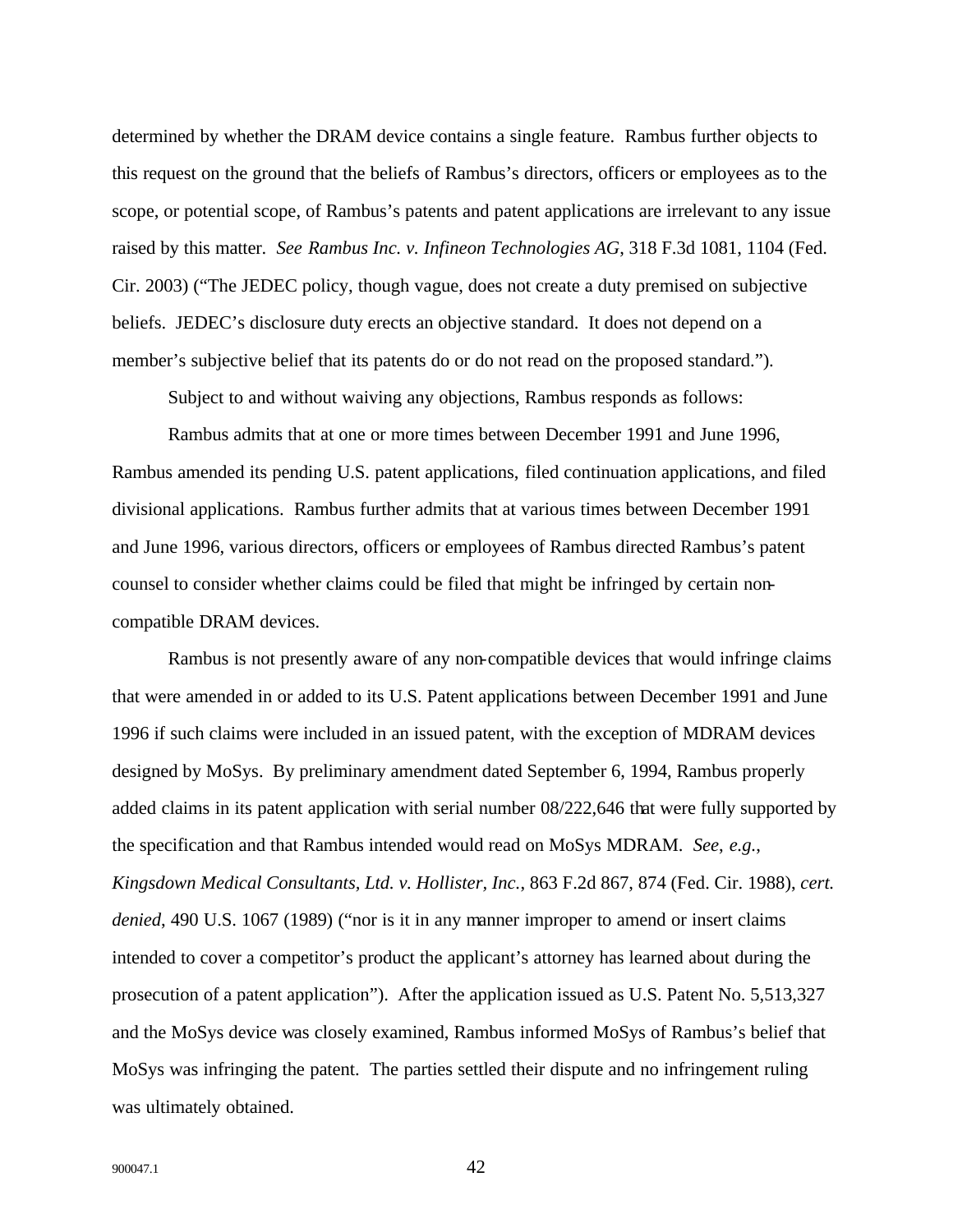Rambus otherwise denies the request.

## **REQUEST FOR ADMISSION NO. 452:**

Admit that, at various times between December 1991 and June 1996, various directors, officers or employees of Rambus believed that Rambus could amend its pending patent applications, or file continuation or divisional applications, to add claims that, if included in an issued patent, would be infringed by a non-compatible DRAM device using a PLL.

#### **RESPONSE TO REQUEST FOR ADMISSION NO. 452:**

Rambus objects to this request on the grounds that it is vague and ambiguous, at least with respect to the phrase "could amend its pending patent applications, or file continuation or divisional applications, to add claims," and the terms "believed," "using a PLL" and "noncompatible DRAM device." Rambus further objects to this request on the ground that the beliefs of Rambus's directors, officers or employees as to the scope, or potential scope, of Rambus's patents and patent applications are irrelevant to any issue raised by this matter. *See Rambus Inc. v. Infineon Technologies AG*, 318 F.3d 1081, 1104 (Fed. Cir. 2003) ("The JEDEC policy, though vague, does not create a duty premised on subjective beliefs. JEDEC's disclosure duty erects an objective standard. It does not depend on a member's subjective belief that its patents do or do not read on the proposed standard.").

Subject to and without waiving any objections, Rambus responds as follows:

Rambus admits that at various times between December 1991 and June 1996, various directors, officers or employees of Rambus assumed that Rambus could amend its pending patent applications or file continuation or divisional applications to add claims that, if included in an issued patent application, would be infringed by certain non-compatible DRAM devices. For example, in 1992, Geoffrey Tate assumed that pending patent claims in Rambus's continuation and divisional applications would, if issued, be infringed by certain synchronous DRAM products that were being developed outside of JEDEC at that time; however, his assumption was not founded on any review or analysis of the claims. Rambus later attempted to determine the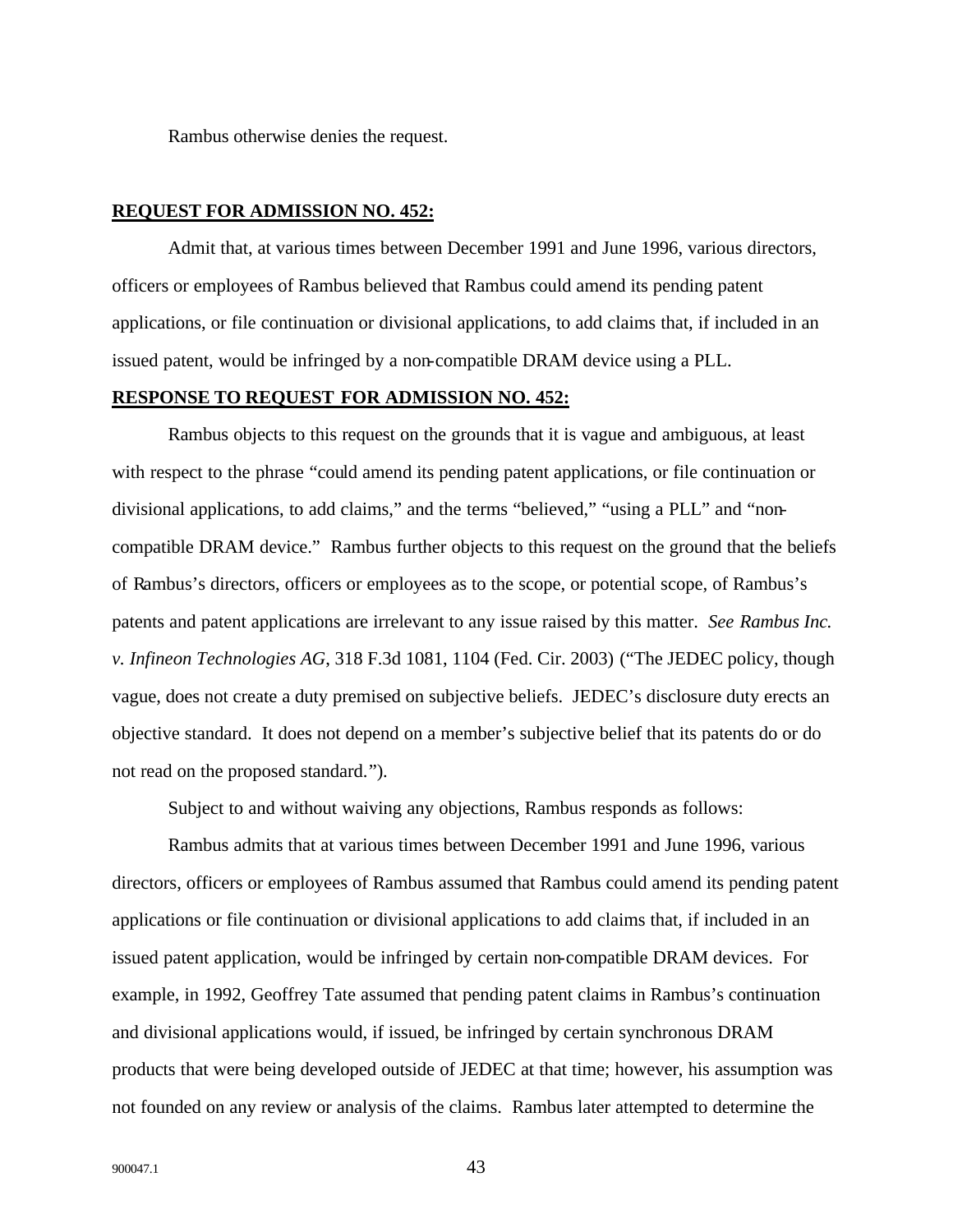exact claims that would protect Rambus's inventions from competitive use in synchronous DRAMs. Sometime in late 1992 or early 1993, Mr. Tate learned that his assumption about the scope of Rambus's patent protection was incorrect, and that Rambus did not have pending claims that would protect Rambus's inventions from competitive use in synchronous DRAMs.

As another example, Fred Ware reported in a June 1993 email that Rambus's patent counsel had filed claims that were purportedly "directed against SDRAMs." Mr. Ware's statement was not, however, based on an analysis of the pending claims in comparison to an actual product. In fact, the pending claims referenced in Mr. Ware's e-mail as being "directed at SDRAMs" contained limitations that made clear that they were unrelated to SDRAMs.

Rambus is not aware of any Rambus director, officer or employee who had a reasoned and considered belief, between December 1991 and June 1996, that Rambus could amend its pending patent applications or file continuation or divisional applications to add valid claims that, if included in an issued patent application, would be infringed by non-compatible DRAM devices existing during that period, with the exception of MDRAM devices designed by MoSys. Various directors, officers and employees of Rambus did come to a reasoned and considered belief that MoSys MDRAM devices might infringe claims added to the Rambus patent application with serial number 08/222,646 by preliminary amendment dated September 6, 1994 and as further amended, if those claims were included in an issued patent.

Rambus otherwise denies the request.

### **REQUEST FOR ADMISSION NO. 651:**

Admit that Rambus's ability to increase the price that its licensees must pay to incorporate some technologies into synchronous DRAM, over what those licensees were paying prior to their license with Rambus, is the result of patents claiming priority back to the '898 patent application filed by Rambus in April of 1990.

## **RESPONSE TO REQUEST FOR ADMISSION NO. 651:**

Rambus incorporates its response to Request No. 650 and otherwise denies this request,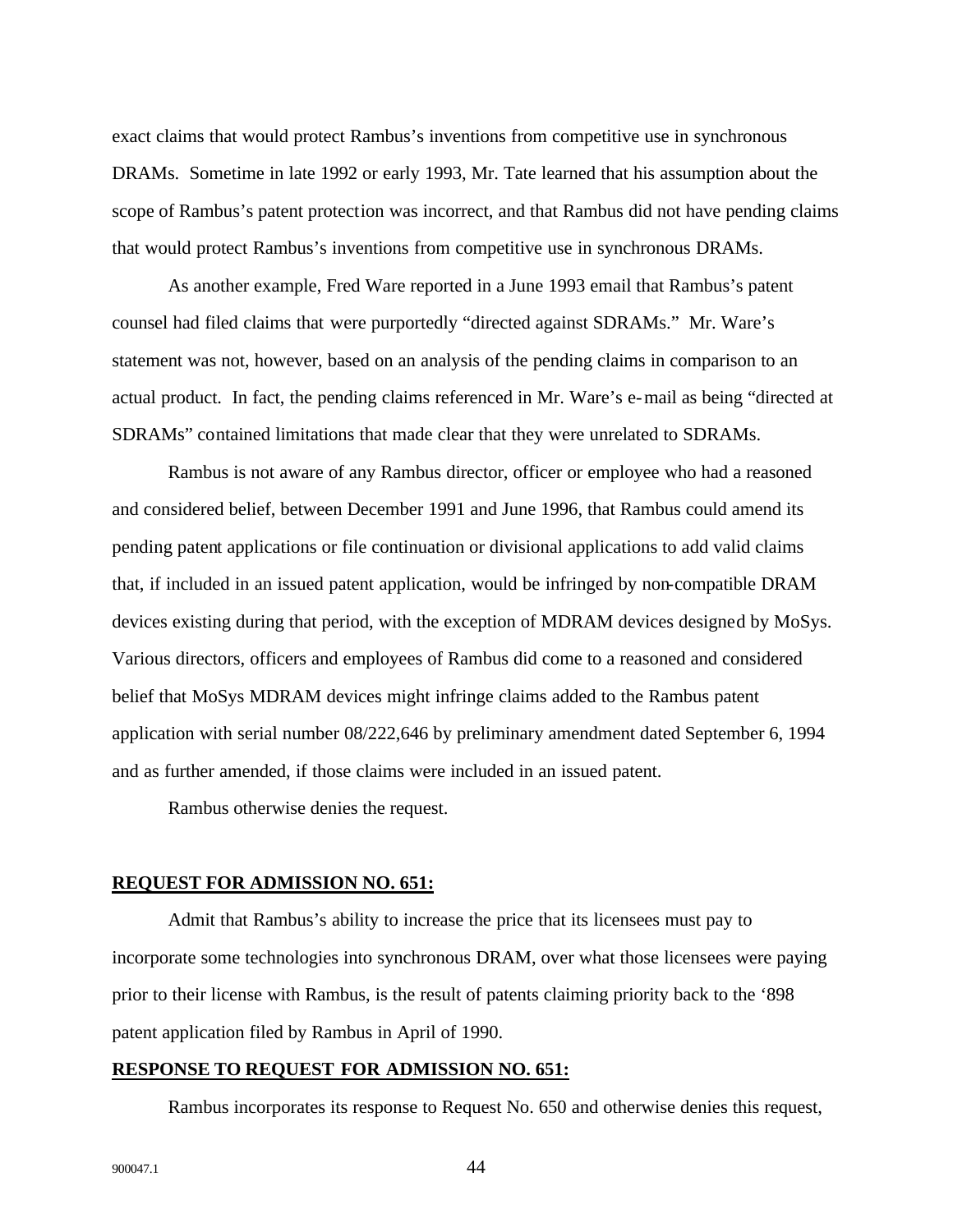except that Rambus admits that Rambus licensees were not paying any licensing fees to Rambus prior to entering into license agreements with Rambus, but did begin paying licensing fees to Rambus after entering into license agreements, and that a portion of the licensing fee paid by certain Rambus licensees for the use of Rambus intellectual property in SDRAMs and DDR SDRAMs results from licensing rights to patents that claim priority back to Rambus's '898 patent application, which was filed in April of 1990.

#### **REQUEST FOR ADMISSION NO. 652:**

Admit that Rambus has been able to increase the price that its licensees must pay to incorporate programmable CAS latency into synchronous DRAM, over what those licensees were paying prior to their license with Rambus.

## **RESPONSE TO REQUEST FOR ADMISSION NO. 652:**

Rambus objects to this request as vague and ambiguous at least with respect to the terms "the price that its licensees must pay to incorporate programmable CAS latency," "programmable CAS latency," "synchronous DRAM," and "what those licensees were paying prior to their license with Rambus." The request is also unintelligible. For example, the phrase "the price that its licensees must pay to incorporate programmable CAS latency" could refer to licensing fees paid to Rambus. This interpretation renders the request unintelligible, however, because the request later compares this "price" to "what those licensees were paying prior to their license with Rambus" and therefore, apparently, cannot refer to licensing fees. Rambus does admit that its licensees were not paying any licensing fees to Rambus prior to entering into license agreements with Rambus, but did begin paying licensing fees to Rambus after entering into license agreements. To the extent "the price that its licensees must pay to incorporate programmable CAS latency" is meant to refer to design, implementation, or manufacturing costs, there is no reason to believe an increase in such costs would be related to a change in status due to entering into a license with Rambus. To the contrary, the cost of incorporation of certain technology could be reduced due to the transfer of Rambus know-how. In any event, to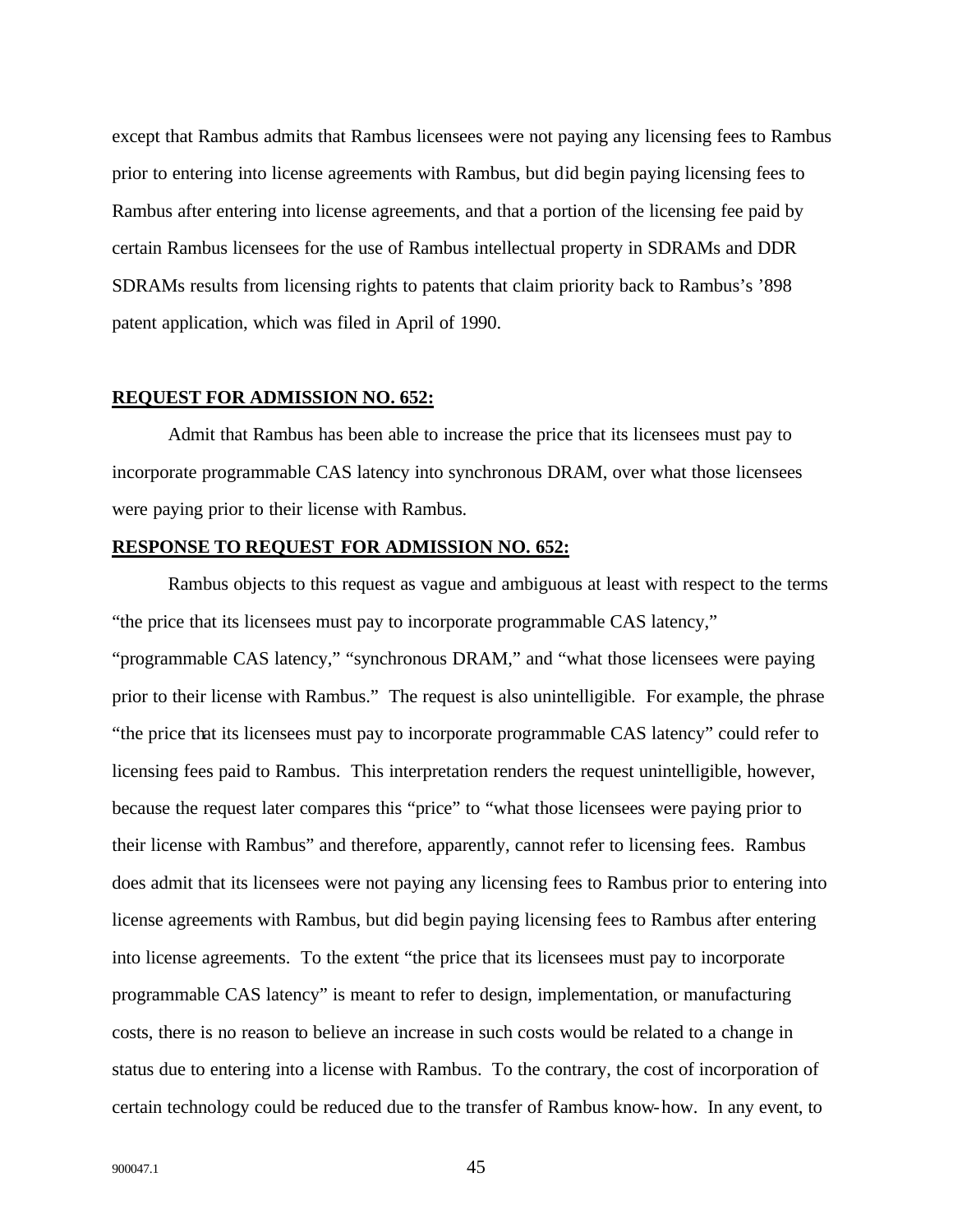the extent that the request is referring to design, implementation, or manufacturing costs, Rambus does not possess, and would be unable to obtain after reasonable inquiry, data concerning DRAM manufacturers' costs before and after some of those manufacturers began paying a licensing fee to Rambus that would be sufficient for Rambus to admit or deny the request.

## **REQUEST FOR ADMISSION NO. 653:**

Admit that Rambus's ability to increase the price that its licensees must pay to incorporate programmable CAS latency into synchronous DRAM, over what those licensees were paying prior to their license with Rambus, is the result of patents claiming priority back to the '898 patent application filed by Rambus in April of 1990.

## **RESPONSE TO REQUEST FOR ADMISSION NO. 653:**

Rambus incorporates its response to Request No. 652 and otherwise denies this request, except that Rambus admits that Rambus licensees were not paying any licensing fees to Rambus prior to entering into license agreements with Rambus, but did begin paying licensing fees to Rambus after entering into license agreements, and that a portion of the licensing fee paid by certain Rambus licensees for the use of Rambus intellectual property in SDRAMs and DDR SDRAMs results from licensing rights to patents that claim priority back to Rambus's '898 patent application, which was filed in April of 1990.